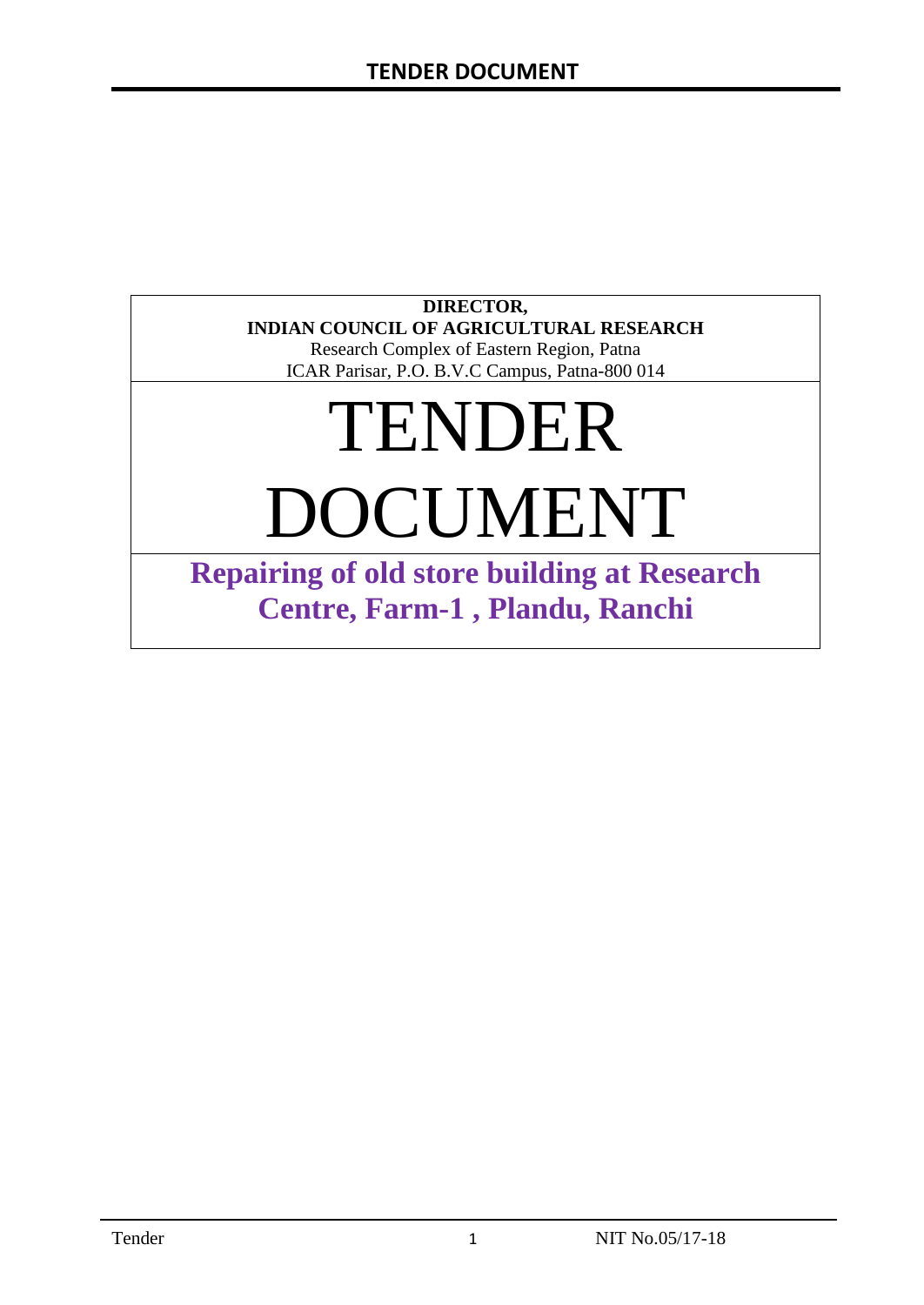# **INDIAN COUNCIL OF AGRICULTURAL RESEARCH RESEARCH COMPLEX OF EASTERN REGION PATNA**

# **TENDER DOCUMENT**

**Repairing of old store building (15.2 m x 9 m) at Research Centre, Farm-1 , Plandu, Ranchi**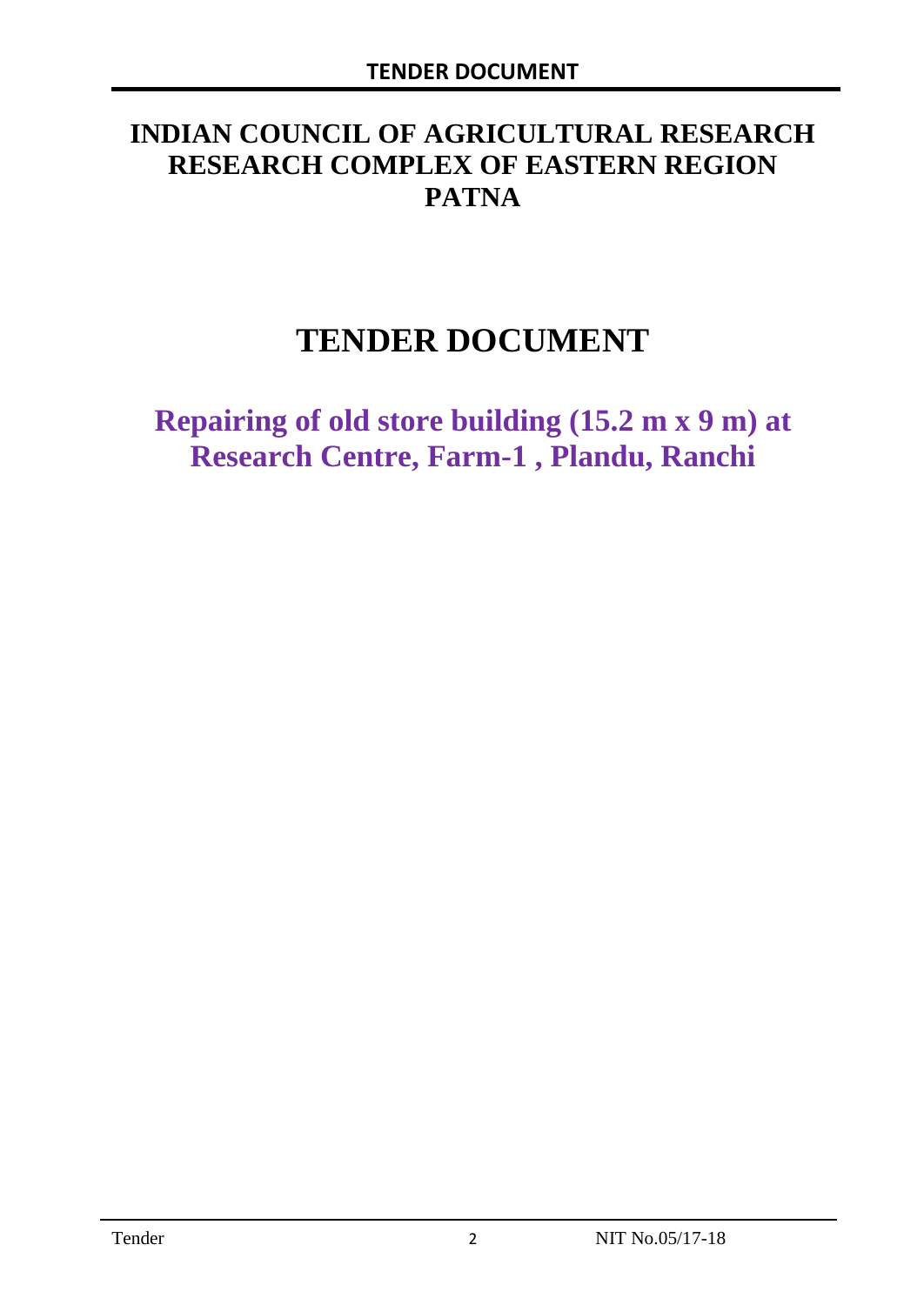### **INDEX**

| <b>Sl. No.</b> | <b>Details</b>                                               | Page no.       |
|----------------|--------------------------------------------------------------|----------------|
| 1.             | <b>NOTICE INVITING TENDERS</b>                               | 5              |
| 2.             | <b>INSTRUCTIONS TO TENDERERS</b>                             | 6              |
| A)             | General                                                      | 6              |
| B)             | Tender document                                              | $\overline{7}$ |
| $\mathcal{C}$  | Preparation of tenders                                       | 8              |
| D)             | Submission of tenders                                        | $9-10$         |
| E)             | Tender opening and evaluation                                | 11             |
| F)             | Award of contract                                            | 12             |
| 3              | <b>QUALIFICATION INFORMATION (ANNEXURE -I)</b>               | 13             |
|                | <b>CHECKLIST TO ACOMPANY THE TENDER</b>                      |                |
| 4              | <b>CONDITIONS OF CONTRACT</b>                                | 14             |
|                | <b>TENDER</b>                                                | 15             |
| $\mathsf{A}$   | General                                                      | 17             |
| B              | Time for completion                                          | 20             |
| $\mathcal{C}$  | Quality control                                              | 22             |
| D              | Cost control                                                 | 23             |
| E              | Finishing the contract                                       | 26             |
| $\mathbf{F}$   | Special conditions                                           | 27             |
| 5              | <b>ADDITIONAL CONDITIONS TO TENDER NOTICE</b>                | 39             |
| 6              | <b>GENERAL SPECIFICATIONS</b>                                | 40             |
| 7              | <b>DRAWINGS</b>                                              | 41             |
| 8              | <b>BILL OF QUANTITIES</b>                                    | 42             |
| 9              | <b>SCHEDULE - A: PRICE SCHEDULE &amp; BILL OF QUANTITIES</b> | 46             |
| A)             | Price schedule of contract                                   | 48             |
| B)             | Price summary                                                | 49             |
| $\mathcal{C}$  | Price schedule and Plan/Layout                               | 50             |
| 10             | <b>Contract Form</b>                                         | 51-52          |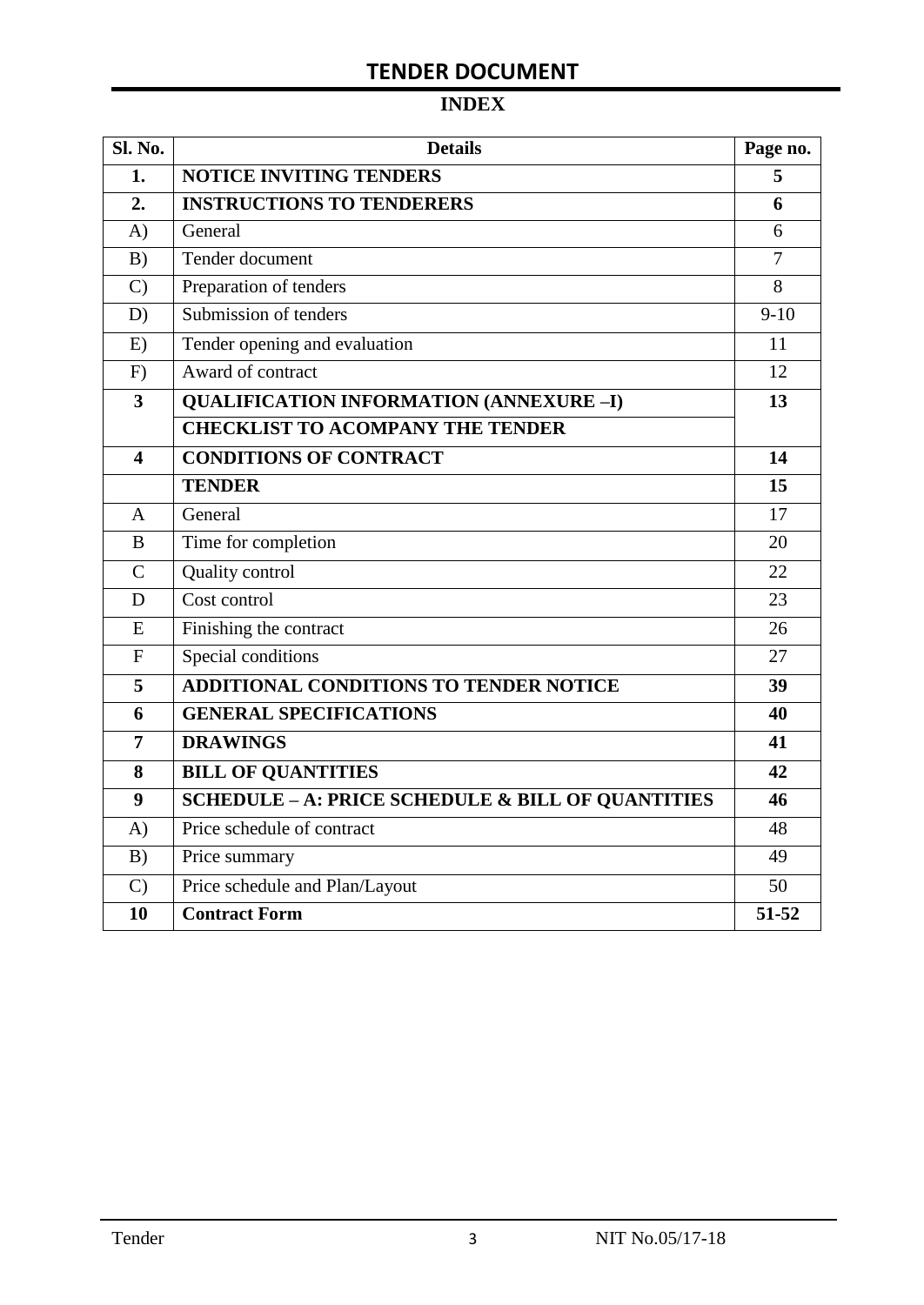# **NOTICE INVITING TENDERS**

# **No. 05/17-18**

# **INDIAN COUNCIL OF AGRICULTURAL RESEARCH RESEARCH COMPLEX OF EASTERN REGION PATNA**

**Name of Work: Repairing of old store building (15.2 m x 9.0 m) at Research Centre, Farm-1, Plandu, Ranchi**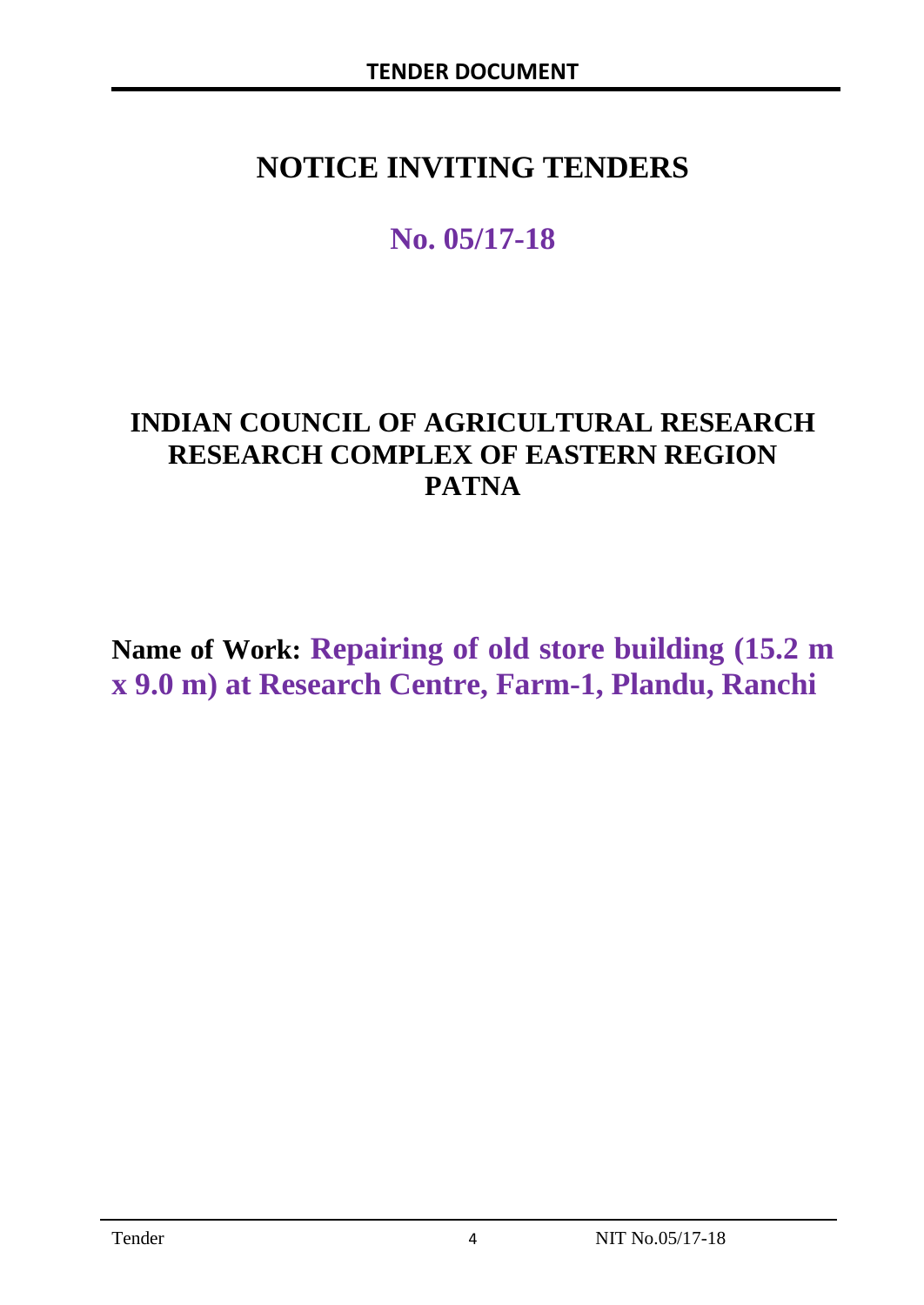#### **Notice Inviting Tenders No. 05/17-18**

I) Tenders are invited from eligible Contractors for the work mentioned below:-

| 1.               | <b>of</b><br><b>Name</b><br>the                                                             | Repairing of old store building $(15.2 \text{ m x } 9.0 \text{ m})$                                                                                                                                                                                                                                                                                                                                                                                                                                      |  |  |  |  |
|------------------|---------------------------------------------------------------------------------------------|----------------------------------------------------------------------------------------------------------------------------------------------------------------------------------------------------------------------------------------------------------------------------------------------------------------------------------------------------------------------------------------------------------------------------------------------------------------------------------------------------------|--|--|--|--|
|                  | Work                                                                                        | at Research Centre, Farm-1, Plandu, Ranchi                                                                                                                                                                                                                                                                                                                                                                                                                                                               |  |  |  |  |
| 2.               | Estimated cost of the work<br>without Tax                                                   | <b>Rs 4.70 lakh</b>                                                                                                                                                                                                                                                                                                                                                                                                                                                                                      |  |  |  |  |
| 3.               | Period of completion of work                                                                | 60 days from the award of the work                                                                                                                                                                                                                                                                                                                                                                                                                                                                       |  |  |  |  |
| $\overline{4}$ . | Form of contract / class of firms<br>eligible.                                              | contractor<br>CCW/<br>PWD/<br>Registered<br>from<br>CPWD/RWD and similar govt. agencies.                                                                                                                                                                                                                                                                                                                                                                                                                 |  |  |  |  |
| 5.               | E.M.D to be paid in the shape of<br>Demand Draft obtained from<br>Nationalized Bank only.   | Rs. 11750.00 (Rs. Eleven thousand seven hundred<br>fifty only)                                                                                                                                                                                                                                                                                                                                                                                                                                           |  |  |  |  |
| 6.               | Issue of tender document                                                                    | Tender documents can be purchased on payment of<br><b>Rs.500/-</b> for the work which estimated cost is <b>less</b><br>than Rs.3.0 lakhs and Rs. 1000/- for the work which<br>estimated cost is higher than 3.0 lakhs) in shape of<br>demand draft towards cost of tender document or<br>down loaded from website: www.icarrcer.in in which<br>case, a demand draft for Rs.500/- or Rs.1000/- per<br>work to be enclosed alongwith tender in favour of<br>Head, ICAR RCER RC, Ranchi, payable at Ranchi. |  |  |  |  |
| 7.               | Last<br>date<br>time<br>and<br>for <sub>1</sub><br>submission of tender.                    | 09.10.2017 up to 11.00 A.M.                                                                                                                                                                                                                                                                                                                                                                                                                                                                              |  |  |  |  |
| 8.               | Date and time of opening of $\sqrt{(99.10.2017 \text{ at } 11.30 \text{ A.M.})}$<br>tender. |                                                                                                                                                                                                                                                                                                                                                                                                                                                                                                          |  |  |  |  |

#### II) **Eligibility criteria for tenderer.**

- a) Registered contractor from CCW/CPWD/ PWD/ RWD and similar govt. agencies.
- b) Any type of single civil work of not less than Rs.3.50 lakhs in preceding three years.
- c) Should have a net worth of at least Rs.3.50 lakhs
- d) Certificates in support of existing Commitments.
- e) Valid Labour license and Income Tax Clearance certificate for last Financial Year must be submitted alongwith tender document.
- f) Copy of GST Registration.
- III) To purchase tender documents by paying an amount of Rs. 500/- or Rs. 1000/- (as applicable) towards cost of tender document including GST etc. Those not able to purchase tender document can down load the application from web site www.icarrcer.in and submit the D.D for Rs.500/- or Rs. 1000/- (as applicable) along with EMD in the shape of Demand Draft of **Rs. 11750/-** on Tender Value issued by any Nationalized Bank/Scheduled Commercial bank in favour of "**Head, ICAR RCER, RC, Ranchi**" to be valid for 3 months from the date of NIT along with bid. The tenderer shall invariably furnish original DD towards EMD to the tender inviting authority along with the Tender Document.
- IV) The tenders will be opened by the Tender Cum Works committee, ICAR-RCER, RC, Ranchi in the presence of tenderers/or their authorized representatives on the date mentioned above.
- V) If the office happens to be closed on the dates specified above, the respective activity will be performed at the designated time on the next working day without any notification.
- VI) Any other details can be obtained from the Office of the **AAO (P), ICAR-RCER, Patna or www.icarrcer.in**.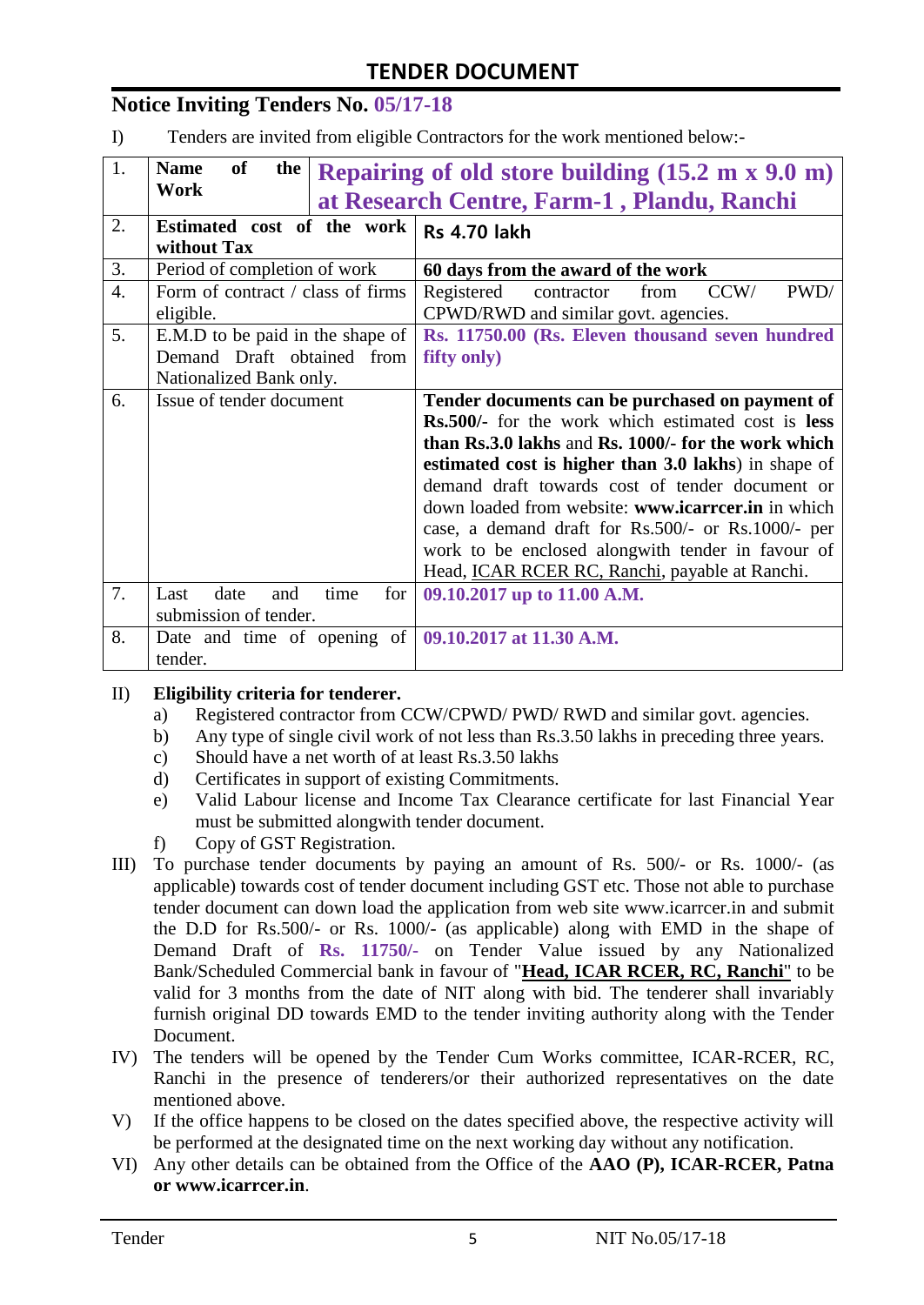#### **INSTRUCTIONS TO TENDERERS A – GENERAL**

#### **1. Name & Scope of work:**

1.1 Brief details of the work are as follows:

| A | Brief description and<br>location of work | Cleaning grass & surface dressing of ground including<br>$\bullet$<br>removing vegetation & in-equalities water, mud, etc and<br>disposal of rubbish with all complete jobs $15.2x9=136.80$<br>sqm                                                                                                                                                                                                                                                                                                                                                                                                                                                  |
|---|-------------------------------------------|-----------------------------------------------------------------------------------------------------------------------------------------------------------------------------------------------------------------------------------------------------------------------------------------------------------------------------------------------------------------------------------------------------------------------------------------------------------------------------------------------------------------------------------------------------------------------------------------------------------------------------------------------------|
|   |                                           | Dismantling roofing including ridges, hips, valleys and<br>$\bullet$<br>gutters etc., and stacking the material within 50 metres lead<br>of: Asbestos sheet 136.80 sqm                                                                                                                                                                                                                                                                                                                                                                                                                                                                              |
|   |                                           | Dismantling steel work in built up sections in angles, tees,<br>$\bullet$<br>flats and channels including all gusset plates, bolts, nuts,<br>cutting rivets, welding etc. including dismembering and<br>stacking within 50 metres lead 350 kg                                                                                                                                                                                                                                                                                                                                                                                                       |
|   |                                           | Supplying & filling sand in plinth or under floor including<br>$\bullet$<br>watering, ramming, consolidating and dressing with all<br>complete jobs.136.80xx0.60=82.08cum                                                                                                                                                                                                                                                                                                                                                                                                                                                                           |
|   |                                           | Dry brick on edge flooring in required pattern with bricks of class<br>designation 7.5 on a bed of 12 mm mud mortar, including filling<br>joints with sand, with common burnt clay non modular bricks.<br>136.8sqm                                                                                                                                                                                                                                                                                                                                                                                                                                  |
|   |                                           | Cement concrete flooring 1:2:4 finished with a floating coat of<br>$\bullet$<br>neat cement, including cement slurry. complete. 136.8sqm                                                                                                                                                                                                                                                                                                                                                                                                                                                                                                            |
|   |                                           | 12 mm cement plaster of mix :1:6 (1 cement: 6 fine sand) 1nside<br>٠<br>&out side<br>$145$ sqm                                                                                                                                                                                                                                                                                                                                                                                                                                                                                                                                                      |
|   |                                           | Steel work in built up tubular (round, square or rectangular<br>hollow tubes etc.) trusses etc., including cutting, hoisting, fixing<br>in position and applying a priming coat of approved steel primer,<br>including welding and bolted with special shaped washers etc.<br>complete.                                                                                                                                                                                                                                                                                                                                                             |
|   |                                           | pipe truss 2"160kg, 40mm 80kg 25mm 305kg<br>,6mm th<br>$\bullet$<br>plate+nut bolts45kg =590kg                                                                                                                                                                                                                                                                                                                                                                                                                                                                                                                                                      |
|   |                                           | Providing corrugated G.S. sheet roofing including vertical /<br>curved surface fixed with polymer coated J or L hooks, bolts and<br>nuts 8 mm diameter with bitumen and G.I. limpet washers or<br>with G.I. limpet washers filled with white lead, including a coat of<br>approved steel primer and two coats of approved paint on<br>overlapping of sheets complete (up to any pitch in horizontal/<br>vertical or curved surfaces), excluding the cost of purlins, rafters<br>and trusses and including cutting to size and shape wherever<br>16.1x9.9=159.39sqm<br>required<br>Providing and fixing 1mm thick M.S. sheet door with frame of<br>٠ |
|   |                                           | 40x40x6 mm angle iron and 3 mm M.S. gusset plates at the<br>junctions and corners, all necessary fittings complete, including<br>applying a priming coat of approved steel primer. Using flats                                                                                                                                                                                                                                                                                                                                                                                                                                                      |
|   |                                           | 30x6mm for diagonal braces and central cross piece<br>2.1x1.5=3.15 sqm                                                                                                                                                                                                                                                                                                                                                                                                                                                                                                                                                                              |
|   |                                           | White washing with lime to give an even shade : (three or more<br>coats 145sqm                                                                                                                                                                                                                                                                                                                                                                                                                                                                                                                                                                      |
|   |                                           | Painting Steel work with Deluxe Multi Surface Paint to give an                                                                                                                                                                                                                                                                                                                                                                                                                                                                                                                                                                                      |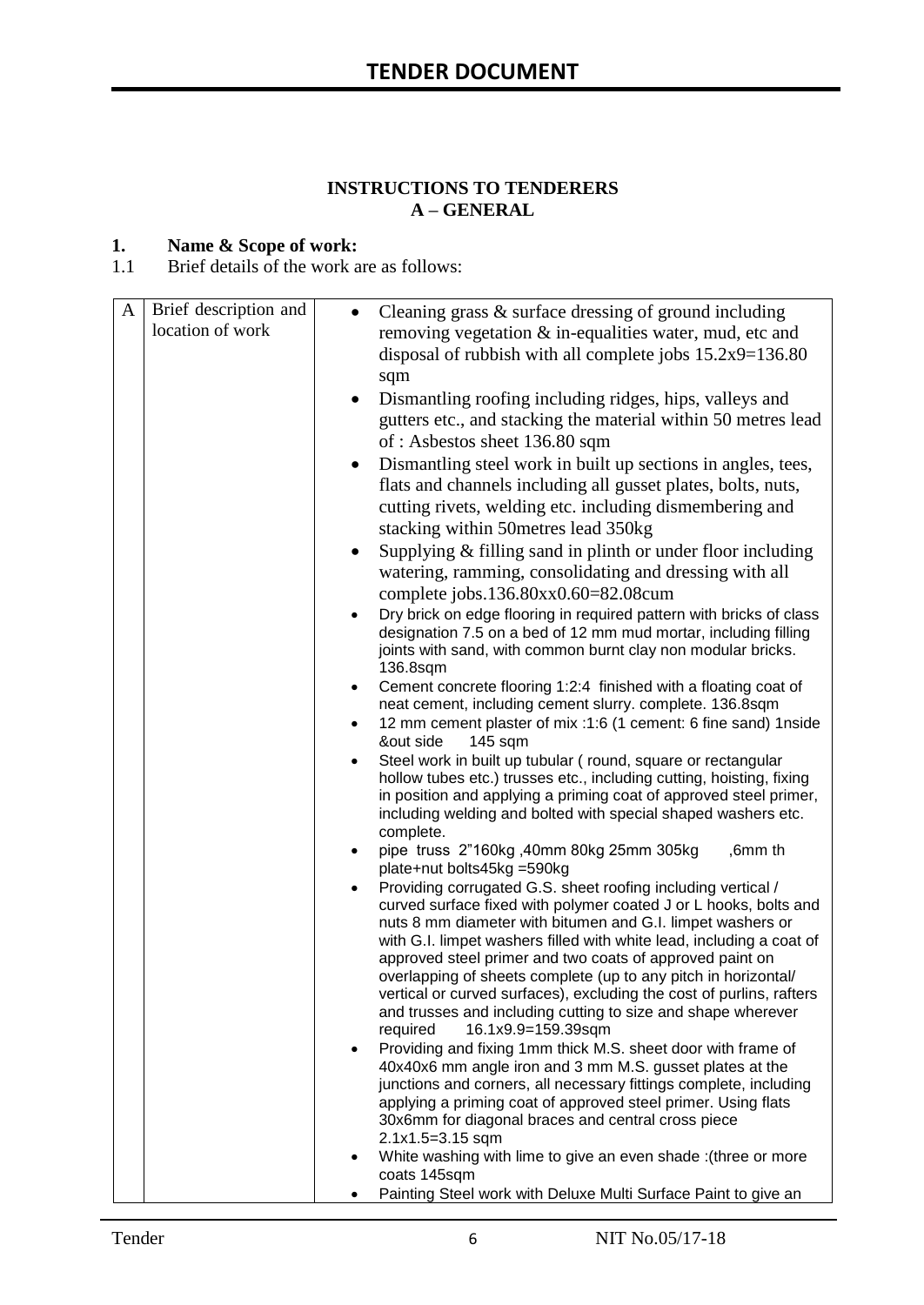| brand and manufacture 45+3.15x2=51.3sqm |  | even shade. Two or more coat applied @ 0.90 ltr/ 10 sqm over<br>an under coat of primer applied @ 0.80 ltr/ 10 sqm of approved |
|-----------------------------------------|--|--------------------------------------------------------------------------------------------------------------------------------|
| Scope of work:                          |  | Civil Work                                                                                                                     |
| Period                                  |  | of 60 days from the award of the work                                                                                          |
| Completion                              |  |                                                                                                                                |

- **1.2 The Director, ICAR-RCER, Patna invites tenders along with** EMD of Rs. **11750/-** in the shape of Demand Draft issued by any Nationalized Bank**, Payable at Ranchi** to be valid for 3 months from the date of NIT along with bid. Bids without EMD will be summarily rejected.
- **1.3** The successful tenderer is expected to complete the work within the stipulated time period, as specified in 1.1 C.

#### **2. Firms Eligible to Tender:**

- 2.1 The Firms who are having;
	- a) Registered contractor from CCW/PWD/CPWD/RWD and similar govt. agencies.
	- b) Any type of single civil work of not less than **Rs.3.50** lakhs in preceding the years.
	- c) Should have net worth of at least **Rs.3.50** Lakhs.
	- d) Experience in any type of civil work.
	- e) Certificates in support of Existing Commitments.
	- f) Valid Labour license, Income Tax Clearance certificate for last Financial Year and Copy of GST Registration must be submitted alongwith tender document.

#### **3. Qualification data of the Tenderers:**

- 3.1 The tenderer shall furnish the following particulars in the formats enclosed, supported by documentary evidence as specified in the formats.
	- a) Check slip to accompany the tender **(in Annexure-I)**.
	- b) Attested copies of documents relating to experience in the similar type of works.
- 3.2 Even though the tenderers meet the above qualifying criteria, they are liable to be disqualified / debarred / suspended / blacklisted if they have
	- Furnished false / fabricated particulars in the forms, statements and /annexure submitted in proof of the qualification requirements and/or
	- Not turned up for entering into agreement, when called upon.
	- Record of poor progress such as abandoning the work, not properly completing the contract, inordinate delays in completion, litigation history or financial failures etc. and/or
	- Participated in the previous bidding for the same work and had quoted unreasonably high tender rate and
	- Even while execution of the work, if found that the work was awarded to the Contractor based on false / fake certificates of experience, the Contractor will be blacklisted and work will be taken over invoking relevant standard rules of GOI.
- 3.3 **A tenderer submitting a Tender which the tender accepting authority considers excessive and or indicative of insufficient knowledge of current prices or definite attempt of profiteering will render him liable to be debarred permanently from tendering or for such period as the tender accepting authority may decide. The tenderer overall quote should be based on the controlled prices for the materials, if any, fixed by the Government or the reasonable prices permissible for the tenderer to charge a private purchaser under the provisions of clause-6 of the hoarding and profiteering prevention ordinance of 1943 as amended from time to time and on similar principle in regard to labour supervision on the construction.**

#### **4. One Tender per Tenderer:**

4.1 Each Tenderer shall submit only one Tender for the work. A Tenderer who submits more than one Tender will cause disqualification of all the Tenders submitted by the Tenderer.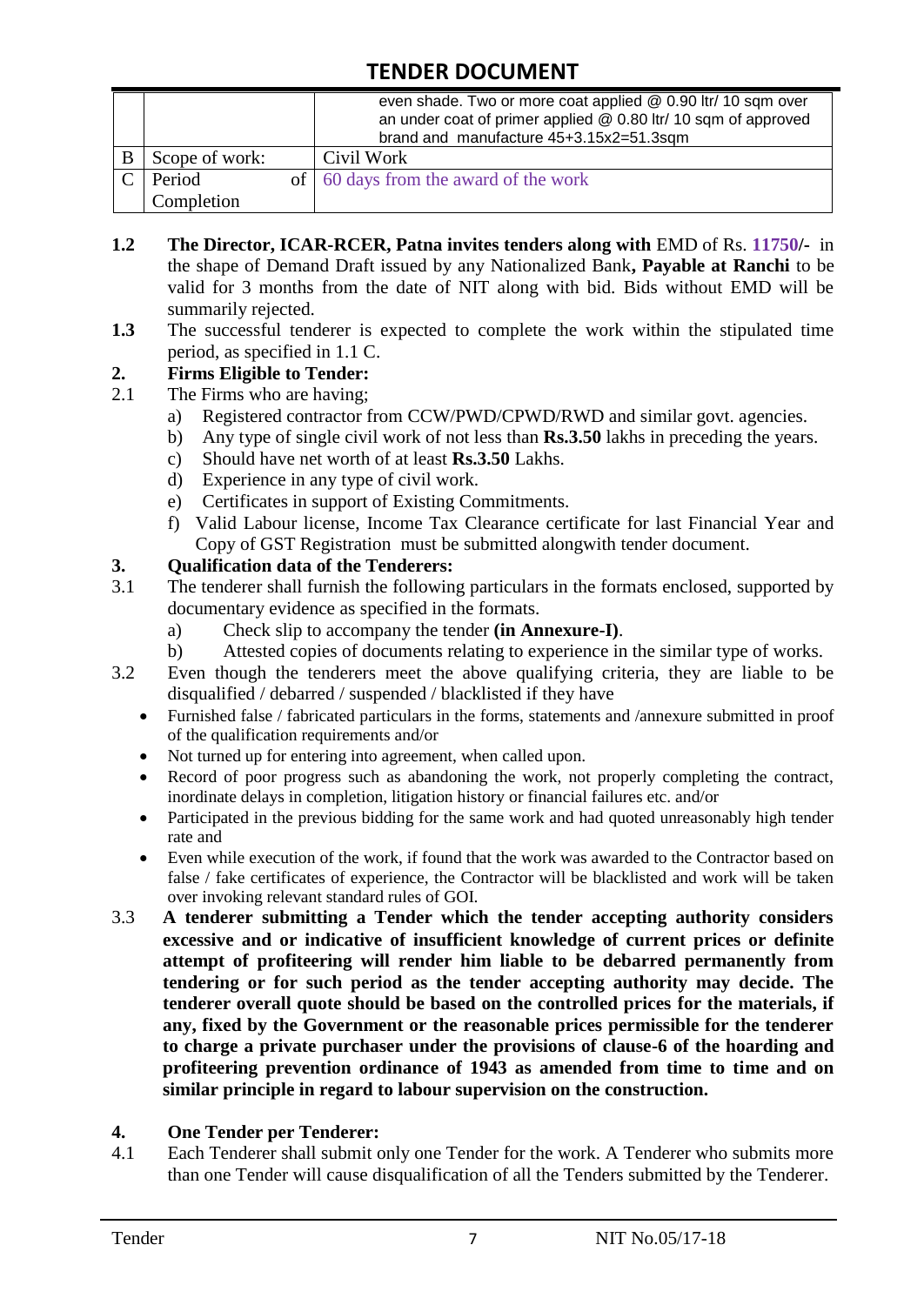#### **5. Cost of Tendering**

5.1 The Tenderer shall bear all costs associated with the preparation and submission of his Tender and the tender inviting authority will in no case be responsible and liable for those costs.

#### **6. Site Visit.**

6.1 The Tenderer, at the Tenderer's own responsibility and risk is advised to visit and examine the Site of Work and its surroundings and obtain all information that may be necessary for preparing the Tender for entering into a contract, for construction of the work. The costs of visiting the site shall be at the Tenderer's own expenses.

#### **B. TENDER DOCUMENT**

#### **7. Contents of Tender document.**

- 7.1 One set of Tender document, comprises of the following:
	- 1) **Notice Inviting Tenders (NIT)**
	- **2) Instruction to Tenderers**
	- **3) Forms of Tender and qualification information**
	- **4) Conditions of Contract.**
	- **5) Specifications.**
	- **6) Drawings.**
	- **7) Forms of Securities. i.e., EMD, Additional Security etc.**
	- **8) Bill of quantities and Price.**

#### **8. Clarification on Tender Documents.**

8.1 A prospective Tenderer requiring any clarification on Tender documents may contact the Administrative Officer at the address **indicated in the NIT**. The Administrative Officer will also respond to any request for clarification, received through post.

#### **9. Amendment to Tender Documents.**

- 9.1 Before the last date for submission of Tenders, the Tender Inviting Officer may modify any of the Contents of the Tender Notice, Tender documents by issuing amendment / Addendum.
- 9.2 Any addendum/amendments issued by the Tender Inviting Officer shall be part of the Tender Document and it shall either be communicated in writing to all the purchasers of the Tender documents or notified on the Website in which NIT was published.
- 9.3 To give prospective Tenderers reasonable time to take an addendum into account in preparing their bids, the Tender Inviting Officer may extend if necessary, the last date for submission of tenders.

### **C. PREPARATION OF TENDERS**

**10. Language of the Tender:** All documents relating to the tender shall be in the English Language only.

#### **11. Documents comprising of the Tender.**

- 11.1 The bidders are requested to submit a proposal as detail in this document.
- 11.2 The bidders, who are desirous of participating in the Tender, shall sign on all the statements, documents, certificates, tender document purchased by him, owning responsibility for their correctness/authenticity.
- 11.3 **Earnest Money Deposit (EMD):** The bidders shall submit EMD as indicated earlier along with the Proposal. The proposals without EMD are liable for rejection.
- **11.4 The tenderer should place two bids in separate envelopes namely;**
	- **a) Technical bid**
	- **b) Financial bid or Price bid Both the envelope should clearly mention the NIT No. and type of bid i.e. technical or financial or price bid.**
- **11.5 Proposal of Technical Bid**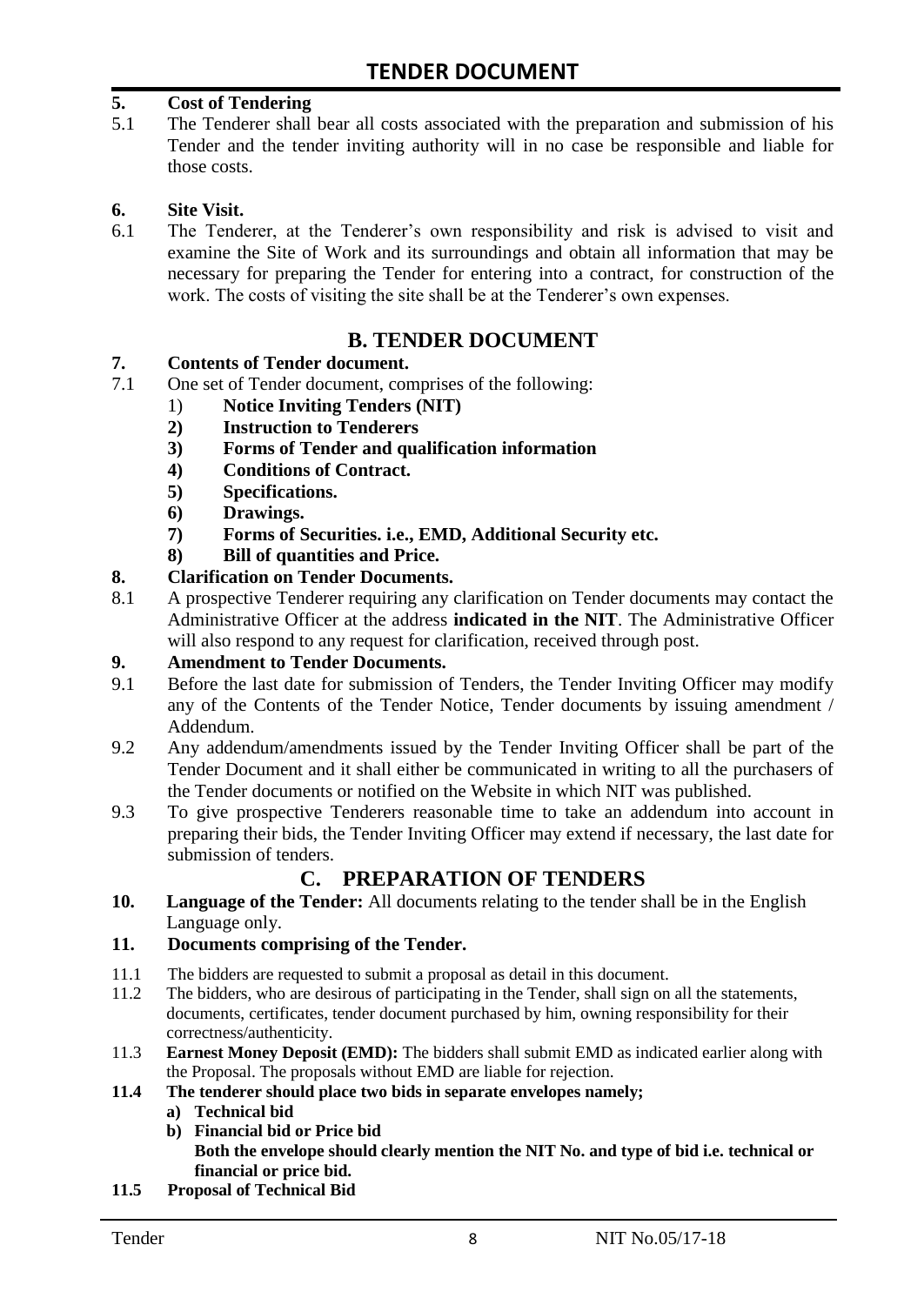- a. In preparing the Technical bid, bidders are expected to examine the documents comprising this tender document in detail. Material deficiencies in providing the information requested may result in rejection of a Proposal.
- b. While preparing the Technical bid, bidders must give particular attention to the following:
	- I) If a bidder considers that they do not have all the expertise for the Assignment, it may obtain a full range of expertise by associating with other firms as appropriate.
	- II) The Technical Proposal should provide the following information using the attached Standard Forms, where ever applicable
	- III) A brief description of the bidder organization and an outline of recent experience on assignments of a similar nature. For each assignment, the outline should indicate, inter alia, duration of the assignment, contract amount, and bidder involvement.
	- IV) List of equipment make, model etc with technical brochures, if any equipment is to be supplied.
	- V) List of personnel who will be looking after the work execution.
	- VI) Any comments or suggestions on the proposed scope of work, list of services, and any facilities expected to be provided by the **ICAR-RCER, Patna**.
	- VII) Any additional comments/ remarks.
- c. The Technical Proposal shall not include any financial information.
- **11.6** The Technical proposal will be reviewed by Tender cum Works Monitoring Committee of the **ICAR-RCER, Patna** and the clarifications, particulars if any required from the bidders will be obtained or in the conventional method by addressing the bidders.
- **11.7 The Tender Document will be opened in front of Purchase and Works Committees of the ICAR-RCER RC, Ranchi at the time and date as specified in the tender documents.**

#### **12. Price Offer:**

- 12.1 The tenderer should however quote his lump sum tender based on this schedule of quantities. He should quote his offer as an overall tender percentage. The over all tender percentage should be written both in words and figures. The bid offers i.e., percentage shall be written both in figures and words legibly and free from erasures, over writings or corrections of figures. Corrections where unavoidable should be made by crossing out, and rewriting duly inalization with date.
- 12.2 The Schedule A contains not only the quantities but also the rates worked out by the department and the amount for each item and total value of the estimated contract. The tenderer should workout his own rates keeping in view the work, site conditions and quote his overall tender percentage with which he intends to execute the work.
- 12.3 The bid offer shall be for the whole work and not for individual items / part of the work.
- 12.4 All duties, taxes, and other levies payable by the contractor as per State / Central Government rules, shall be included in the tender percentage quoted by the tenderer.
- 12.5 **The tendered contract amount as computed based on overall tender percentage is subject to variation during the performance of the Contract in accordance with variation in quantities etc.**

#### **13. Validity of Tenders:**

- 13.1 Tenders shall remain valid for a period of not less than six months from the last date for receipt of Tender.
- 13.2 During the above mentioned period no plea by the tenderer for any sort of modification of the tender based upon or arising out of any alleged misunderstanding or misconceptions or mistake or for any reason will be entertained.
- 13.3 In exceptional circumstances, prior to expiry of the original time limit, the Tender Inviting Officer may request the bidders to extend the period of validity for a specified additional period. Such request to the Tenderers shall be made in writing. A Tenderer may refuse the request without forfeiting his E.M.D. A tenderer agreeing to the request will not be permitted to modify his Tender, but will be required to extend the validity of his E.M.D for a period of the extension.

#### **14. Signing of Tenders**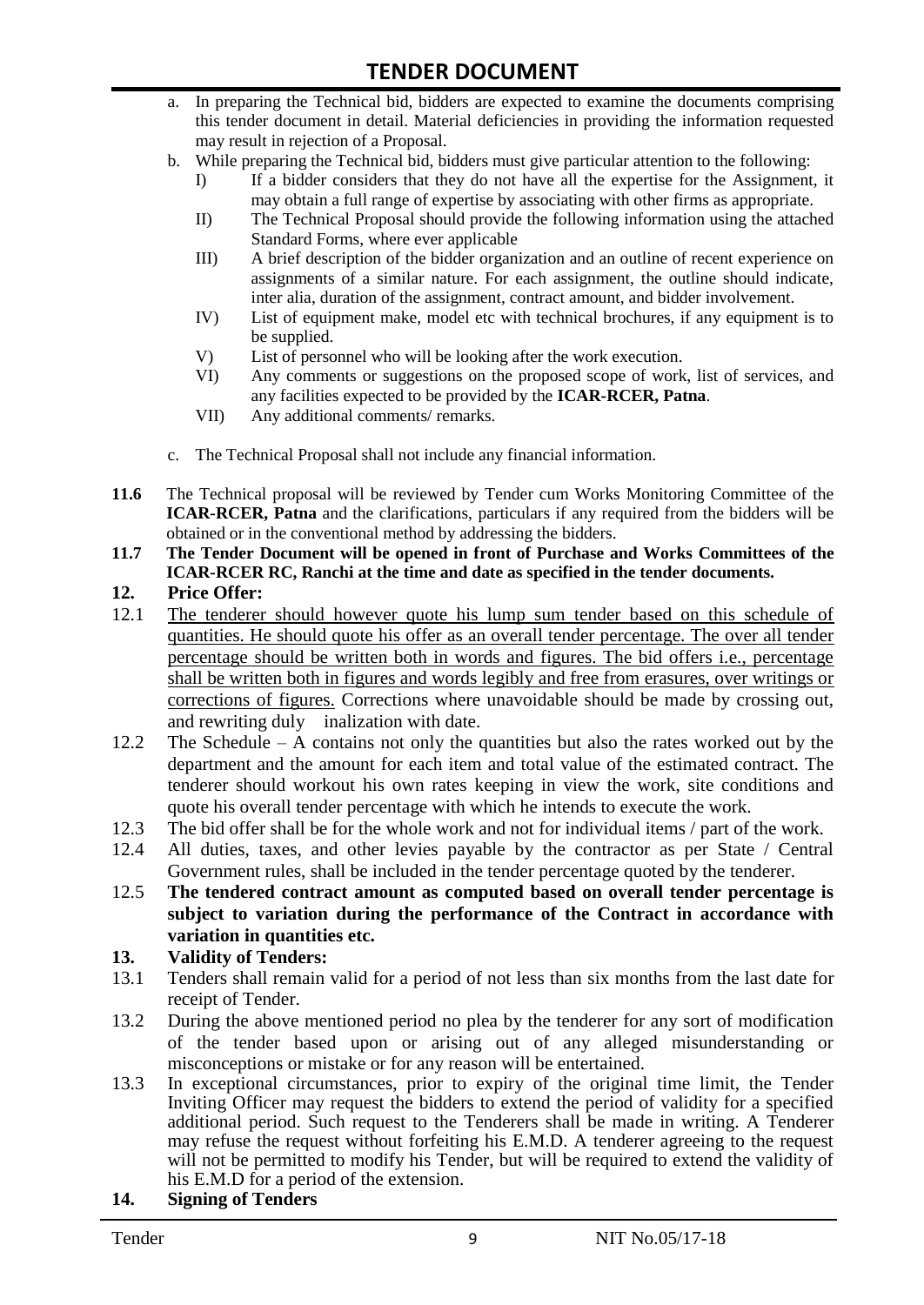- 14.1 If the tender is made by an individual, it shall be signed with his full name and his address shall be given. If it is made by a firm, it shall be signed with the co-partnership name by a member of the firm, who shall also sign his own name, and the name and address of each member of the firm shall be given, if the tender is made by a corporation it shall be signed by a duly authorized officer who shall produce with his tender satisfactory evidence of his authorization. Such tendering corporation may be required before the contract is executed, to furnish evidence of its corporate existence. Tenders signed on behalf of G.P.A holder will be rejected.
- 14.2 The tender shall contain no alterations or additions, except those to comply with instructions issued by the tender inviting officer, or as necessary to correct errors made by the tenderer, in which case all such corrections shall be inalizat by the person signing the tender.
- 14.3 No alteration which is made by the tenderer in the contract form, the conditions of the contract, the drawings, specifications or statements / formats or quantities accompanying the same will be recognized, and, if any such alterations are made the tender will be void.

#### **D. SUBMISSION OF TENDERS.**

#### **15. Submission of Tenders:**

- 15.1 The tenderer shall invariably ensure that the following are to be submitted along with tender document.
	- **a) Check slip**
	- **b) Copy of Experience Certificate in Civil type of Work.**
	- **c) Any type of single civil work of not less than Rs.3.50 lakhs in preceding three years.**
	- **d) DD towards EMD.**
	- **e) Declaration towards the genuineness of the certificates**
- 15.2 The successful tenderer shall furnish the original hard copies of all the documents/ EMD / certificates / statements by them before concluding the agreement.
- 15.3 Submit tenders in as explained above. The tender should be submitted in a water proof covers and duly sealed. The cover should clearly indicate the Tender Number, Name of work tendered, due date for opening, address of the bidder and the Bid schedule. The EMD should be enclosed prominently along with the BID.

#### **16. Last date / time for submission of the tenders.**

- 16.1 Tenders must be submitted not later than the date and time specified in NIT. In the event of the specified date / time for the submission of bids declared as holiday, the bids will be received on the next working day.
- 16.2 The Director, ICAR-RCER may extend the dates for issue and receipt of Tenders by issuing an amendment in which case all rights and obligations of the Incharge and the Tenderers will remain same as previously.

# **17. Late tenders**

17.1 Any tender received after the last date / time prescribed will be summarily rejected.<br>18. Modification to the tender

#### **18. Modification to the tender**

18.1 No tender shall be modified after the last date / time of submission of tenders.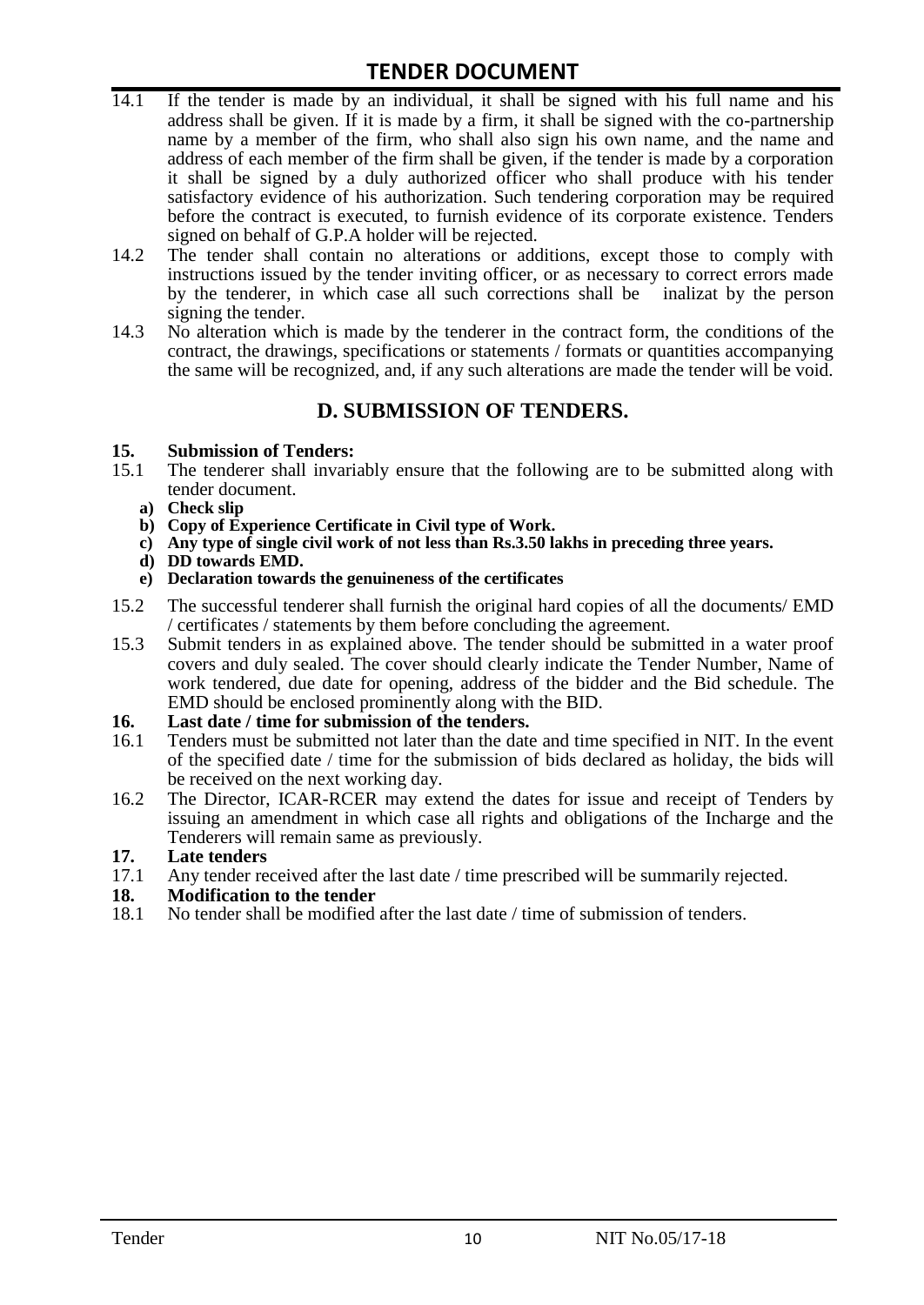#### **E. TENDER OPENING AND EVALUATION**

- **19. Tender opening**
- 19.1 **The tenderers or their authorized representatives can be present at the time of opening of the tenders. Either the tenderer himself or one of his representative with proper authorization only will be allowed at the time of tender opening. If any of the tenderer is not present at the time of opening of tenders, the tender opening authority will, on opening the tender of the absentee tenderer, reads out and record the deficiencies if any, which shall be binding on the tenderer.**
- 19.2 **The technical bid containing qualification requirements as per Annexure: I and statement I to VII in 11:5 (b) will be evaluated by the tender opening authority and the minutes are recorded which will be signed by the tender opening authority as well as tenderers or their authorized representatives present.**

#### **20. Clarification of the Tender Document.**

- 20.1 The tender opening authority may call upon any tenderer for clarification on the statements, documentary proof relating to the Tender Document. The request for clarification and response thereto shall be in writing and it shall be only on the qualification information furnished by the tenderer. The clarification called for from the tenderers shall be furnished within the stipulated time, which shall not be more than a week.
- 20.2 The tenderer if so desirous, shall agree in writing to furnish the clarification called for within the stipulated time and, for disqualification and rejection of his tender in the event of failure to do so.

# **21. Examination of Tender Document and determination of responsiveness**

- 21.1 The Director, ICAR-RCER will evaluate whether each tenderer is satisfying the eligibility criteria prescribed in the tender document and declares them as a qualified tenderer.
- 21.2 If any alteration is made by the tenderer in the tender documents, the conditions of the contract, the drawings, specifications or statements / formats or quantities the tender will be rejected.
- 21.3 Tenders shall be scrutinized in accordance with the conditions stipulated in the Tender document. In case of any discrepancy of non-adherence conditions the tender accepting authority shall communicate the same which will be binding both on the tender opening authority and the tenderer. In case of any ambiguity, the decision taken by the tender accepting authority on tenders shall be final.
- 21.4 Those proposals which are found to meet the minimum standards as prescribed by the Director, ICAR-RCER will be treated as responsive bids.

# **22. Evaluation and comparison of price.**

- The committee will evaluate and compare the price of all the qualified tenderers.
- 22.2 Negotiations at any level are strictly prohibited. However, good gesture rebate, if offered by the lowest tenderer prior to finalization of tenders may be accepted by the tender accepting authority.
- 22.3 Selection of tenderer among the lowest and equally quoted tenderers will be in the following orders:
	- **a) The tenderer whose bid capacity is higher will be selected.**
	- **b) In case the bid capacity is also same the tenderer whose annual turnover is more will be preferred.**
	- **c) Even if the criteria incidentally become the same, the turnover on similar works and thereafter machinery available for the work and then the clean track record will be considered for selection.**

#### **23. Process to be confidential**

- 23.1 Information relating to the examination, clarification, evaluation and comparison of tenders and recommendations for the award of a contract shall not be disclosed to tenderers or any other persons not officially concerned with such process until the award to the successful tenderer has been announced by the tender accepting authority. Any effort by a tenderer to influence the processing of tenders or award decisions may result in the rejection of his tender.
- 23.2 No Tenderer shall contact the Director, ICAR-RCER or any authority concerned with finalization of tenders on any matter relating to its Tender from the time of the Tender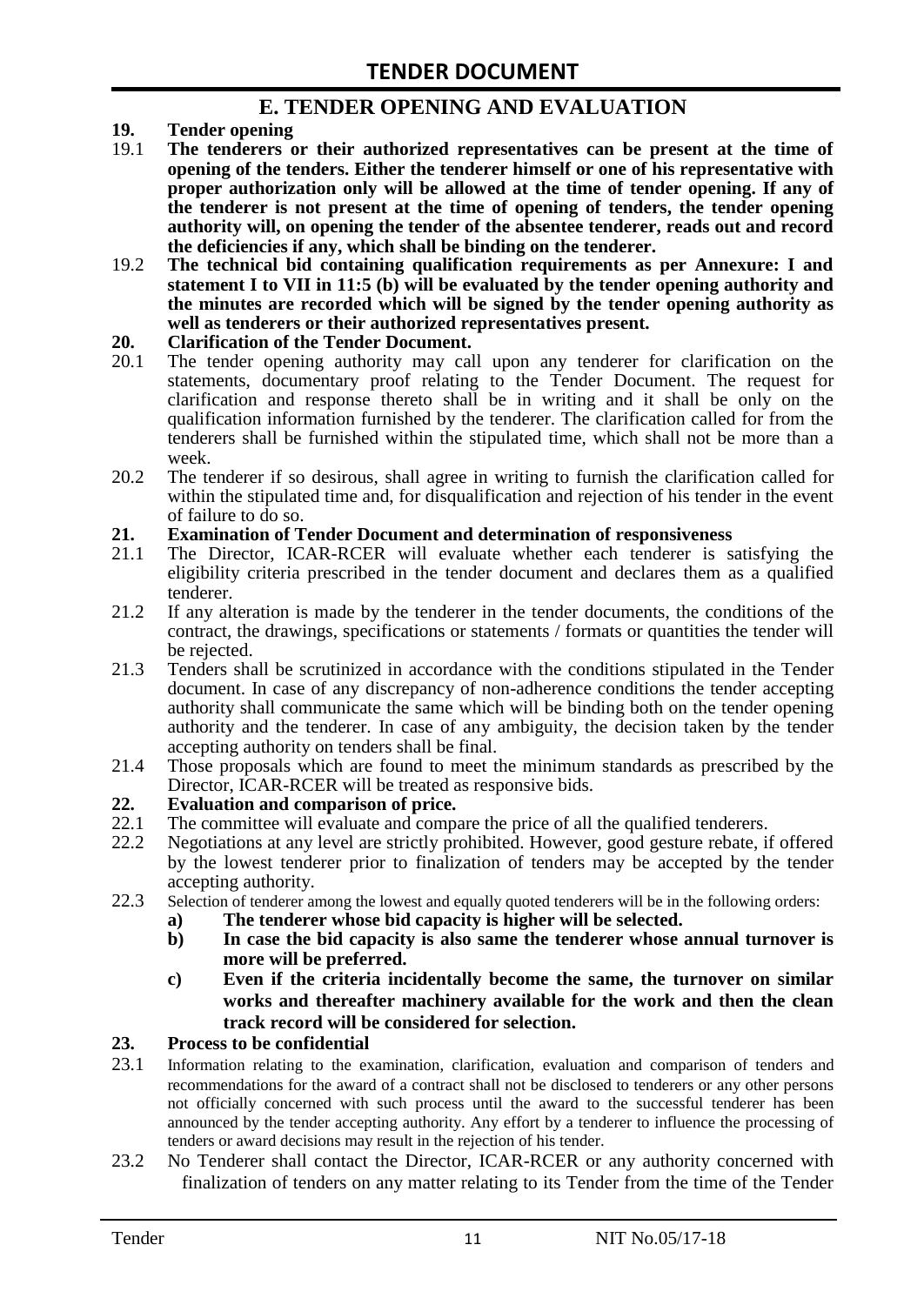opening to the time the Contract is awarded. If the Tenderer wishes to bring additional information to the notice of the Director, it should do so in writing.

23.3 Before recommending / accepting the tender, the tender recommending / accepting authority shall verify the correctness of certificates submitted to meet the eligibility criteria and specifically experience. The authenticated agreements of previous works executed by the lowest tenderer shall be called for.

# **F. AWARD OF CONTRACT**

#### **24. Award Criteria**

- 24.1 The Director, ICAR-RCER will award or recommend to the competent tender accepting authority for award of the contract to the tenderer who is found technically qualified as per the tender conditions and whose price is lowest.
- 24.2 The tender accepting authority reserves the right to accept or reject any tender or all tenders and to cancel the tendering process, at any time prior to the award of contract, without thereby incurring any liability to the affected tenderer or tenderers or any obligation to inform the affected tenderer or tenderers of the reasons for such action.
- 25. Notification of award and signing of agreement
- 25.1 **The Tenderer whose Tender has been accepted will be notified of the award of the work by The Director ICAR-RCER prior to expiration of the Tender validity period by registered letter. This letter (hereinafter and in the Conditions of Contract called "Letter of Acceptance") will indicate the sum that the Government will pay the Contractor in consideration of the execution, completion, and maintenance of the Works by the Contractor as prescribed by the Contract (hereinafter and in the Contract called the "Contract Amount").**
- 25.2 The successful tenderer has to sign an agreement within a period of 15 days from the date of receipt of communication of acceptance of his tender. On failure to do so his tender will be cancelled duly forfeiting the E.M.D., paid by him without issuing any further notice and action will be initiated for black listing the tenderer.

#### **26. Corrupt or fraudulent practices**

- 26.1 The Government requires that the bidders / suppliers / contractors under Government financed contracts, observe the highest standard of ethics during the procurement and execution of such contracts. In pursuance of this policy, the Government
- (a) Define for the purposes of the provision, the terms set forth below as follows:
- (i) "corrupt practices" means the offering, giving, receiving or soliciting of anything of value to influence the action of a Government official in procurement process or in contract execution: and
- (ii) "fraudulent practice" means a misrepresentation of facts in order to influence a procurement process or the execution of a contract to the detriment of the Government and includes collusive practice among Tenderers (prior to or after Tender submission) designed to establish in Tender prices at artificial noncompetitive levels and to deprive the Government of the benefits of free and open competition.
- (b) Will reject a proposal for award if it determines that the tenderer recommended for award has engaged in corrupt or fraudulent practices in competing for the contract in question.
- I Will blacklist / or debar a firm, either indefinitely or for a stated period of time, if at any time determines that the firm has engaged in corrupt or fraudulent practices in competing for, or in executing a Government contract.
- (d) Further more, tenderers shall be aware of the provisions stated in the general conditions of contract.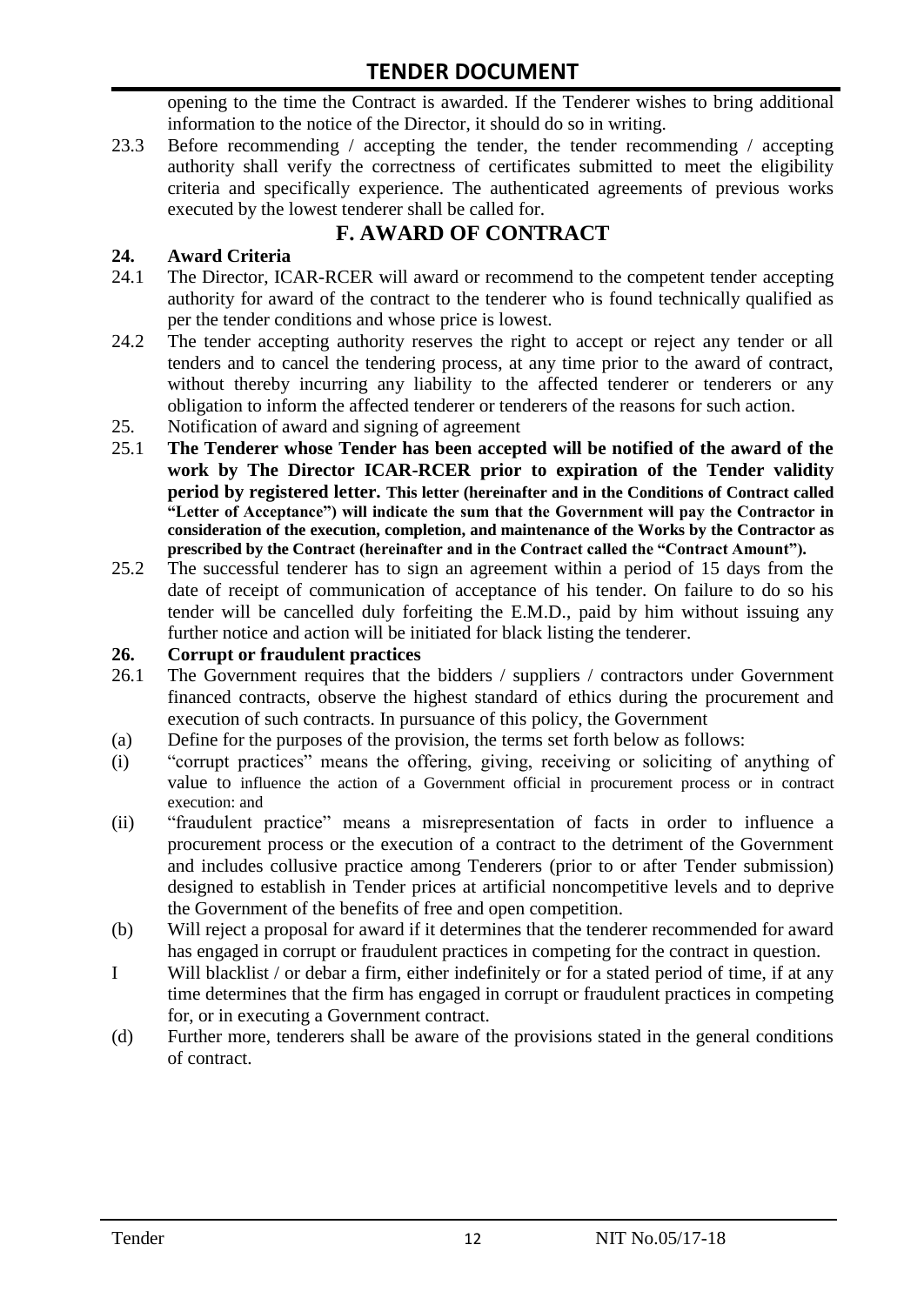#### **QUALIFICATION INFORMATION Annexure –I CHECKLIST TO ACOMPANY THE TENDER**

| Sl.            | <b>Description</b>                                       | <b>Submitted</b> | Page No.  |
|----------------|----------------------------------------------------------|------------------|-----------|
| No.            |                                                          | Yes/No           | (see Note |
|                |                                                          |                  | below)    |
| 1              | 2                                                        | 3                |           |
| $\mathbf{1}$   | Attested photocopy of Registered contractor from         | Yes / No         |           |
|                | CCW/CPWD/ PWD/ RWD and similar govt. agencies            |                  |           |
| 2              | Any type of single civil work of not less than Rs.3.50   | Yes / No         |           |
|                | lakhs in preceding three years.                          |                  |           |
| 3              | Certificates in support of Existing Commitments.         | Yes / No         |           |
| 4              | DD towards EMD.                                          | Yes / No         |           |
| 5              | Declaration towards the genuineness of the certificates  | Yes / No         |           |
| 6              | <b>Experience :</b> Experience in any type of civil work | Yes / No         |           |
| $\overline{7}$ | Valid Labour license and Income Tax Clearance            | Yes / No         |           |
|                | certificate for last Financial Year must be submitted    |                  |           |
|                | alongwith tender document.                               |                  |           |
| 8              | Copy of GST Registration                                 | Yes / No         |           |

#### **Notes:-**

- 1) All the statements copies of the certificates, documents etc., enclosed to the Tender Document shall be given page numbers on the right corner of each certificate, which will be indicated in column (4) against each item. The statements furnished shall be in the formats appended to the tender document.
- 2) The information shall be filled-in by the Tenderer in the checklist and **statements VI & VII** of section 11.5 (b) and shall be enclosed to the Technical bid for the purposes of verification as well as evaluation of the tenderer's Compliance to the qualification criteria as provided in the Tender document. All the Certificates, documents, statements as per check-list shall be submitted by the tenderer.
- 3) The bidder shall sign all the statements/documents/certificates received by him owing responsibility for their correctness/authenticity. The successful tenderer shall furnish the original hard copies of all the documents / certificates / statements received by them before concluding the Agreement.

#### **DECLARATION**

I / WE ………………………………………………………………. have gone through carefully all the Tender conditions and solemnly declare that the certificates or the documents uploaded by me/us are genuine and I/We will abide by any penal action such as disqualification or black listing or determination of contract or any other action deemed fit, taken by, the Institute against us, if it is found that the statements, documents, certificates produced by me/us are false/fabricated.

I / WE hereby declare that, I / WE have not been blacklisted / debarred / Suspended / demoted in any department in any State due to any reasons.

Signature of the Tenderer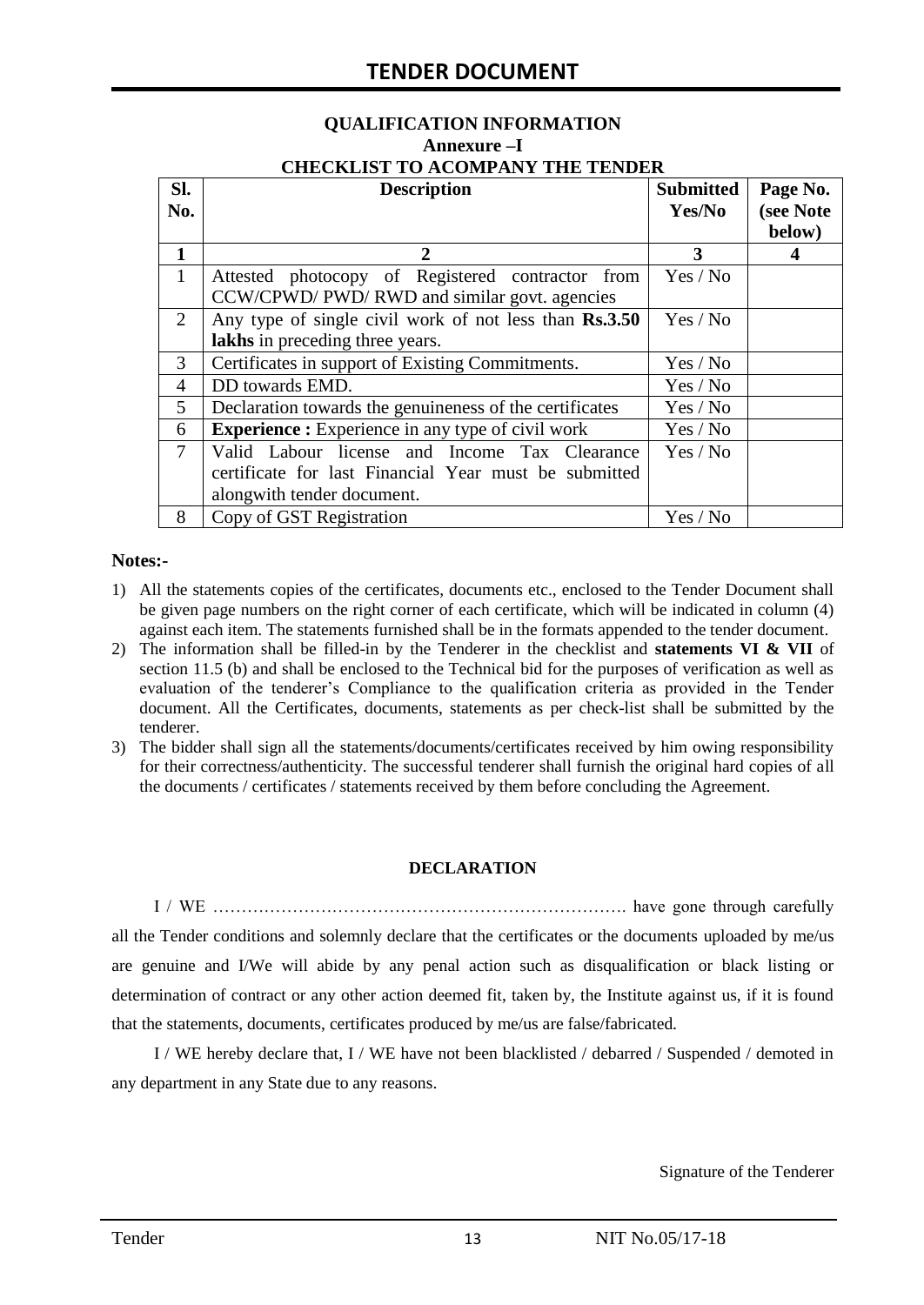#### **CONDITIONS OF CONTRACT**

#### **TENDER**

Date: ……………

To The Director, ICAR-RCER, Patna

Sir,

I / We do hereby tender and if this tender be accepted, under take to execute the work entitled "**Repairing of old store building (15.2 m x 9 m)"** as shown in the drawings and as per specifications described in this document of ICAR-RCER, Patna for the sum of **Rs. 4.70 lakhs** or such other sum as may be arrived under the clause of the standard preliminary specifications relating to "Payment by final measurement at unit rates"

I/WE have also quoted rates in Schedule 'A', annexed (in words and figures) for which I/We agree to execute the work when the lumpsum payment under the terms of the agreement is varied by payment on measurement quantities.

I/WE have quoted rates in Schedule 'A' both in words & figures. In case of any discrepancy between the Percentage excess or less on E.C.V., in words and figures, the rates quoted words only shall prevail.

I/WE agreed to keep the offer in this tender valid a period of six month(s) mentioned in the tender notice and not to modify the whole or any part of it for any reason within above period. If the tender is withdrawn by me/us for any reasons whatsoever, the earnest money paid by me/us will be forfeited to Government

I/WE hereby distinctly and expressly, declare and acknowledge that, before the submission of my/our tender I/We have carefully followed the instructions in the tender notice and have read the preliminary specifications and that I/We have made such examination of the contract documents and the plans, specifications and quantities and of the location where the said work is to be done, and such investigation of the work required to be done, and in regard to the material required to be furnished as to enable me/us to thoroughly understand the intention of same and the requirements, covenants, agreements, stipulations and restrictions contained in the contract, and in the said plans and specifications and distinctly agree that I/We will not hereafter make any claim or demand upon the Government based upon or arising out of any alleged misunderstanding or misconception /or mistake on my/or our part of the said requirement, covenants, agreements, stipulations, restrictions and conditions.

I / WE enclosed to my/our application for tender schedule a crossed demand draft (No.

dated: \_\_\_\_\_\_\_\_\_\_\_) for Rs: \_\_\_\_\_\_\_\_\_\_\_\_\_\_\_\_\_\_\_\_\_\_\_\_\_\_\_\_\_\_\_\_\_\_\_\_\_\_\_\_\_\_\_\_\_\_\_\_\_\_\_\_\_\_ as earnest money not to bear interest.

I / WE shall not assign the contractor or sublet any portion of the same. In case if it becomes necessary such subletting with the permission of the shall be limited to (1) Labour contract, (2) Material contract, (3) Transport contract and (4) Engaging specialists for special item of work.

IF MY / OUR tender is not accepted the sum shall be returned to me/us on application when intimation is sent to me/us of rejection or at the expiration of three months from last date of receipt of this tender, whichever is earlier. If my/our tender is accepted the earnest money shall be retained by the Government as security for the due fulfilment of this contract. If upon written intimation to me/us by the Office, I/We fail to attend the said office on the date herein fixed or if upon intimation being given to me/us or acceptance of my/our tender, and if I/We fail to make the additional security deposit or to enter into the required agreement as defined in tender document, then I/We agree the forfeiture of the earnest money. Any notice required to be served on me/us here under shall be sufficiently served on me/us if delivered to me/us hereunder shall be sufficiently served on me/us if delivered to me/us personally or forwarded to me/us by post to (registered or ordinary) or left at my/our address given herein. Such notice shall if sent by post be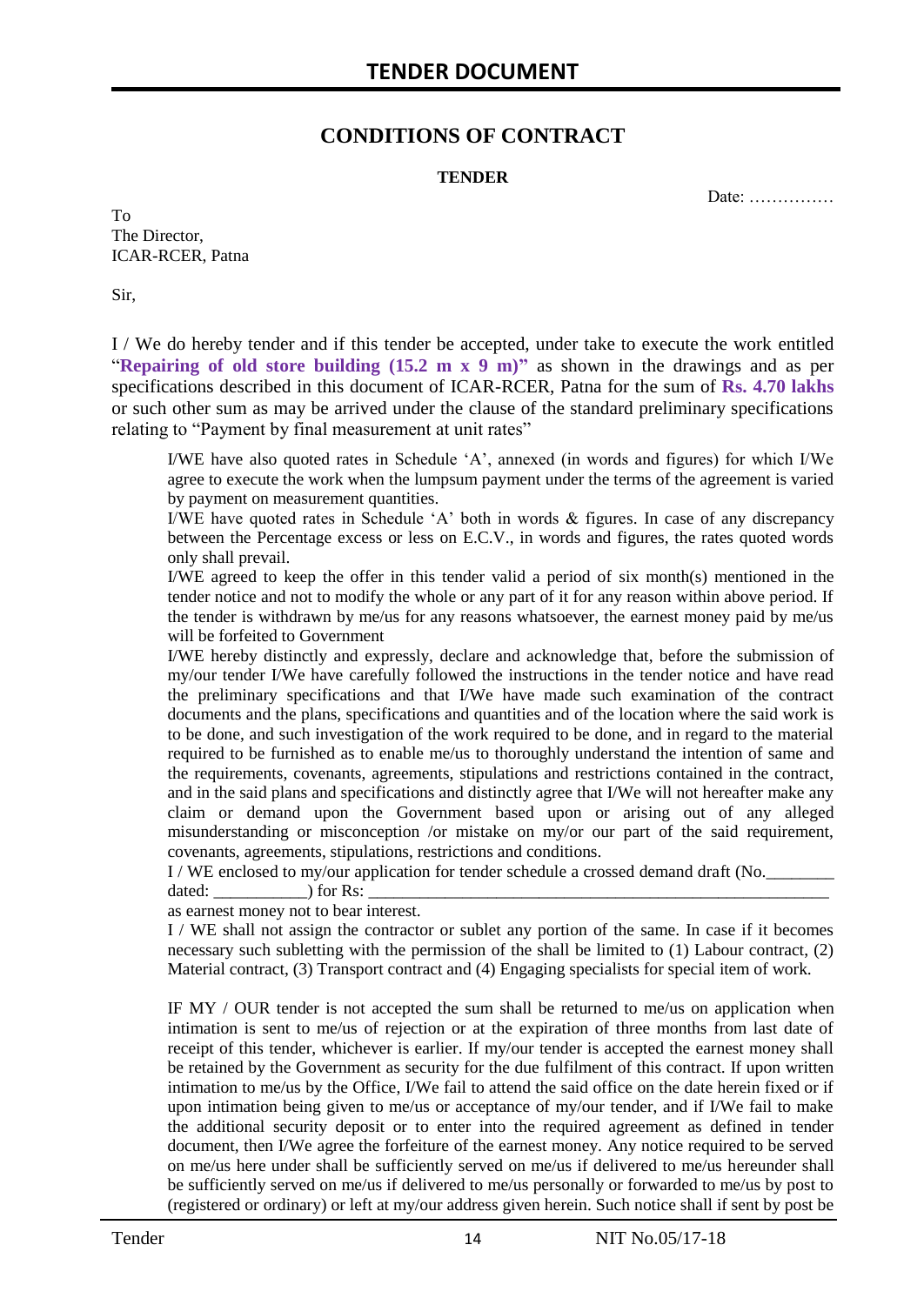deemed to have been served on me/us at the time when in due course of post it would be delivered at the address to which it is sent.

I/WE fully understand that the written agreement to be entered into between me/us and Government shall be the foundation of the rights of the both the parties and the contract shall not be deemed to be complete until the agreement has first been signed by me/us and then by the proper officer authorized to enter into contract on behalf of Government.

I AM/WE ARE professionally qualified and my/our qualifications are given below:

| S. No. | Name | Qualification |
|--------|------|---------------|
|        |      |               |
|        |      |               |
|        |      |               |
|        |      |               |
|        |      |               |
|        |      |               |
|        |      |               |
|        |      |               |

I/WE will employ the following technical staff for supervising the work and will see that one of them is always at site during working hours, personally checking all items of works and paint extra attention to such works as required special attention (eg) Main panel boards, Cable connections etc.,

| S. No. | Name | Qualification |
|--------|------|---------------|
|        |      |               |
|        |      |               |
|        |      |               |
|        |      |               |
|        |      |               |
|        |      |               |

I / WE declare that I / WE agree to recover the salaries of the technical staff actually engaged on the work by the department, from the work bills, if I / We fail to employ technical staff as per the tender condition.

#### **TENDERERS / CONTRACTOR'S CERTIFICATE.**

- (1) I/WE hereby declare that I/We have perused in detail and examined closely the Indian Standard Specifications, all clauses of the preliminary specifications with all amendments and have either examined all the standards specifications or will examine all the standard specifications for items for which I/We tender, before I/We submit such tender and agree to be bound and comply with all such specifications for this agreement which I/We execute in the different Government Departments.
- (2)I/WE certify that I/We have inspected the site of the work before quoting my price, I /We have satisfied about the quality, availability and transport facilities for all the materials.
- (3)I / WE am/are prepared to furnish detailed data in support of all my quoted rates, if and when called upon to do so without any reservations.
- $(4)$  I / WE hereby declare that I / We will not claim any price escalation.
- (5)I / WE hereby declare that I am / We are accepting for the defect liability period as 24 months.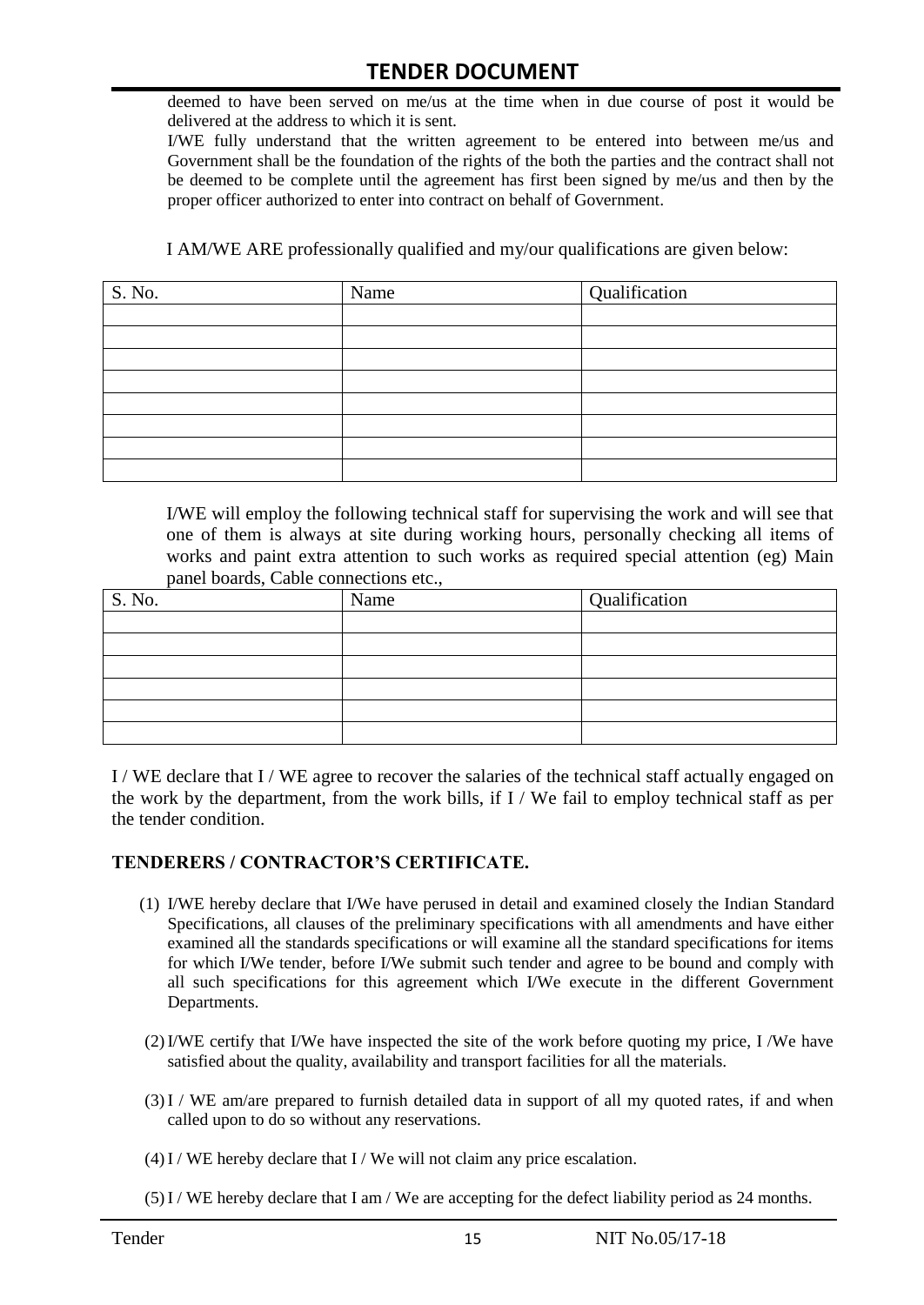- (6)I / WE declare that I / WE will not claim any extra amount towards any material used for the work other than the quoted works for respective schedule 'A' items.
- $(7)$  I / WE declare that I / WE will execute the work as per the mile stone programme, and if I / WE fail to complete the work as per the mile stone programme I abide by the condition to recover liquidated damages as per the tender conditions.
- (8)I / WE declare that I / WE will abide for settlement of disputes as per the tender conditions.

#### **DECLARATION OF THE TENDERER**

- 1) I/WE have not been black listed in any department due to any reasons.
- 2) I/We declare that all the Certificates/Documents submitted by Me/US are Genuine.
- 3) I/WE agree to disqualify me/us for any wrong declaration in respect of the above and to summarily reject my/our tender.

Address of the Tenderer:

Phone No.: Fax No.: Fax No.: CONTRACTOR.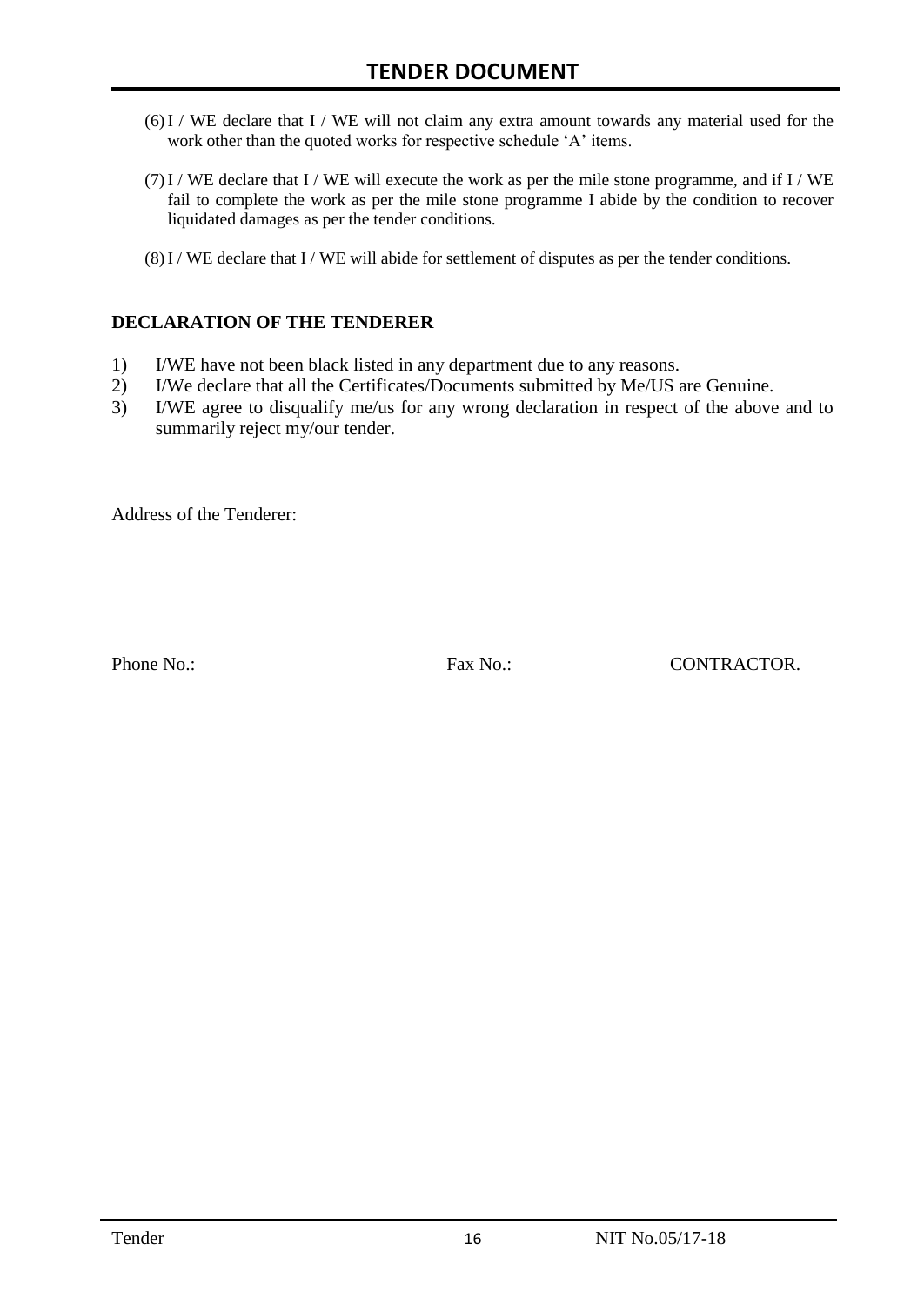# **CONDITIONS OF CONTRACT**

#### **A. GENERAL**

#### **1. Interpretation:**

- 1.1 In interpreting these Conditions of Contract, singular also means plural, male also means female, and vice-versa. Headings have no significance. Works have their normal meaning under the language of the contract unless specifically defined. The Incharge will provide instructions clarifying queries about the conditions of Contract.
- 1.2 The documents forming the Contract shall be interpreted in the following order of priority:
- **1) Agreement**
- **2) Letter of Acceptance, notice to proceed with the works**
- **3) Contractor's Tender**
- **4) Conditions of contract**
- **5) Specifications**
- **6) Drawings**
- **7) Bill of quantities**
- **8) Any other document listed as forming part of the Contract.**

#### **2. Decisions:**

2.1 Except where otherwise specifically stated, the Director will decide the contractual matters between the Department and the Contractor in the role representing the Department.

#### **3. Delegation:**

3.1 The Director may delegate any of his duties and responsibilities to other officers and may cancel any delegation by an official order issued.

#### **4. Communications:**

4.1 Communications between parties, which are referred to in the conditions, are effective only when in writing. A notice shall be effective only when it is delivered **(in terms of Indian Contract Act)**

#### **5. Sub-contracting:**

**5.1 If the prime contractor desires to sub-let a part of the work, he should submit the same at the time of filing tenders itself or during execution, giving the name of the proposed Sub-contractor, along with details of his qualification and experience. The Tender Accepting Authority should verify the experience of the Sub-contractor and if the Sub-contractor satisfies the qualification criteria in proportion to the value of work proposed to be sub-let, he may permit the same. The total value of works to be awarded on sub-letting shall not exceed 50% of contract value. The extent of subletting shall be added to the experience of the sub-contractor and to that extent deducted from that of the main contractor.**

#### **6. Other Contractors:**

6.1 The Contractor shall cooperate and share the Site with other contractors, Public authorities, utilities, and the Department. The Contractor shall also provide facilities and services for them as directed by the Incharge.

#### **7. Personnel:**

- 7.1 The Contractor shall employ the required Key Personnel named in the Schedule of Key Personnel to carry out the functions stated in the Schedule or other personnel approved by the Incharge. The Incharge will approve any proposed replacement of Key Personnel only if their qualifications, abilities, and relevant experience are substantially equal to or better than those of the personnel listed in the Schedule.
- 7.2 Failure to employ the required technical personnel by the contractor the institute will depute its own technical person and expenditure of salary will be recovered from contractor.
- 7.3 The technical personnel should be on full time and available at site whenever required by Incharge to take instructions.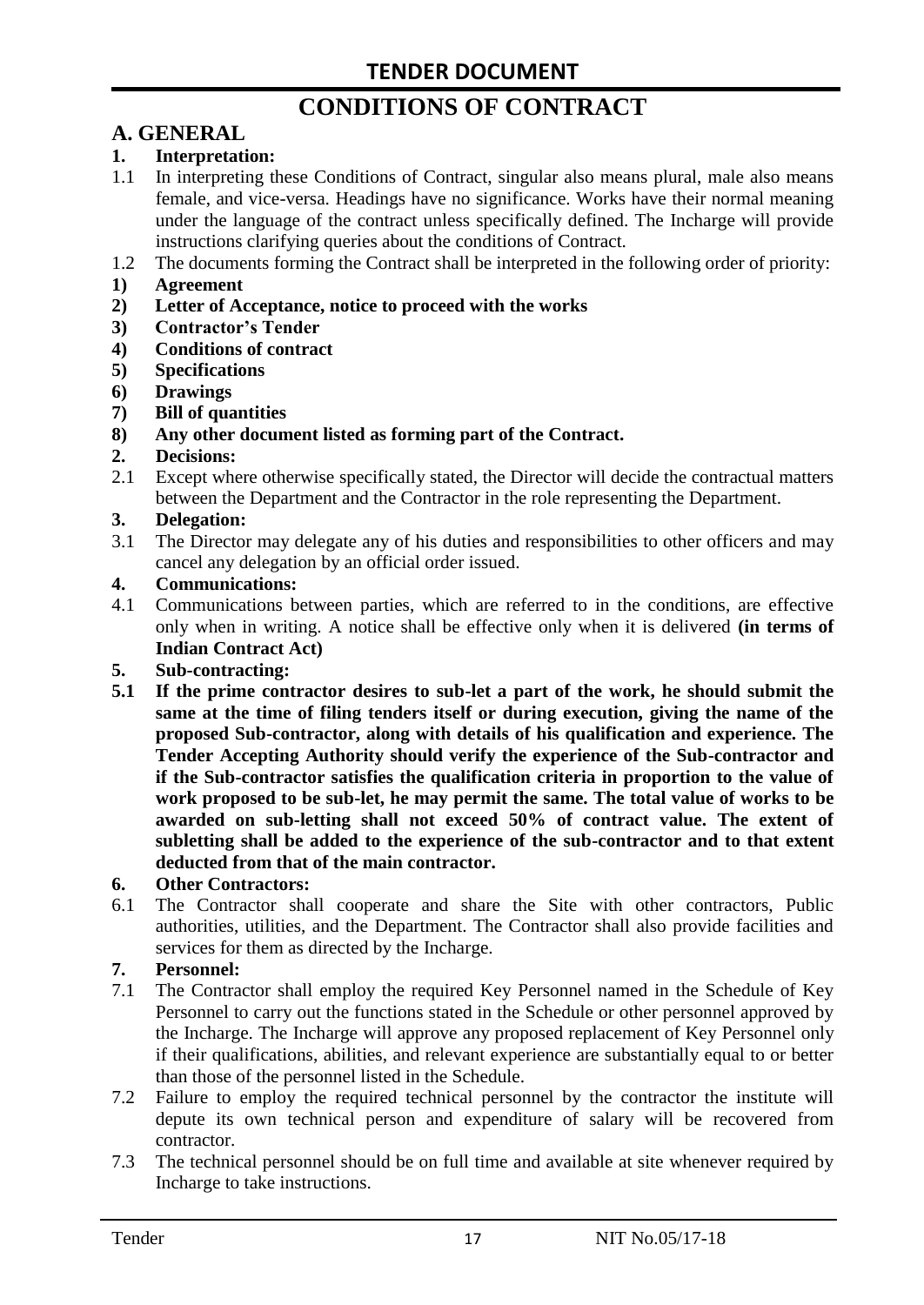- 7.4 The names of the technical personnel to be employed by the contractor should be furnished in the statement enclosed separately.
- 7.5 In case the contractor is already having more than one work on hand and has undertaken more than one work at the same time, he should employ separate technical personnel on each work.
- 7.6 If the contractor fails to employ technical personnel the work will be suspended or department will engage a technical personnel and recover the cost thereof from the contractor.
- 7.7 If the Incharge asks the Contractor to remove a person who is a member of Contractor's staff or his work force stating the reasons the Contractor shall ensure that the person leaves the site forthwith and has no further connection with the work in the contract.

#### **8. Contractor's Risks:**

- 8.1 All risks of loss of or damage to physical property and of personnel injury and death, which arise during and in consequence of the performance of the Contract are the responsibility of the Contractor.
- **9. Insurance:**
- **9.1 The Contractor shall provide, in the joint names of the Department and the contractor, insurance cover from the Start Date to the end of the Defects Liability Period i.e., 24 months after completion for the following events which are due to the Contractor's risks.**
- **a) loss of or damage to the Works, Plant and Materials;**
- **b) loss of or damage to the Equipment;**
- **c) loss of or damage of property in connection with the Contract; and**
- **d) Personal injury or death of persons employed for construction.**
- **9.2 Policies and certificates of insurance shall be delivered by the Contractor to the Incharge at the time of concluding Agreement. All such insurance shall provide for compensation to be payable to rectify the loss or damage incurred.**
- **i) The contractor shall furnish insurance policy in force in accordance with proposal furnished in the Tender and approved by the Department for concluding the agreement.**
- **ii) The contractor shall also pay regularly the subsequent insurance premia and produce necessary receipt to the Incharge well in advance.**
- **iii) In case of failure to act in the above said manner the department will pay the premium and the same will be recovered from the Contractors payments.**
- **9.3 Alterations to the terms of insurance shall not be made without the approval of the Incharge.**

#### **10. Site Inspections:**

- 10.1 The contractor should inspect the site and also proposed quarries of choice for materials source of water and quote his rate including quarrying, conveyance and all other charges etc.
- 10.2 The responsibility for arranging the land for borrow area rests with the Contractor and no separate payment will be made for procurement or otherwise. The contractor's quoted rate will be inclusive of land cost.

#### **11. Contractor to Construct the Works:**

11.1 The Contractor shall construct and Commission the Work in accordance with the specifications and Drawings.

#### **12. Power Supply.**

- 12.1 The contractor shall make his own arrangements for obtaining power from the Electricity dept., at his own cost. The contractor will pay the bills of Electricity Department for the cost of power consumed by him till the **(Name of work**) is handed over to ICAR-RCER.
- 12.2 **The contractor shall satisfy all the conditions and rules required as per Indian Electricity Act 1910 and under Rule-45(I) of the Indian Electricity Rules, 1956 as amended from time to time and other pertinent rules.**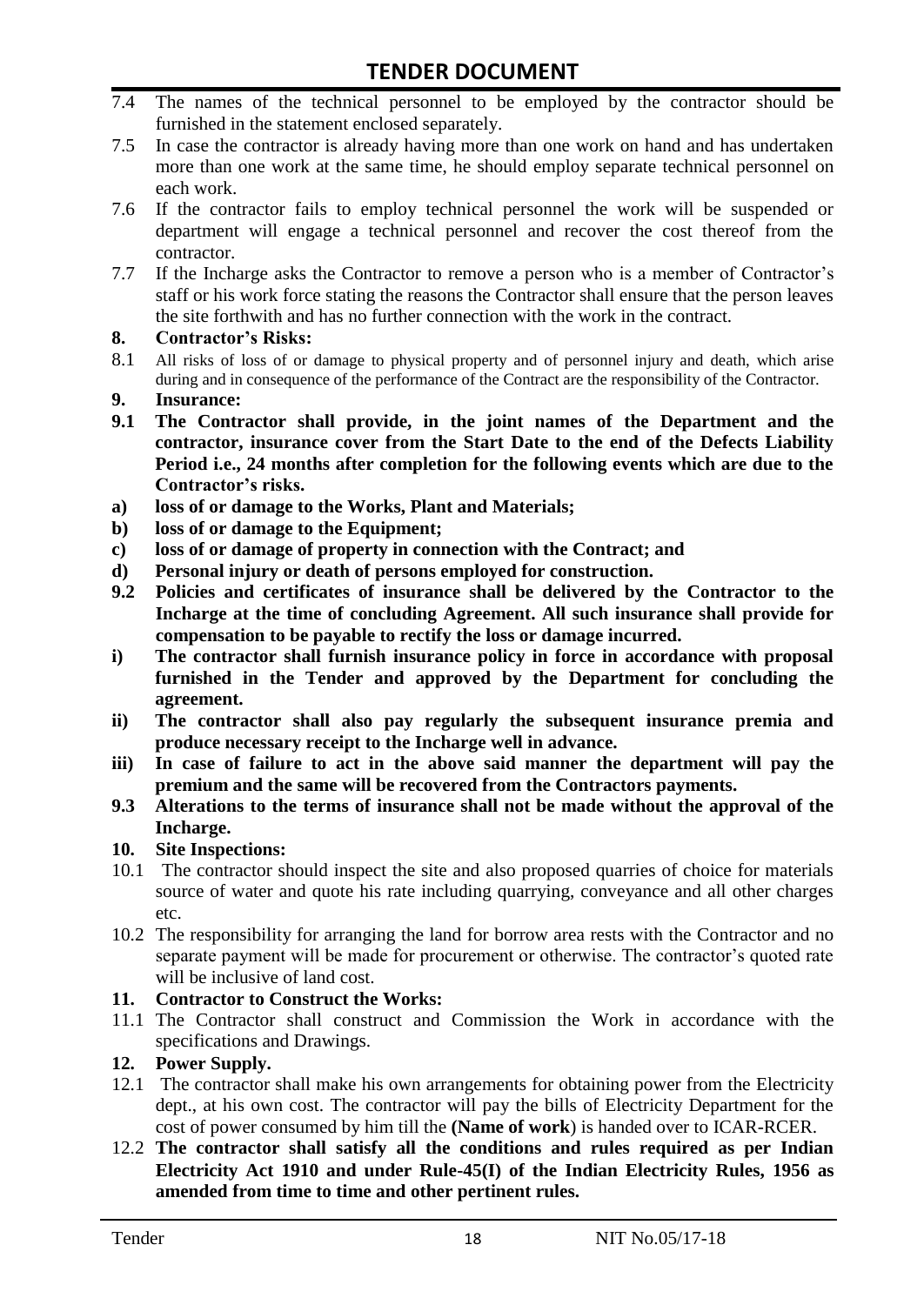12.3 The power shall be used for bonafide Departmental work only.

#### **13. Monsoon Damages:**

Damages due to rain or flood shall have to be made good by the contractor till the work is handed over to the Department. The responsibility of damages making good the damages due to rain or flood rests with the contractor. **No extra payment is payable** for such operations and the contractor shall therefore, have to take all necessary precautions to protect the work done during the construction period.

#### **14. The works to be Completed by the Intended Completion Date:**

14.1 The Contractor may commence execution of the Works on the Start Date and shall carry out the Works in accordance with the programme submitted by the Contractor, as updated with the approval of the Incharge, and complete the work by the Intended Completion Date.

#### **15. Safety:**

15.1 The Contractor shall be responsible for the safety of all activities on the Site.

#### **16. Discoveries:**

16.1 Anything of historical or other interest or of significant value unexpectedly discovered on the Site is the property of the Government. The Contractor is to notify the Incharge of such discoveries and carry out the Incharge instructions for dealing with them.

#### **17. Possession of the Site.**

17.1 The Department shall give possession of the site to the Contractor.

#### **18. Access to the Site:**

18.1 The Contractor shall provide the Incharge and any person authorised by the Incharge, access to the site and to any place where work in connection with the Contract is being carried out or is intended to be carried out.

#### **19. Instructions:**

- 19.1 The Contractor shall carry out all instructions of the Incharge and comply with all the applicable local laws where the Site is located.
- **20. Settlement of disputes:**
- 20.1 **If any dispute of difference of any kind whatsoever arises between the department and the Contractor in connection with, or arising out of the Contract, whether during the progress of the works or after their completion and whether before or after the termination, abandonment or breach of the Contract, it shall in the first place, be referred to and settled by the Incharge who shall, within a period of thirty days after being requested by the Contractor to do so, give written notice of his decision to the Contractor. Upon receipt of the written notice of the decision of the Incharge the Contractor shall promptly proceed without delay to comply with such notice of decision.**
- 20.2 **If the Incharge fails to give notice of his decision in writing within a period of thirty days after being requested or if the Contractor is dissatisfied with the notice of the decision of the Incharge the Contractor may within thirty days after receiving the notice of decision appeal to the Department who shall offer an opportunity to the contractor to be heard and to offer evidence in support of his appeal, the Department shall give notice of his decision within a period of thirty days after the Contractor has given the said evidence in support of his appeal, subject to arbitration, as hereinafter provided. Such decision of the Department in respect of every matter so referred shall be final and binding upon the Contractor and shall forthwith be given effect to by the Contractor, who shall proceed with the execution of the works with all due diligence whether he requires arbitration as hereinafter provided, or not. If the Department has given written notice of his decision to the Contractor and no claim to arbitration, has been communicated to him by the Contractor within a period of thirty days from receipt of such notice the said decision shall remain final and binding upon the Contractor. If the Department fail to give notice of his decision, as**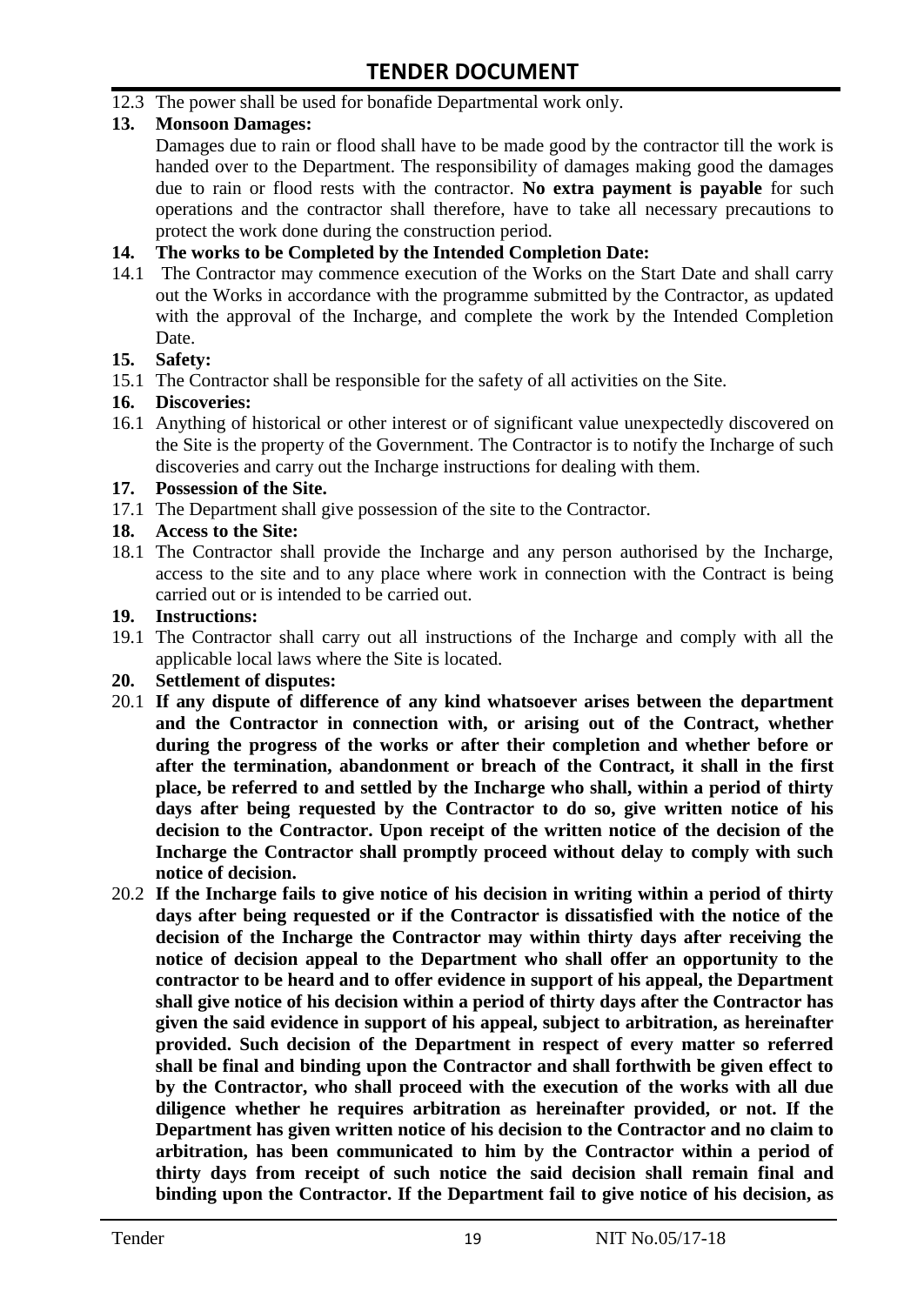**aforesaid within a period of thirty days after being requested as aforesaid, or if the Contractor be dissatisfied with any such decision, then and in any such case the contractor within thirty days after the expiration of the first named period of thirty days as the case may be, require that the matter or matters in dispute be referred to arbitration: jurisdiction of Patna limits.**

#### **B. TIME FOR COMPLETION**

#### **21. Program:**

- 21.1 The total period of completion is (**duration of 60 days**) from the date of receipt of Work Order.
- 21.2 The attention of the tenderer is directed to the contract requirement at the time of beginning of the work. The rate of progress and proportionate value of work done from time to time as will be indicated by the Certificate for the value of work done will be required. Date of commencement of their programme will be the date for concluding agreement but not the date of handing over site.
- 21.3 After signing the agreement, the contractor shall forthwith begin the work, shall regularly and continuously proceed with them.
- 21.4 The contractor shall commence the works on site within the period specified under condition 23.1 to 23.2 after the receipt by him of a written order to this effect from the concerned authority and shall proceed with the same with due expedition and without delay, except as may be expressly sanctioned or ordered.
- 21.5 Save in so far as the contractor may prescribe, the extent of portions of the site of which the contractor is to be given possession from time to time and the order in which such portions shall be made available to him and, Subject to any requirement in the contract as to the order in which the works shall be executed, the 's written order to commence the works, give to the contractor possession of so much of the site as may be required to enable the contractor to commence proceed with the execution of the works in accordance with the programme if any, and otherwise in accordance with such reasonable proposals of the contractor as he shall by written notice to the Incharge, make and will from time to time as the works proceed, give to the contractor possession of such further portions of the site as may be required to enable the contractor to proceed with the execution of the works with due dispatch in accordance with the said programme or proposals as the case maybe; if the contractor suffers delay or incurs cost from failure on the part of the Concerned authority to give possession in accordance with the terms of this clause, the Concerned authority shall grant an extension of time for the completion of works.
- 21.6 The contractor shall bear all costs and charges for special or temporary way leases required by him in connection with access to the site. The contractor shall also provide at his own cost any additional accommodation outside the site required by him for the purposes of the work.
- 21.7 Subject to any requirement in the contract as to completion of any section of the works before completion of the whole of the works shall be completed in accordance with provisions of clauses in the Schedule within the time stated in the contract calculated from the last day of the period named in the statement to the tender as that within which the works are to be commenced or such extended time as may be allowed.

#### 21.8 **Delays and extension of time:**

No claim for compensation on account of delays or hindrances to the work from any cause whatever shall lie, except as hereafter defined. Reasonable extension of time will be allowed by the or by the office competent to sanction the extension, for unavoidable delays, such as may result from causes, which in the opinion of the , are undoubtedly beyond the control of the contractor. The shall assess the period of delay or hindrance caused by any written instructions issued by him, at twenty five per cent in excess or the actual working period so lost.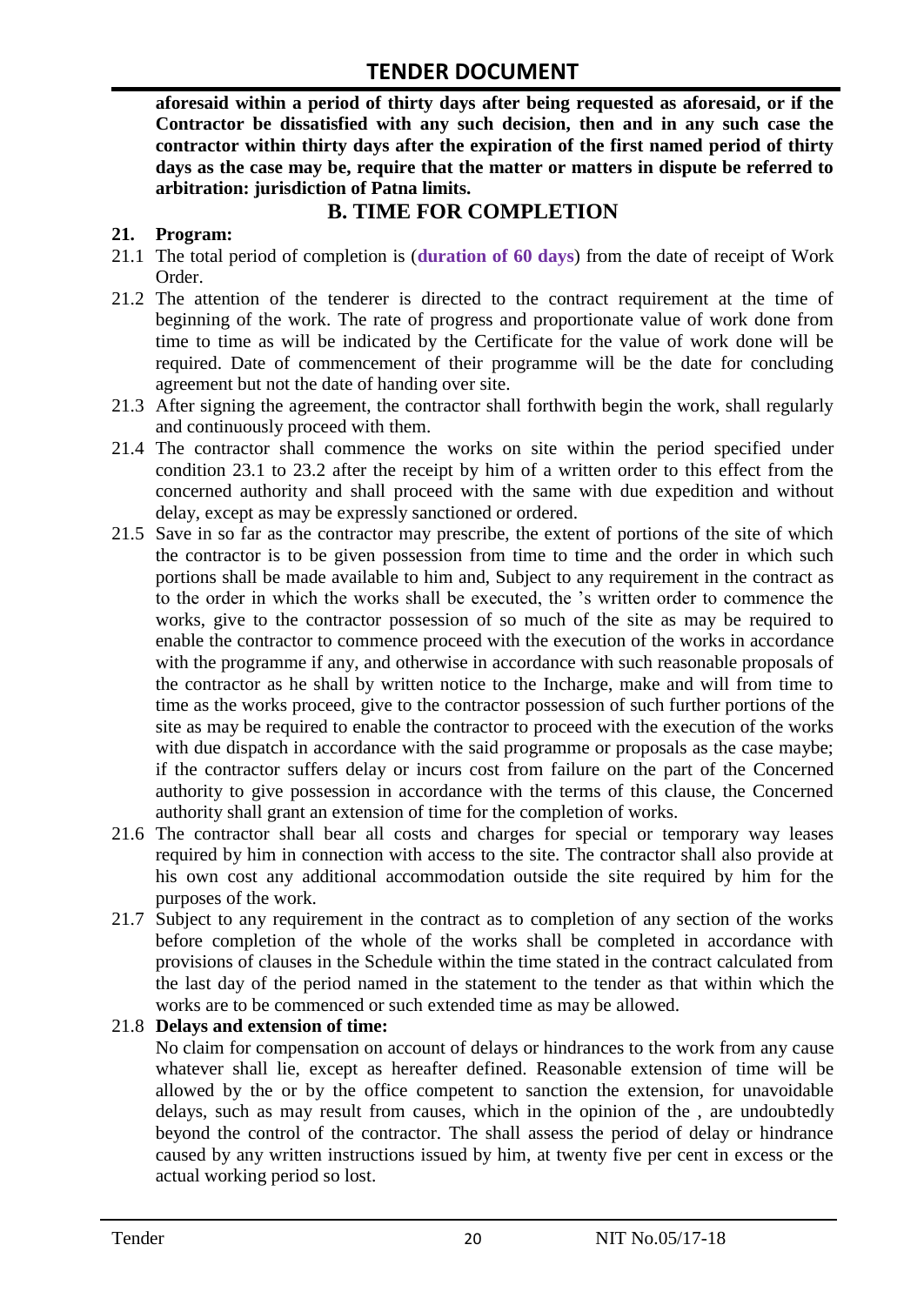In the event of the failing to issue necessary instructions and thereby causing delay and hindrance to the contractor, the latter shall have the right to claim an assessment of such delay by the Director, ICAR-RCER whose decision will be final and binding. The contractor shall lodge in writing with the statement of claim for any delay or hindrance referred to above, within fourteen days from its commencement, otherwise no extension of time will be allowed.

Whenever authorised alterations or additions made during the progress of the work are of such a nature in the opinion of the as to justify an extension of time in consequence thereof, such extension will be granted in writing by the or other competent authority when ordering such alterations or additions.

#### **22. Construction Programme:**

- 22.1 The Contractor shall furnish within 15 days of the order of the work a programme showing the sequence in which he proposed to carry out the work, monthly progress expected to be achieved, also indicating date of procurement of materials plant and machinery. The schedule should be such that it is practicable to achieve completion of the whole work within the time limit fixed and shall obtain the approval of the Incharge. Further rate of the progress as in the program shall be kept up to date. In case it is subsequently found necessary to alter this program, the contractor shall submit sufficiently in advance the revised program incorporating necessary modifications and get the same approved by the Incharge. No revised program shall be operative with out approval of Incharge.
- 22.2 The Director, ICAR-RCER shall have all times the right, without any way violating this contract, or forming grounds for any claim, to alter the order of progress of the works or any part thereof and the contractor shall after receiving such directions proceed in the order directed. The contractor shall also report the progress to the Director, ICAR-RCER within 7 days of the Incharge direction to alter the order of progress of works.
- 22.3 The Contractor shall give written notice to the Incharge whenever planning or progress of the works is likely to be delayed or disrupted unless any further drawings or order including a direction, instruction or approval is issued by the Incharge within a reasonable time. The notice shall include details of the drawing or order required and of why and by when it is required and of any delay or disruption likely to be suffered if it is late.
- 22.4 Rate of progress/percentage of work:

#### i) **(60 days) 100% of contract value**

#### **23. Speed of Work**

- 23.1 The Contractor shall at all times maintain the progress of work to conform to the latest operative progress schedule approved by the Incharge. The contractor should furnish progress report indicating the programme and progress once in a month. The Incharge may at any time in writing direct the contractor to slow down any part or whole of the work for any reason (which shall not be questioned) whatsoever, and the contractor shall comply with such orders of the Incharge. The compliance of such orders shall not entitle the contractor to any claim of compensation. Such orders of the Incharge for slowing down the work will however be duly taken into account while granting extension of time if asked by the contractor for which no extra payment will be entertained.
- 23.2 Delays in Commencement or progress or neglect of work and forfeiture of earnest money, Security deposit and withheld amounts:

If, at any time, the Incharge shall be of the opinion that the Contractor is delaying Commencement of the work or violating any of the provisions of the Contractor is neglecting or delaying the progress of the work as defined by the tabular statement. "Rate of progress" in the Articles of Agreement", he shall so advise the Contractors in writing and at the same time demand compliance in accordance with conditions of Tender notice. If the Contractor neglects to comply with such demand within seven days after receipt of such notice, it shall then or at any time there after, be lawful for the Director, ICAR-RCER to take suitable action in accordance with relevant Clauses.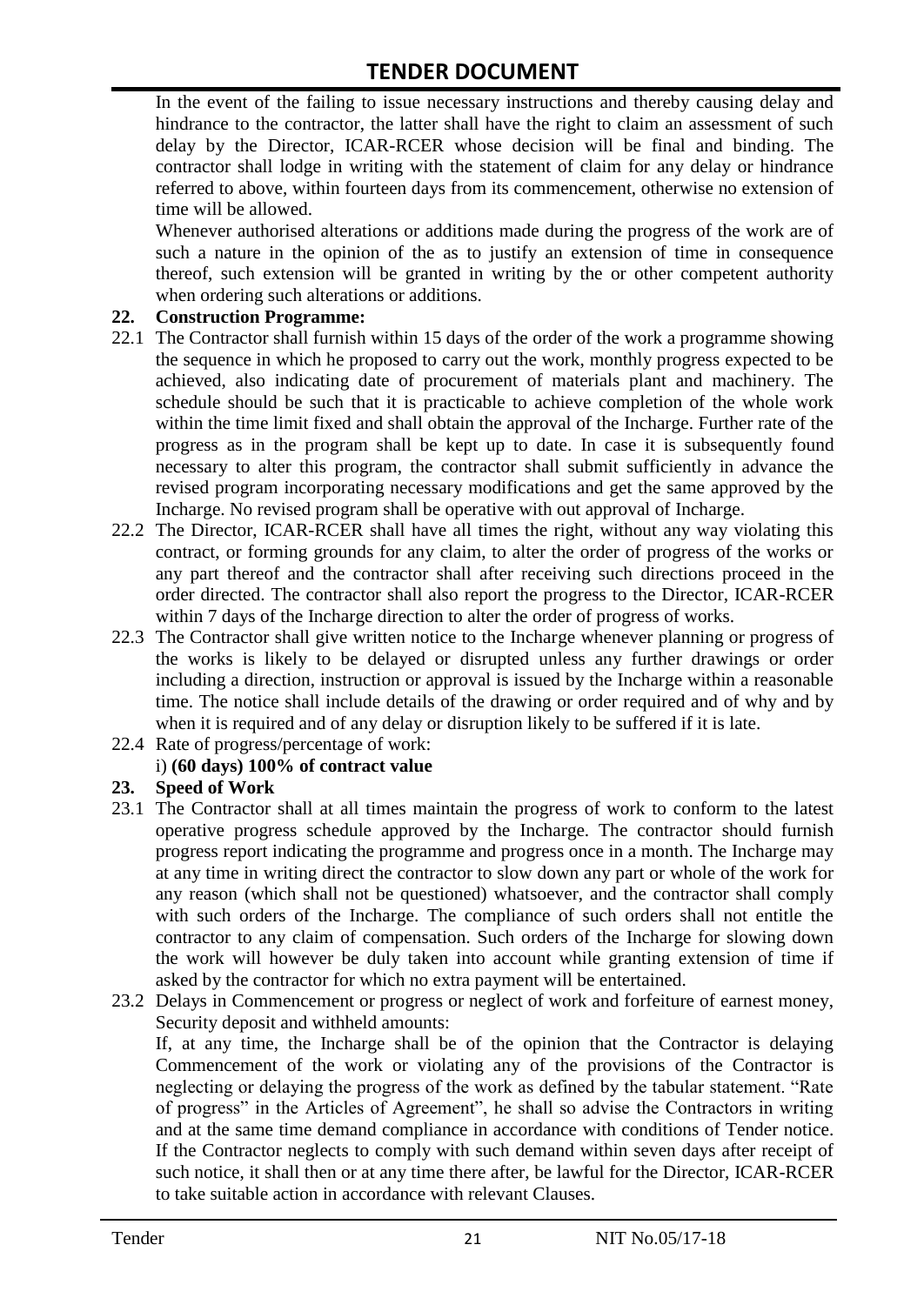#### **24. Suspension of works by the Contractor:**

- 24.1 If the Contractor shall suspend the works, or sublet the work without sanction of the Incharge, or in the opinion of the Incharge shall neglect or fail to proceed with due diligence in the performance of his part of the Contract as laid down in the Schedule rate of progress, or if he shall continue to default or repeat such default in the respects mentioned in relevant rules of GOI, Incharge shall take action in accordance with related Clauses.
- 24.2 If the Contractor stops work for 28 days and the Stoppage has not been authorised by the Incharge the Contract will be terminated as per the law.
- 24.3 If the Contractor has delayed the completion of works the Contract will be terminated under relavant Clauses.

#### **25. Extension of the Intended Completion Date:**

- 25.1 The Incharge shall extend or recommend for extension, in accordance with the Government orders in force, the Intended Completion Date if a Variation is issued which makes it impossible for Completion to be achieved by the Intended Completion Date.
- 25.2 The Incharge shall decide whether and by how much to extend the Intended Completion Date within 21 days of the Contractor asking the Engineer for a decision upon the effect of a Variation and submitting full supporting information. If the Contractor has failed to give early warning of a delay or has failed to cooperate in dealing with a delay, the delay by this failure shall not be considered in assessing the new Intended Completion Date.

#### **26. Delays Ordered by the Incharge**

26.1 The Incharge may instruct the Contractor to delay the start or progress of any activity within the Work.

#### **27. Early Warning:**

- 27.1 The contractor is to warn the Incharge at the earliest opportunity of specific likely future events or circumstances that may adversely affect the Execution of Works.
- 27.2 The Contractor shall cooperate with the Incharge in making and considering proposals for how the effect of such an event or circumstance can be avoided or reduced by anyone involved in the work and in carrying out any resulting instruction of the Incharge.

#### **28. Management Meetings:**

28.1 **The Incharge may require the Contractor to attend a management meeting. The business of a management meeting shall be to review the progress work.**

### **C. QUALITY CONTROL**

#### **29. Identifying Defects:**

29.1 The Incharge shall check the Contractor's work and notify the Contractor of any Defects that are found. Such checking shall not affect the Contractor's responsibilities. The Incharge may instruct the Contractor to verify the Defect and to uncover and test any work that the Engineer considers may be a Defect.

#### **30. Tests:**

30.1 If the Incharge instructs the Contractor to carry out a test not specified in the Specification to check whether any work has a Defect and the Contractor shall pay for the test and any samples.

#### **31. Correction of Defects:**

- 31.1 The Incharge shall give notice to the Contractor of any Defects before the end of the Defects Liability Period, which begins on Completion. The defects liability period shall be extended for as long as defects remain to be corrected by the Contractor.
- 31.2 Every time notice of a Defect is given, the Contractor shall correct the notified defect within the length of time specified by the Incharge's notice.

#### **32. Uncorrected defects**

32.1 If the contractor has not corrected the defect within the time specified in the Incharge's notice, the Incharge will assess the cost of having the defect corrected and the contractor will pay this amount.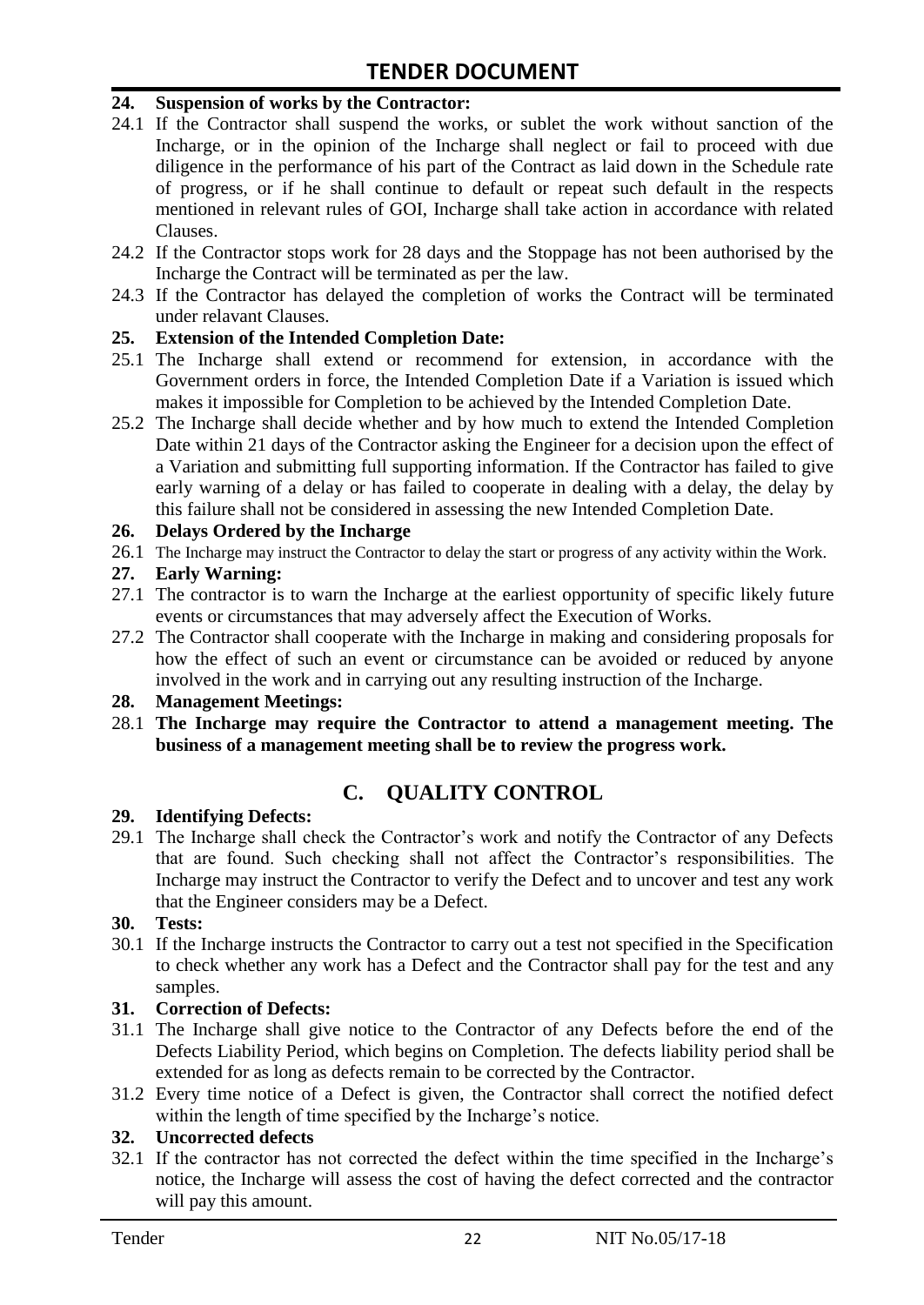#### **33. Quality Control:**

In addition to the normal inspection by the regular staff in charge of the execution of work, the work may also be inspected by the, Quality control Circle or by the State or District level Vigilance Cell Unit and any other authorised external Agency if any sub-standard work or excess payments are noticed with reference to measurement books etc., during inspection, action will be taken based on their observations and these will be effected by the Incharge of the execution of the work.

#### **D. COST CONTROL**

#### **34. Bill of Quantities:**

- 34.1 The Bill Quantities shall contain items for the construction work to be done by the Contractor.
- 34.2 The Contractor is paid for the quantity of the work done as per quoted rate in the Bill of Quantities for each item.

#### **35. Changes in the Quantities:**

- 35.1 The contractor is bound to execute all supplemental works that are found essential, incidental and inevitable during execution of main work.
- 35.2 The payment of rates for such supplemental items of work will be regulated as under; Supplemental items directly deducible from similar items in the original agreement.
- 35.2.1 The rates shall be derived by adding to or subtracting from the agreement rate of such similar item the cost of the difference in the quantity of materials labour between the new items and similar items in the agreement worked out with reference to the Standard Schedule of Rates adopted in the sanctioned estimate with which the tenders are accepted.
- 35.2.2 (a) Similar items but the rates of which cannot be directly deduced from the original agreement.

(b) Purely new items which do not correspond to any item in the agreement.

35.2.3 The rates of all such items shall be Estimated Rates plus or minus overall Tender premium.

#### **36. Extra Items:**

- 36.1 Extra items of work shall not vitiate the contract. The contractor shall be bound to execute extra items of work as directed by the Incharge. The rates for extra items shall be worked out by the as per the conditions of the Contract and the same are binding on the Contractor.
- 36.2 The contractor shall before the 15th day of each month, submit in writing to the a statement of extra items if any that they have executed during the preceding month failing which the contractor shall not be entitled to claim any.

#### **36.3 Entrustment of additional items:**

- 36.3.1 Where ever additional items not contingent on the main work and outside the scope of original agreement are to be entrusted to the original contractor dispensing with bids and if the value of such items exceeds the limits up to which the officer is empowered to entrust works initially to contractor without calling for tenders, approval of next higher authority shall be obtained. Entrustment of such items on nomination shall be at rates not exceeding the estimated rates.
- 36.3.2 Entrustment of the additional items contingent on the main work will be authorised by the officers upto the monetary limits upto which they themselves are competent to accept items in the original agreement so long as the total amounts upto which they are competent to accept in an original agreement rates for such items shall be worked out in accordance with the procedure (I) For all items of work in excess of the quantities shown in the Bill of Quantities of the Tenders, the rate payable for such items shall be estimate rates for the items accepted by the competent authority.
- 36.3.3 Entrustment of either the additional or supplemental items shall be subject to the provisions of the agreement entered into by a Competent Authority after the tender is accepted. The Director being the authority next higher to the Director, who entered into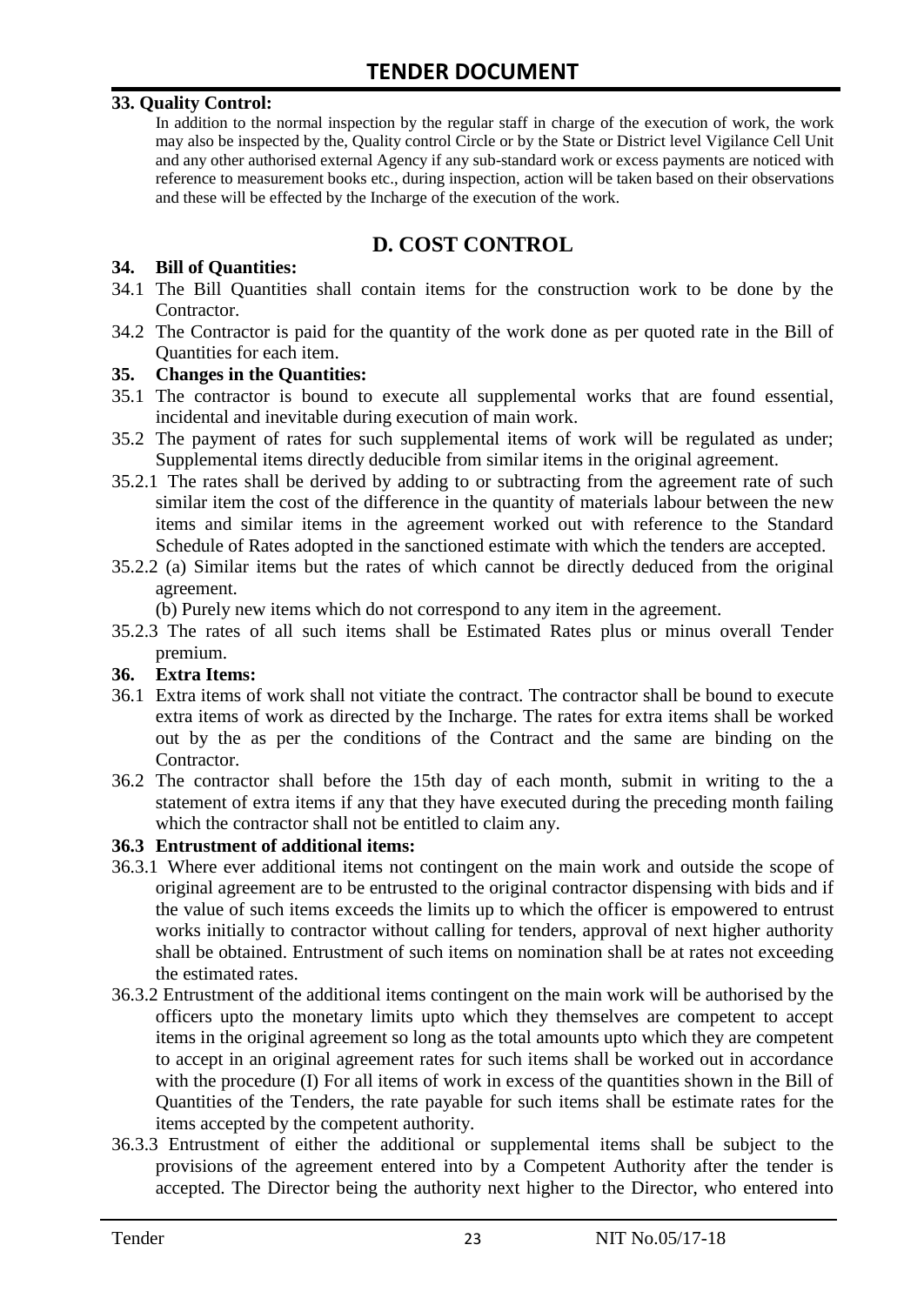the agreement approves the rate for the items / variation in quantity in the current agreement. The items shall not be ordered by an officer on his own responsibility if the revised estimate or deviation statement providing for the same requires the sanction of Director.

- Note:It may be noted that the term Estimate Rate used above means the rate in the sanctioned estimate with which the tenders are accepted, or if no such rates is available in the estimate, the rate derived will be with reference to the Standard Schedule of Rates adopted in the sanctioned estimate with which tenders are accepted.
- **37. Cash flow forecasts:**
- **37.1 When the program is updated, the contractor is to provide the Incharge with an updated cash flow forecast.**
- **38. Payment Certificates:**
- **38.1 The Contractor shall submit to the Incharge monthly statements of the estimated value of the work completed less the cumulative amount certified previously.**
- **38.2 The Incharge shall check the Contractor's monthly statement within 14 days.**
- **38.3 The value of work executed shall be determined by the Incharge.**
- **38.4 The value of work executed shall comprise the value of the quantities of the items in the Bill of Quantities completed.**
- **38.5 The Incharge may exclude any item certified in a previous certificate or reduce the proportion of any item previously certified in any certificate in the light of later information.**
- **39. Payments:**
- **39.1 Payment will be made after satisfactory completion of the work.**
- 39.2 Part Payment if any will be consider as per Govt. of India norms.
- 39.3 Part payment if any will be adjusted against the final payment
- **39.3 Payments and Certificates:**
- 39.3.1 In case of over payments or wrong payment if any made to the contractor due to wrong interpretation of the provisions of the contract a n d c ontract conditions etc., such unauthorized payment will be deducted in the subsequent bills or final bill for the work or from the bills under any other contracts with the Government or at any time there after from the deposits available with the Government.
- 39.3.2 Any recovery or recoveries advised by the Government Department either state or central, due to non-fulfilment of any contract entered into with them by the contractor shall be recovered from any bill or deposits of the contractor.
- 39.3.3 No claim shall be entertained, if the same is not represented in writing to the Incharge within 15 days of its occurrence.
- 39.3.4 The contractor is not eligible for any compensation for inevitable delay in handing over the site or for any other reason. In such case, suitable extensions of time will be granted after considering the merits of the case.

#### **40. Interest on Money due to the Contractor:**

- 40.1 No omission by the or the sub-divisional officer to pay the amount due upon certificates shall vitiate or make void the contract, nor shall the contractor be entitled to interest upon any guarantee fund or payments in arrear, nor upon any balance which may, on the final settlement of his accounts, found to be due to him.
- **41. Certificate of Completion of works:**
- **41.1 Certificate of Completion of works:**
- **41.1.1 When the whole of the work has been completed and has satisfactory passed any final test that may be prescribed by the Contract, the Contractor may give a notice to that effect to the Incharge accompanied by an undertaking to carryout any rectification work during the period of maintenance, such notice and undertaking shall be in writing and shall be deemed to be request by the Contractor for the Incharge to issue a Certificate of completion in respect of the Works. The Incharge**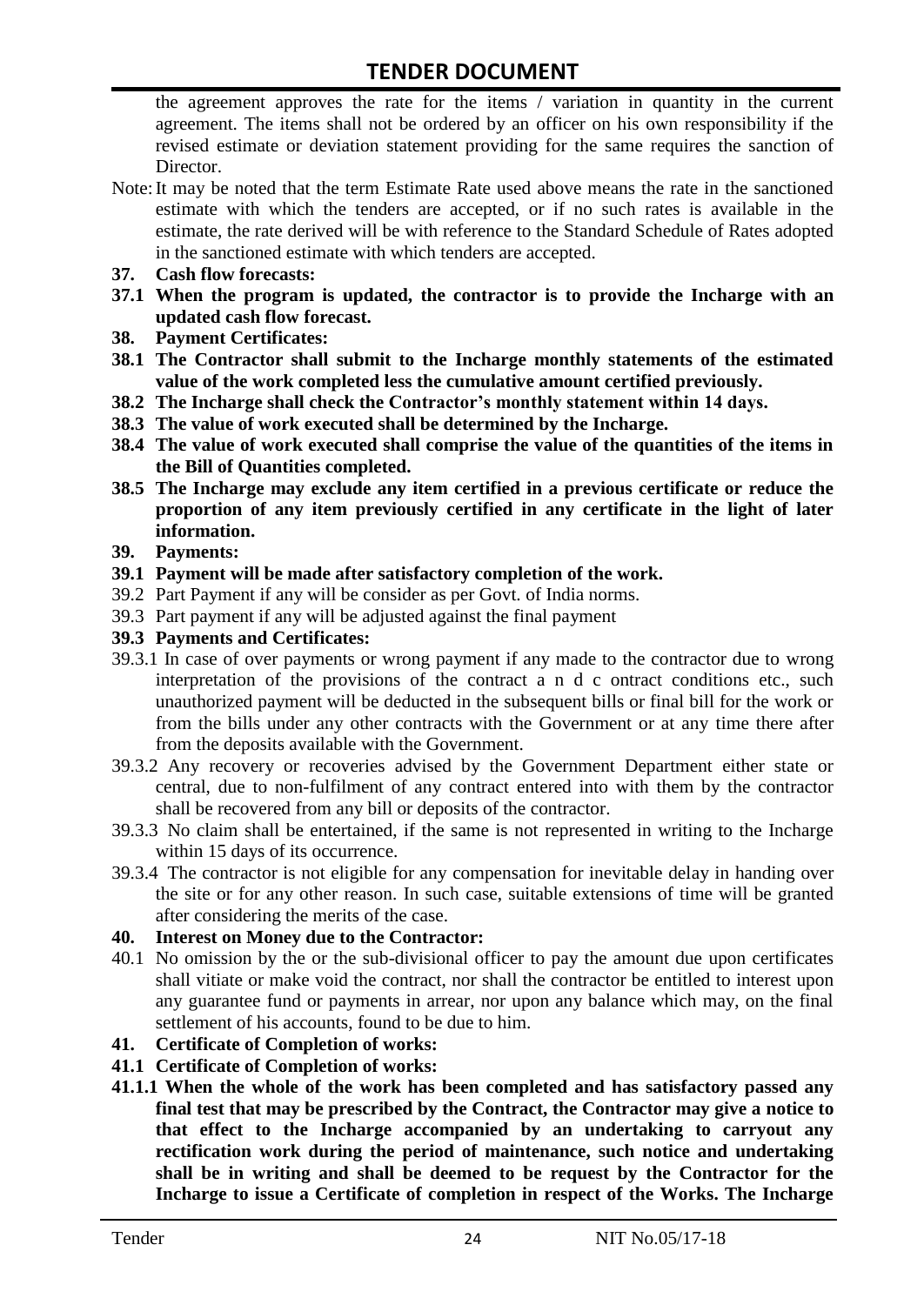**shall, within twenty one days of the date of delivery of such notice either issue to the Contractor, a certificate of completion stating the date on which, in his opinion, the works were completed in accordance with the Contract or give instructions in writing to the Contractor specifying all the Works which, in the Incharge'' opinion, required to be done by the Contractor before the issue of such Certificate.**

- **41.1.2 Incharge shall also notify the Contractor of any defects in the Works affecting completion that may appear after such instructions and before completion of the Works specified there in. The Contractor shall be entitled to receive such Certificate of the Completion within twenty one days of completion to the satisfaction of the Incharge of the Works so specified and making good of any defects so notified.**
- **41.1.3 Similarly, the Contractor may request and the Incharge shall issue a Certificate of Completion in respect of:**
- **a) Any section of the Permanent works in respect of which a separate time for completion is provided in the Contract, and**
- **b) Any substantial part of the Permanent Works which has been both completed to the satisfaction of the Incharge and occupied or used by the Department.**
- **41.1.4 If any part of the Permanent Works shall have been completed and shall have satisfactorily passed any final test that may be prescribed by the Contract, the Incharge may issue such certificate, and the Contractor shall be deemed to have undertaken to complete any outstanding work in that part of the Works during the period of Maintenance.**

#### **42. Taxes included in the Price:**

42.1 The rates quoted by the contractor shall be deemed to be inclusive of the sales Tax and other taxes on all materials that the contractor will have to purchase for performance of this contract.

#### **43. Liquidated Damages:**

- 43.1 If for any reason, which does not entitle the contractor to an extension of item, the rate of progress of works, or any section is at any time, in the opinion of the Director, ICAR-RCER too slow to ensure completion by the prescribed time or extended time for completion Director, ICAR-RCER shall so notify the contractor in writing and the contractor shall there upon take such steps as are necessary and the Director, ICAR-RCER may approve to expedite progress so as to complete the works or such section by the prescribed time or extended time. The contractor shall not be entitled to any additional payment for taking such steps. If as a result of any notice given by the Director, ICAR-RCER under this clause the contractor shall seek the Director, ICAR-RCER permission to do any work at night or on Sundays, if locally recognised as days or rest, or their locally recognised equivalent, such permission shall not be unreasonably refused.
- 43.2 If the contractor fails to complete whole of the works or any part thereof or section of the works within the stipulated periods of individual mile stones (including any bonafide extensions allowed by the competent authority without levying liquidated damages), the Director, ICAR-RCER may without prejudice to any other method of recovery will deduct one hundreds of one percent of contract value per calendar day or part of the day for the period of delays subject to a maximum of 10% of the contract value not as a penalty from any monies in his hands due or which may become due to the contractor. The payment or deductions of such damages shall not relieve the contractor from his obligation to complete the works, or from any other of his obligations and liabilities under the contract
- 43.3 The liquidated damages for the whole of the work are @0.05% of value of contract per day for delay. The maximum amount of liquidated damages for the whole of the works is ten percent of final contract price.

The effective date will be from the date of handing over of the site after agreement and after obtaining a Program of the work.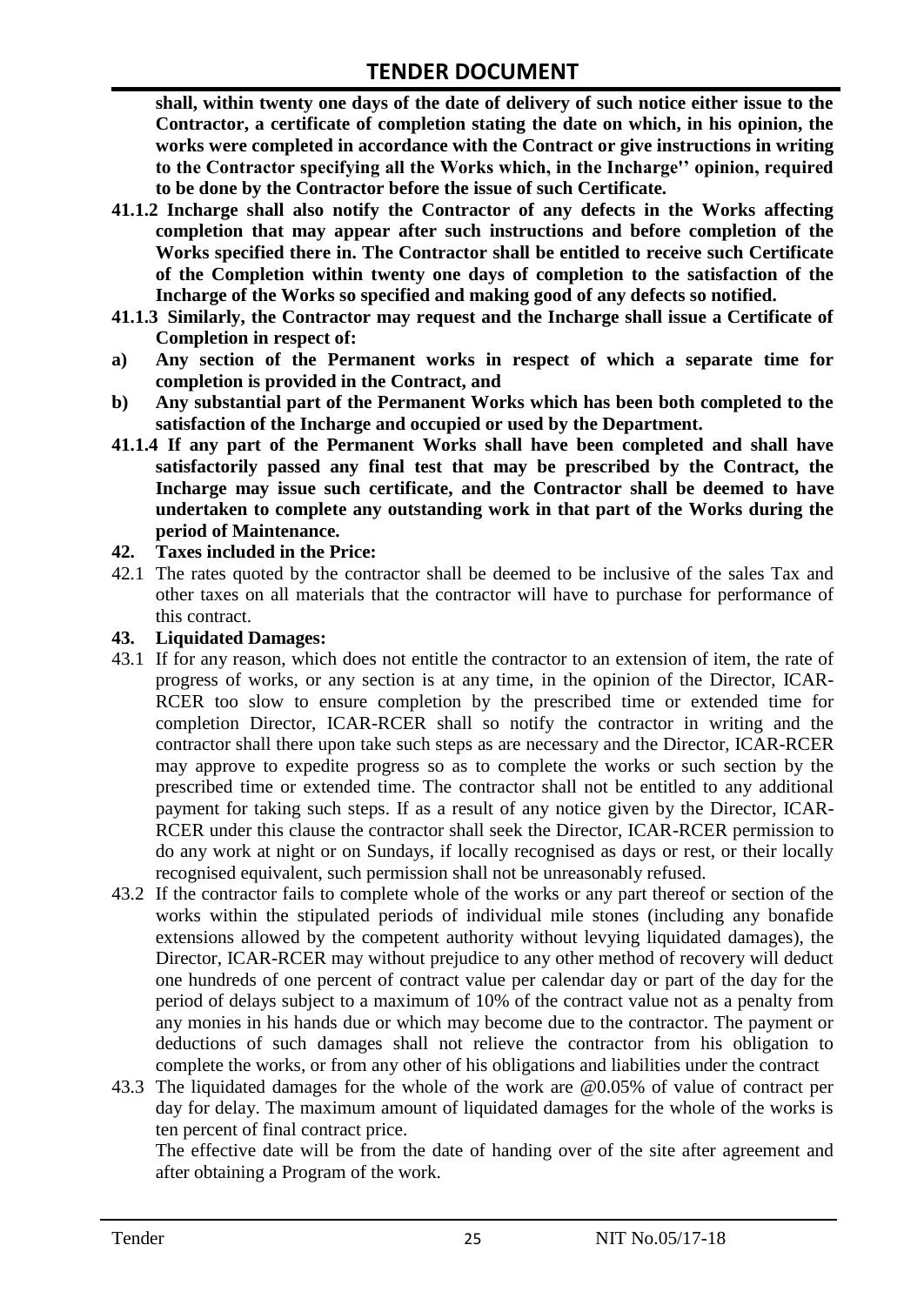#### **44. Cost of Repairs:**

44.1 Loss or damage to the works or materials to the works between the start date and the end of the defects correction periods shall be remedied by the contractor at the contractor's cost if the loss or damage arises from the contractor's acts or omissions.

#### **E. FINISHING THE CONTRACT**

#### **45. Completion:**

45.1 The Contractor shall request the Incharge to issue a Certificate of completion of the Works and the Incharge will do so upon deciding that the work is completed.

#### **46. Taking Over:**

- 46.1 The Department shall takes over the Site and the Works within seven days of the Incharge issuing a certificate of Completion based on the report given by the Consultant.
- *47. Final Account:*
- **47.1 The Contractor shall supply to the Incharge a detailed account of the total amount that the Contractor considers payable under the Contract before the end of the Defects Liability Period. The Incharge shall issue a Defects Liability Certificate and certify any final payment that is due to the Contractor within 56 days of receiving the Contractor's account if it is correct and complete. If it is not, the Incharge shall issue within 56 days a schedule that states the scope of the corrections or additions that are necessary. If the final Account is still unsatisfactory after it has been resubmitted, the Incharge shall decide on the amount payable to the Contractor and issue a payment certificate with in 56 days of receiving the Contractor's revised account.**

#### **48. Termination:**

- 48.1 The Department may terminate the Contract if the contractor causes a fundamental breach of the Contract.
- 48.2 Fundamental breaches of Contract include, but shall not be limited to the following.
- a) The Contractor stops work for 28 days when no stoppage of work is shown on the current program and the stoppage has not been authorised by the Incharge.
- b) The Contractor is made bankrupt or goes into liquidation other than for a reconstruction or amalgamation.
- c) The Incharge gives Notice that failure to correct a particular Defect is a fundamental breach of Contract and the Contractor fails to correct it within a reasonable period of time determined by the Incharge; and
- d) The Contractor does not maintain a security which is required and
- e) The Contractor has delayed the completion of works by the number of days for which the maximum amount of liquidated damages can be paid as defined.
- f) If the contractor, in the judgement of the Department has engaged in corrupt or fraudulent practices in competing for or in the executing the contract.

For the purpose of this paragraph: "corrupt practice" means the offering, giving, receiving or soliciting of any thing of value to influence the action of a public official in the procurement process or in contract execution. "Fraudulent practice" means a misrepresentation of facts in order to influence a procurement process or the execution of a contract to the detriment o the Government and includes collusive practice among Tenderers (prior to or after Tender submission) designed to establish Tender prices at artificial non-competitive levels and to deprive the Government of the benefits of free and open competition.

- 48.3 Notwithstanding the above the Department may terminate the contract for convenience.
- 48.4 If the Contract is terminated, the Contractor shall stop work immediately, make the Site safe and secured leave the Site as soon as reasonably possible.

#### **49. Payment upon Termination:**

**49.1 If the Contract is terminated because of a fundamental breach of Contract by the Contractor, the Incharge shall issue a certificate for the value of the work done less**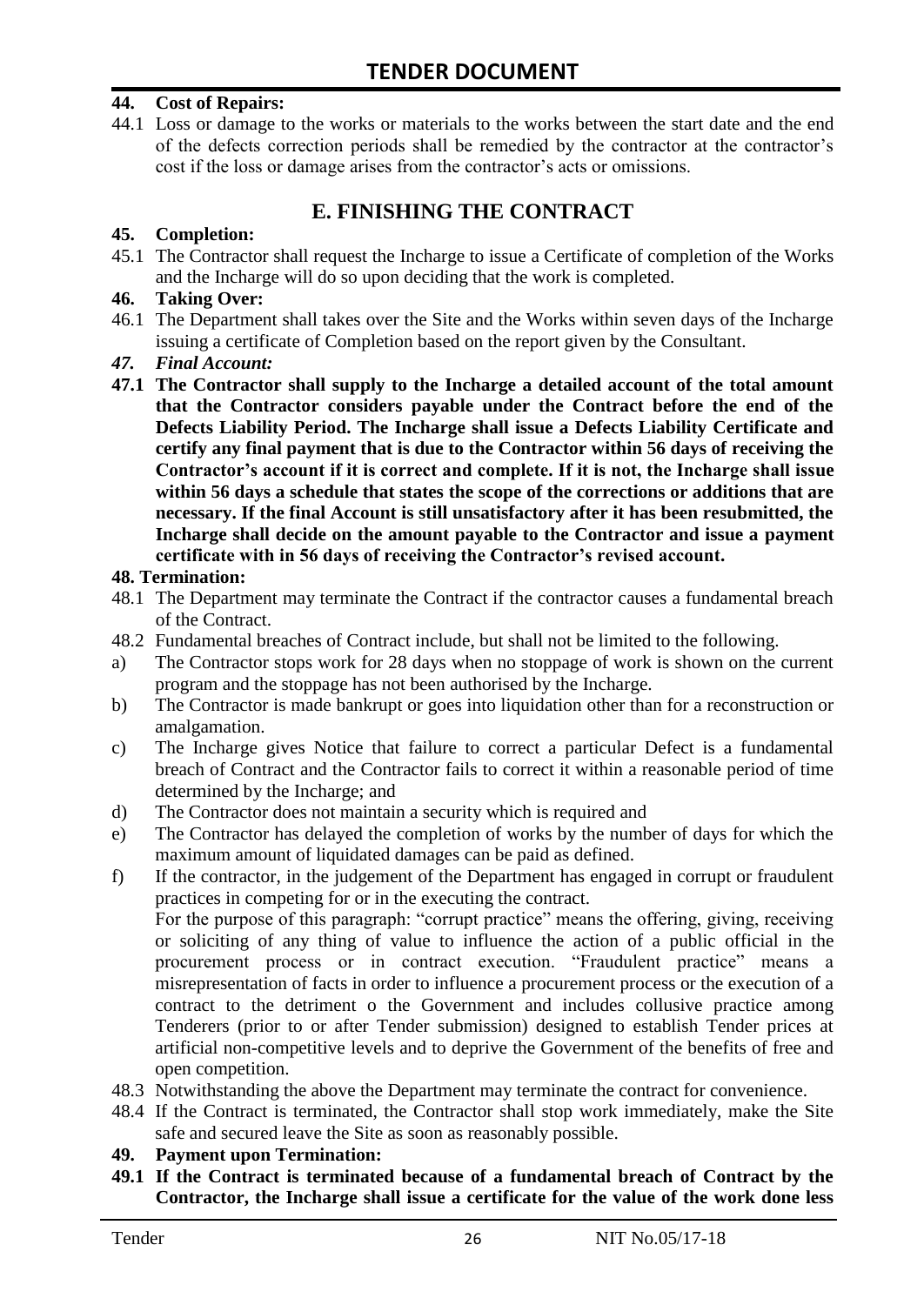**advance payments received upon the date of the issue of the certificate, less other recoveries due in terms of the Contract, less taxes due to be deducted at source as per applicable law and less the rate to apply to the work not completed.. If the total amount due to the Department exceeds any payment due to the Contractor the difference shall be a debt payable to the Department.**

- **50. Property:**
- 50.1 All materials on the Site, Plant, Equipment, Temporary Works and Works are deemed to be the property of the Department if the Contract is terminated because of Contractor's default.
- **51. Release from Performance:**
- 51.1 **If the Contract is frustrated by the outbreak of war or by any other event entirely outside the control of either the Department or the Contractor the Incharge shall certify that the contract has been frustrated. The Contractor shall make the site safe and stop work as quickly as possible after receiving this certificate and shall be paid for all works carried out before receiving it and for any work carried out after wards to which commitment was made.**

#### **F. Special Conditions**

#### **52. Water Supply:**

The Contractor has to make his own arrangements for water required for the work and to the colonies and work sites, which are to be established by the Contractor.

#### **53. Electrical Power:**

The Contractors will have to make their own arrangements for drawing electric power from the nearest power line after obtaining permission from the PESU at his own cost. In case of failure of electricity, the Contractor has to make alternative arrangements for supply of electricity by Diesel Generator sets of suitable capacity at place of work. If the supply is arranged by the Department, necessary Tariff rates shall have to be paid based on the prevailing rates.

The contractor will pay the bills of Electricity Board for the cost of power consumed by him.

**The contractor shall satisfy all the conditions and rules required as per Indian Electricity Act 1910 and under rule –45(I) of the Indian Electricity Rules, 1956 as amended from time to time and other pertinent rules.**

The power shall be used for bonafide Departmental works only.

#### **53.1 Electric Power for Domestic Supply:**

- a) The contractor has to make his own arrangements for the supply of electric power for domestic purposes and the charges for this purpose have to be paid by him at the rates as fixed by the Bihar State Electricity Board from time to time.
- b) The contractor will have to make his own arrangements to lay and maintain the necessary distribution lines and wiring for the camp at his own cost. The layout and the methods of laying the lines and wiring shall have the prior approval of the Incharge. All camp area shall be properly electrified. All lines, streets, approaches for the camp etc., shall be sufficiently lighted for the safety of staff and labour of the contractor, at the cost of the Contractor and it will be subject to the approval of the Incharge.

#### **54. Land:**

#### **54.1 Land for Contractor's use:**

The contractor will be permitted to use Government land for execution of work. The contractor shall have to make his own arrangements for acquiring and clearing the site, leveling, providing drainage and other facilities for labour staff colonies, site office, workshop or stores and for related activities. The Contractor shall apply to the Department within a reasonable time after the award of the contract and atleast 30 days in advance of its use, the details of land required by him for the work at site and the land required for his camp and should any private land which has not been acquired, be required by the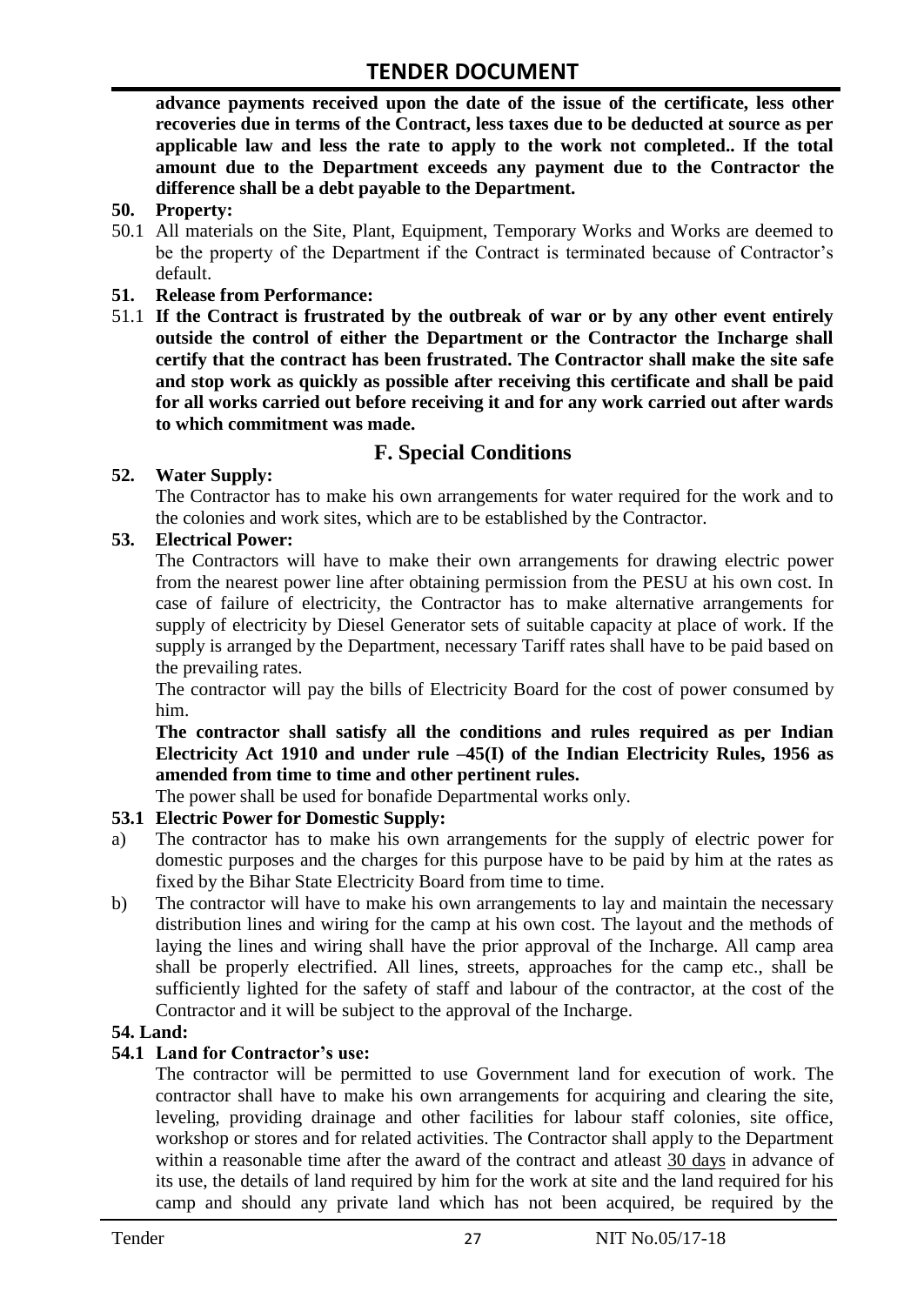contractor for his use. The same may be acquired by the contractor at his own cost by private negotiations and no claim shall be admissible to him on this account. The Incharge reserves the right to refuse permission for use of any government land for which no claim or compensation shall be admissible to the contractor. The contractor shall, however, not be required to pay cost or any rent for the Government land given to him.

#### **54.2 Surrender of occupied land**

- a) The Government land as here in before mentioned shall be surrendered to the Incharge within seven days, after issue of completion certificate. Also no land shall be held by the contractor longer than the Incharge shall deem necessary and the contractor shall on the receipt of due notice from the Incharge, vacate and surrender the land which the Incharge may certify as no longer required by the Contractor for the purpose of the work.
- b) The contractor shall make good to the satisfaction of the Incharge any damage to areas, which he has to return or to other property or land handed over to him for purpose of this work. Temporary structures may be erected by the contractor for storage sheds, offices, residences etc., for non-commercial use, with the permission of the on the land handed over to him at his own cost. At the completion of the work these structures shall be dismantled site cleared and handed over to the. The land required for providing amenities will be given free of cost from Government lands if available otherwise the contractor shall have to make his own arrangements.

#### **54.3 Contractor not to dispose off Spoil etc.,**

The contractor shall not dispose off or remove except for the purpose of fulfilment of this contract, sand, stone, clay ballast, earth, trees and shrubs or other materials obtained in the excavation made or lying on the site of the work, and all such materials and produce shall remain property of the Government. The Department may upon request from the contractor, or if so stipulated in the conditions of the contract allow the contractor to use any of the above materials for the works either free of cost or after payment as may be specifically mentioned or considered necessary during the execution of the work.

#### **55. Roads:**

In addition to existing public roads and roads Constructed by Government, if any, in work area all additional approach roads inside work area and camp required by the Contractor shall be constructed and maintained by him at his own cost. The layout design, construction and maintenance etc. of the roads shall be subject to the approval of the Incharge. The contractor shall permit the use of these roads by the Government free of charge.

It is possible that work at, or in the vicinity of the work site will be performed by the Government or by other contractors engaged in work for the Government during the contract period. The contractor shall without charge permit the government and such other contractor and other workmen to use the access facilities including roads and other facilities, constructed and acquired by the contractor for use in the performance of the works.

The contractor's heavy construction traffic or tracked equipment shall not traverse any public roads or bridges unless the contractor has made arrangement with the authority concerned. In case contractor's heavy construction traffic or tracked equipment is not allowed to traverse any public roads or bridges and the contractor is required to make some alternative arrangements, no claim on this account shall be entertained. The contractor is cautioned to take necessary precautions in transportation of construction materials to avoid accidents.

#### **56. Payment for Camp Construction**

No payment will be made to the contractor for construction, operation and maintenance of camp and other camp facilities and the entire cost of such work shall be deemed to have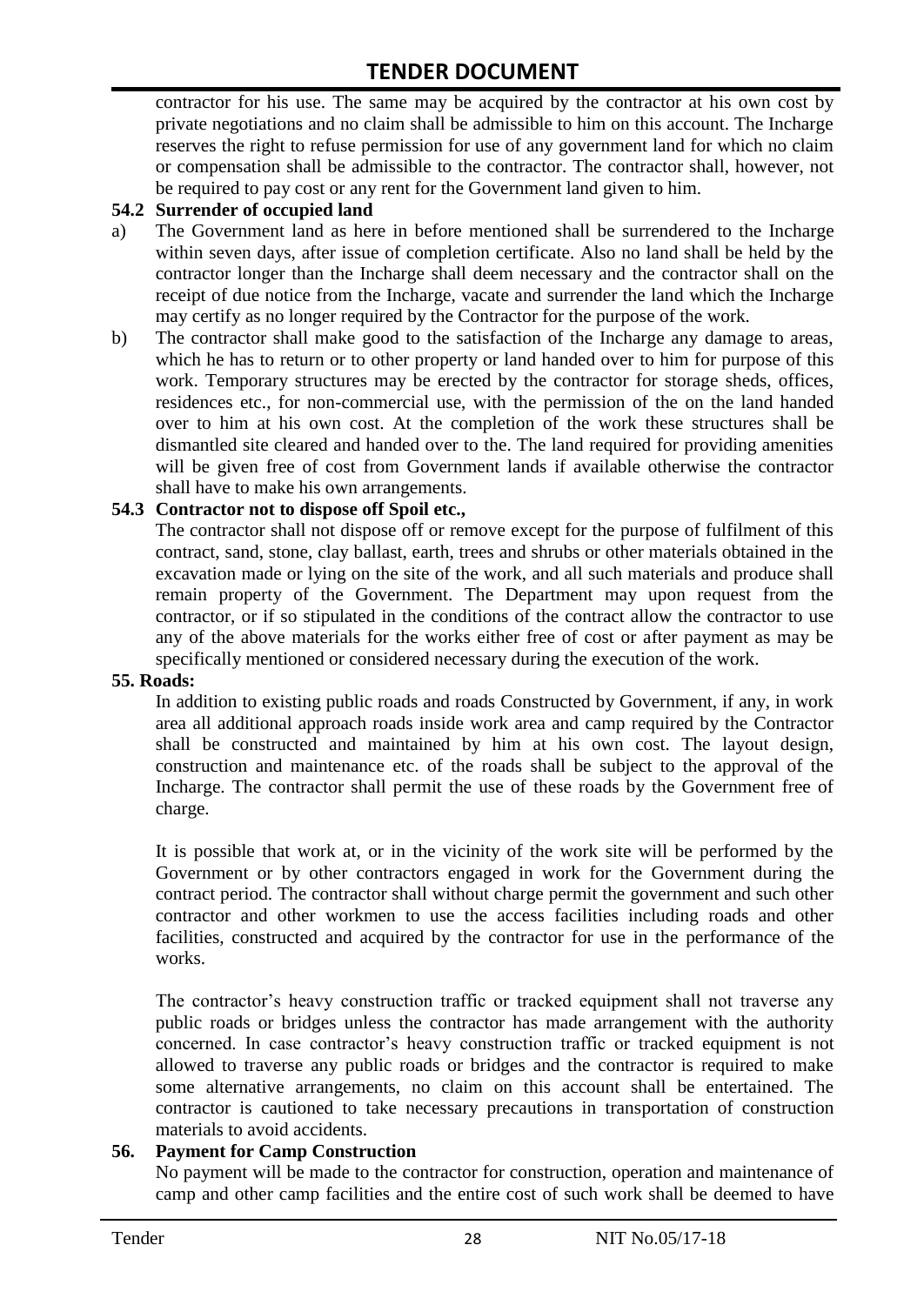been included in the tendered rate for the various items of work in the schedule of quantities and bids.

#### **57. Explosive And Fuel Storage Tanks**

No explosive shall be stored within ½ (half) KM of the limit of the camp sites. The storage of gasoline and other fuel oils or of Butane, Propane and other liquefied petroleum gases, shall confirm to the regulations of Andhra Pradesh State Government and Government of India. The tanks, above ground and having capacity in excess of 2000 liters, shall not be located within the camp area, nor within 200m, of any building.

#### **58. Labour:**

The contractor shall, make his own arrangements for the engagement of all staff and labour, local or other, and for their payment, housing, feeding and transport.

Labour importation and amenities to labour and contractor's staff shall be to the contractor's account. His quoted rate shall include the expenditure towards importation of labour amenities to labour and staff;

The contractor shall, if required by the Incharge deliver to the Incharge a written in detail, is such form and at such intervals as the Incharge may prescribe, showing the staff and the numbers of the several classes of labour from time to time employed by the contractor on the Site and such information respecting Contractor's Equipment as the Incharge may require.

#### **58.1 Transportation of Labour:**

- I. The contractor shall make his own arrangement for the daily transportation of the labour and staff from labour camps colonies to the work spot and no labour or staff of the contractor shall stay at the work spot. No extra payment will be made to the contractor for the above transportation of the labour and his quoted rate to the work shall include the transportation charges of labour from colonies to work spot and back.
- **II. The contractor will at all times duly observe the provisions of employment of children Act XXVI of 1938 and any enactment or modification of the same and will not employ or permit any person to do any work for the purpose under the provisions of this agreement in contravention of said Act. The contractor here by agrees to indemnify the department from and against all claims, penalties which may be suffered by the department or any person employed by the department by any default on the part of the contractor in the observance and performance of the provisions of the employment of children Act. XXVI of 1938 or any enactment or modification of the same.**

**The contractor shall obtain the insurance at his own cost to cover the risk on the works to labour engaged by him during period of execution against fire and other usual risks and produce the same to the concerned before commencement of work as per govt. guidelines.**

#### **59. Safety Measures:**

- 1. The contractor shall take necessary precautions for safety of the workers and preserving their health while working in such jobs, which require special protection and precautions. The following are some of the measures listed but they are not exhaustive and contractor shall add to and augment these precautions on his own initiative where necessary and shall comply with directions issued by the or on his behalf from time to time and at all times.
- 2. Providing protective foot wear to workers situations like mixing and placing of mortar or concrete sand in quarries and places where the work is done under much wet conditions.
- 3. Providing protective head wear to workers at places like under ground excavations to protect them against rock falls.
- 4. Providing masks to workers at granulates or at other locations where too much fine dust is floating about and sprinkling water at frequent intervals by water hoses on all stone crushing area and storage bins abate to dust.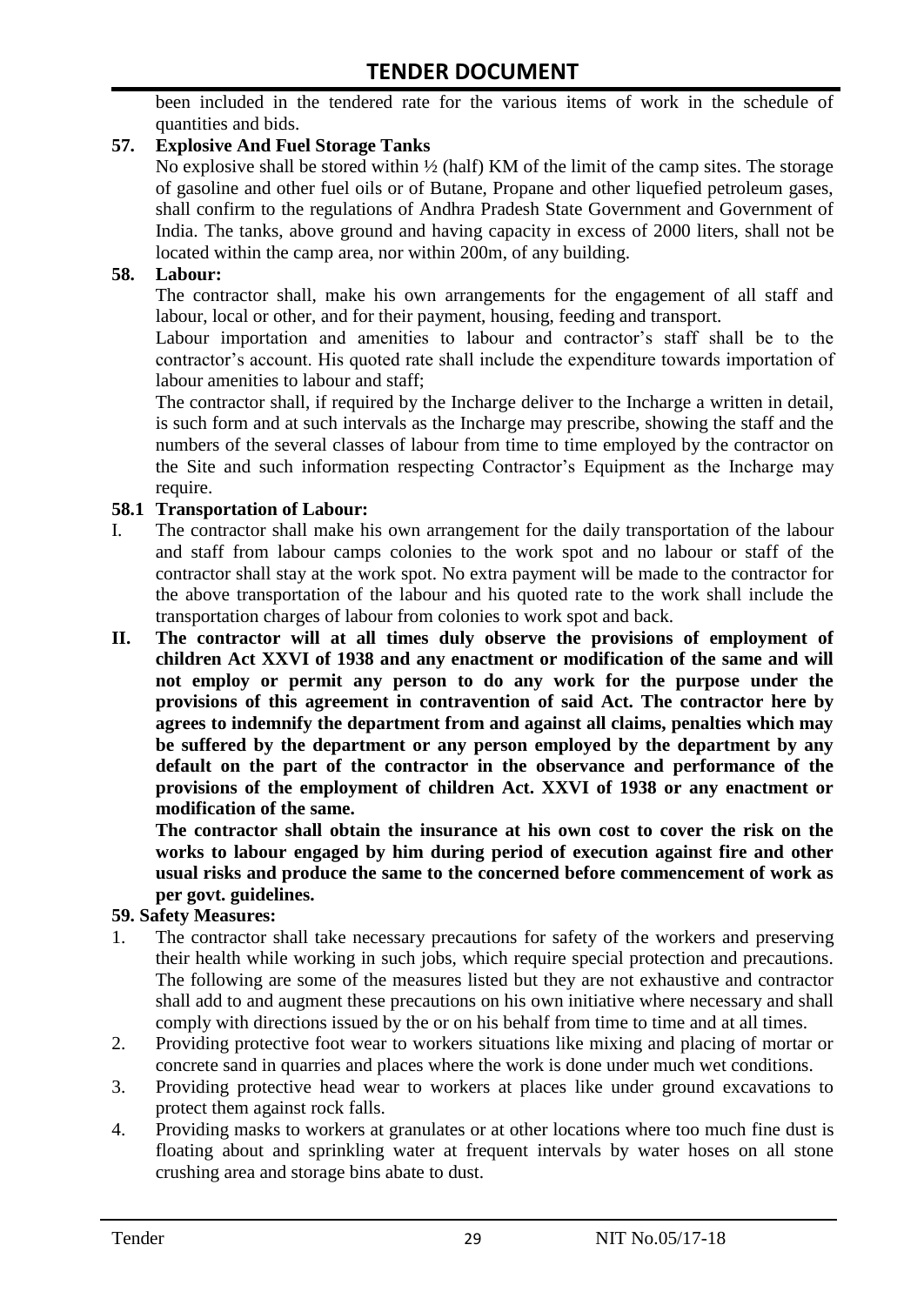- 5. Getting the workers in such jobs periodically examined for chest trouble due to too much breathing in to fine dust.
- 6. Taking such normal precautions like fencing and lightening in excavation of trenches, not allowing rolls and metal parts of useless timber spread around, making danger areas for blasting providing whistles etc.
- 7. Supply work men with proper belts, ropes etc., when working in precarious slopes etc.
- 8. Avoiding named electrical wire etc., as they would electrocute the works.
- 9. Taking necessary steps towards training the workers concerned on the machinery before they are allowed to handle them independently and taking all necessary precautions in around the areas where machines hoists and similar units are working.

#### **60. Fair Wage Clause:**

- 1. The contractor shall pay not less than fair wages to labourers engaged by him on the work.
- 2. "Fair" wages means wages whether for time of piecework notified by the Government from time in the area in which the work is situated.
- 3. The contractor shall not with-standing the revisions of any contract to the contrary cause to be paid to the labour, in directly engaged on the work including any labour engaged by the sub-contractor in connection with the said work, as if the laborers had been directly employed by him.
- 4. In respect of labour directly or indirectly employed in the works for the purpose of the contractors part of the agreement the contractor shall comply with the rules and regulations on the maintenance of suitable records prescribed for this purpose from time to time by the Government. He shall maintain his accounts and vouchers on the payment of wages to the laborers to the satisfaction of the Incharge.
- 5. The shall have the right to call for such record as required to satisfy himself on the payment of fair wages to the labourers and shall have the right to deduct from the contract amount a suitable amount for making good the loss suffered by the worker or workers by reason of the "fair wages" clause to the workers.
- 6. The contractor shall be primarily liable for all payments to be made and for the observance of the regulations framed by the Govt. from time to time without prejudice to his right to claim indemnity from his sub-contractors.
- **7. As per contract labour (Regulation and abolition) Act. 1970 the contractor has to produce the license obtained from the licensing officers of the labour department along with the tender or at the time of agreement.**
- 8. Any violation of the conditions above shall be deemed to be a breach of his contract.
- 9. Equal wages are to be paid for both men and women if the nature of work is same and similar.
- 10. The contractor shall arrange for the recruitment of skilled and unskilled labour local and imported to the extent necessary to complete the work within the agreed period as directed by the Engineer-in-charge in writing.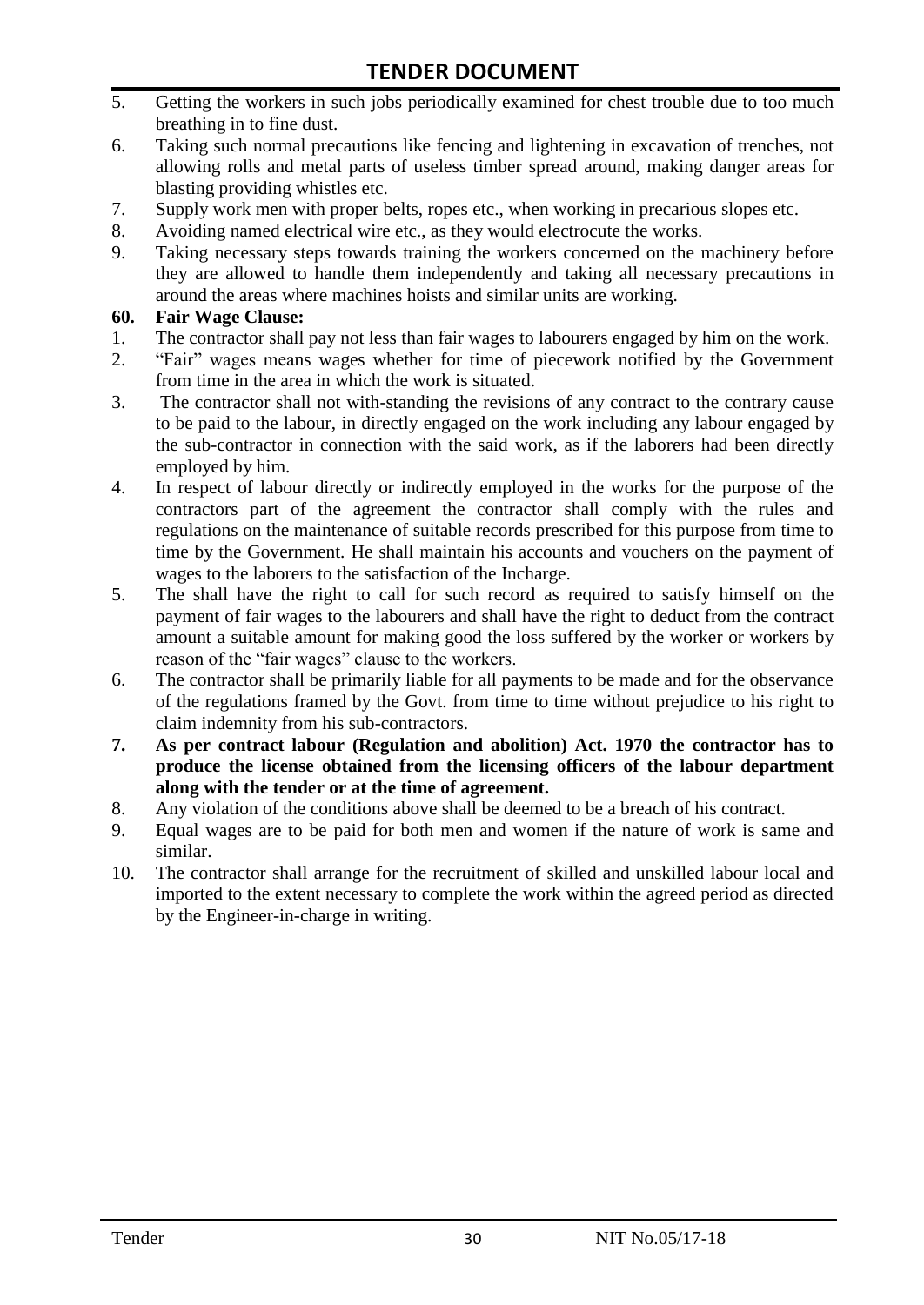#### **61. Indemnity Bond:**

**Name of work: Repairing of old store building (15.2 m x 9 m) at Farm no 1, Plandu**

**I …………………………………. contractor S/o……………………………………..... aged ……………………………Resident of ……………………………………………. do hereby bind myself to pay all the claims may come (a) under Workmen's Compensation Act. 1933 with any statutory modification there of and rules there under or otherwise for or in respect of any damage or compensation payable in connection with any accident or injury sustained (b) under Minimum wages Act 1948 (c) under payment of wages Act.1936 (d) under the Contractor labour (Regulation and Abolition) Act. 1970 by workmen engaged for the performance of the business relating to the above contract i.e., failing such payment of claims of workmen engaged in the above work, I abide in accepting for the recovery of such claims, effected from any of my assets with the departments.**

**62. Compliance with Labour Regulations:**

**During continuance of the contract, the contractor and his sub contractors shall abide at all times by all existing labour enactments and rules made there under, regulations, notifications and bye laws of the State or Central Government or local authority and any other labour law (including rules), regulations, bye laws that may be passed or notifications that may be issued under any labour law in future either by the State or the Central Government or the local authority and also applicable labour regulations, health and sanitary arrangements for workmen, insurance and other benefits. Salient features of some of the major labour laws that are applicable to construction industry are given below. The contractor shall keep the Department indemnified in case any action is taken against Department by the competent authority on account of contravention of any of the provisions of any Act or rules made there under, regulations or notifications including amendments. If the Department is caused to pay or reimburse, such amounts as may be necessary to cause or observe, or for non-observance of the provision stipulated in the notifications/bye laws/Acts/Rules/regulations including amendments, if any, on the part of the contractor, the Incharge /Department shall have the right to deduct any money due to the contractor including his amount of performance security. The Department/Incharge shall also have right to recover from the contractor any sum required or estimated to be required for making good the loss or damage suffered by the Department.**

**The employees of the Contractor and the Sub-contractor in no case shall be treated as the Department of the Department at any point of time.**

- **63. Salient features of some major labour laws applicable to establishment engaged in buildings and other construction work:**
- **(a) Workmen compensation Act 1923: The Act provides for compensation in case if injury by accident arising out of and during the course of employment.**
- **(b) Payment of Gratuity Act 1972: Gratuity is payable to an employee under the Act on satisfaction of certain conditions on separation if any employee has completed 5 years service or more, or on death, the rate of 15 days wages for every completed year of service. The Act is applicable to all establishments, employing 10 or more employees.**
- **(c) Employees P.F. and Miscellaneous provision Act 1952: The Act provides for monthly contributions by the Department plus workers @ 10% or 8.33%. The benefits payable under the Act are:**
- **(i) Pension or family pension on retirement or death, as the case may be.**
- **(ii) Deposit linked insurance on the death in harness of the worker.**
- **(iii) Payment of P.F. accumulation on retirement/death etc.,**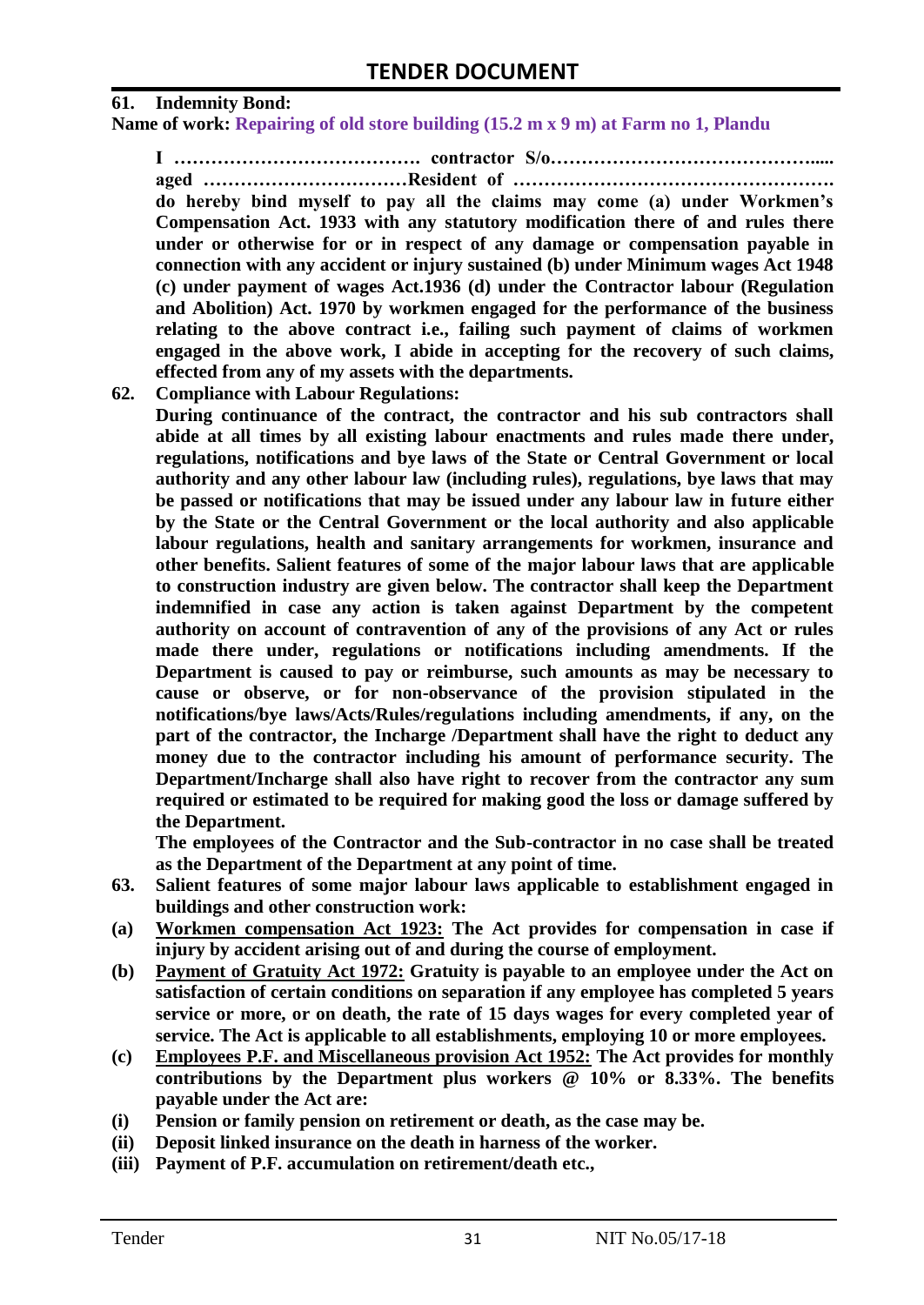- **(d) Maternity Benefit Act 1951: The Act provides for leave and some other benefits to women employees in case of confinements or miscarriage etc.**
- **(e) Contract Labour (Regulation & Abolition) Act 1970: The Act provides for certain welfare measures to be provided by the contractor to contract labour and in case the Contractor fails to provide, the same are required to be provided by the Principal Department by Law. The Principal Department is required to take certificate of Registration and the contractor is required to take license from the designated Officer. The Act is applicable to the establishments or Contractor of Principal Department if they employ 20 or more contract labour.**
- **(f) Minimum wages Act 1948: The Department is supposed to pay not less than the Minimum wages fixed by appropriate Government as per provisions of the Act if the employment is a scheduled employment construction of Buildings, Roads, Runways are scheduled employments.**
- **(g) Payment of wages Act 1936: It lays down as to by what date the wages are to be paid, when it will be paid and what deductions can be made form the wages of the workers.**
- **(h) Equal Remuneration Act 1979: The Act provides for payment of equal wages for work of equal nature to Male or Female workers and for not making discrimination against Female employee in the matters of transfers, training and promotions etc.**
- **(i) Payment of Bonus Act 1965: The Act Is applicable to all establishments employing 20 or more employees. The Act provides for payment of annual bonus subject to a minimum of 8.33% of wages and maximum of 20% of wages to employees drawing Rs. 3500/- per month or less. The bonus to be paid to employees getting Rs.2500/- per months or above and upto Rs.3500/- per month shall be worked out by taking wages as Rs.2500/- per monthly only. The Act does not apply to certain establishments. The newly set-up establishments are exempted for five years in certain circumstances. Some of the State Governments have reduced the employment size from 20 to 10 for the purpose of applicability of this Act.**
- **(j) Industrial Disputes Act 1947: The Act lays down the machinery and procedure fo resolution of Industrial disputes, in what situations a strike or lock- out becomes illegal and what are the requirements for laying off or retrenching the employees or closing down the establishment.**
- **(k) Industrial Employment (Standing Orders) Act 1946: It is applicable to all establishments employing 100 or more workmen (employment size reduced by some of the State and Central Government to 50). The Act provides for laying down rules governing the conditions of employment by the Department on matters provided in the Act and get the same certified by the designated Authority.**
- **(l) Trade Unions Act 1926: The Act lays down the procedure for registration of trade unions of workmen and Departments. The Trade Unions registered under the act have been given certain immunities from civil and criminal liabilities.**
- **(m) Child Labour (Prohibition & Regulation) Act 1986: The Act prohibits employment of children below 14 years of age in certain occupations and processes and provides for regulation of employment of children in all other occupations and processes, Employment Child Labour is prohibited in Building and Construction Industry.**
- **(n) Inter-State Migrant workmen's (Regulation of Employment & Conditions of service) Act 1979: The Act applicable to an establishment, which employs 5 or more interstate migrant workmen through an intermediary (who has recruited workmen in one state for employment in the establishment situated in another State). The inter State migrant workmen, in an establishment to which this Act becomes applicable, are required to be provided certain facilities such as housing, medical aid, traveling expenses from home upto the establishment and back, etc.**
- **(o) The Building and Other Construction workers (regulation of Employment and conditions of service) Act 1996 and the Cess Act of 1996: All the establishments who**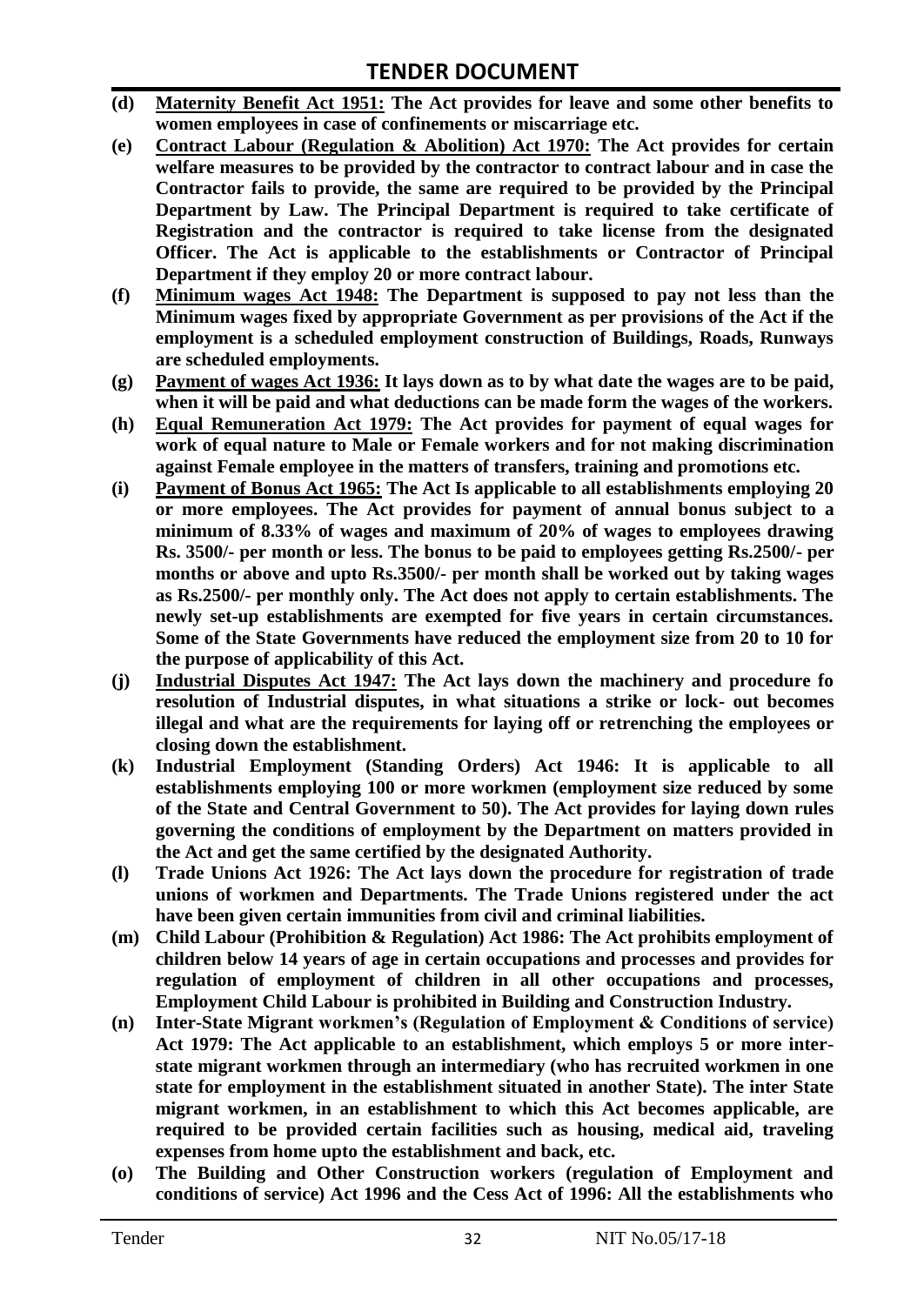**carryon any building or other construction work and employs 10 or more workers are covered under this Act. All such establishments are required to pay cess at the rate not exceeding 2% of the cost of construction as may be modified by the Government. The Department of the establishment is required to provide safety measures at the Building or construction work and other welfare measures, such as Canteens, First-aid facilities, Ambulance, Housing accommodations for workers near the work place etc. The Department to whom the Act applies has to obtain a registration certificate from the Registering Officer appointed by the Government.**

**(p) Factories Act 1948: The Act lays down the procedure for approval of plans before setting up a factory, health and safety provisions, welfare provisions, working hours, annual earned leave and rendering information regarding accidents or dangerous occurrences to designated authorities. It is applicable to premises employing 10 person or more with aid of power or 20 or more persons without the aid of power engaged in manufacturing process.**

#### **64. Liabilities of the Contractor**

64.1 Accident Relief and workmen compensation:

The contractor should make all necessary arrangements for the safety of workmen on the occurrence of the accident, which results in the injury or death of any of the workmen employed by the contractor, the contractor shall within 24 hours of the happenings of the accident and such accidents should intimate in writing to the Consultant and Incharge of the Centre. The contractor shall indemnify Centre against all loss or damage sustained by the Centre resulting directly or indirectly from his failure to give intimation in the manner aforesaid including the penalties or fines if any payable by Centre as a consequence of Centre failure to give notice under workmen's compensation Act or otherwise conform to the provisions of the said Act in regard to such accident.

- 64.2 In the event of an accident in respect of which compensation may become payable under the workmen's compensation Act VIII 23 whether by the contractor, by the Government it shall be lawful for the Incharge to retain such sum of money which may in the opinion of the Incharge be sufficient to meet such liability. The opinion of the Incharge shall be final in regard to all matters arising under this clause.
- 64.3 The contractor shall at all times indemnify the Centre against all claims which may be made under the workmen's compensation act or any statutory modification thereafter or rules there under or otherwise consequent of any damage or compensation payable in consequent of any accident or injuries sustained or death of any workmen engaged in the performance of the business relating to the contractor.

#### **65. Contractor's Staff, Representatives and Labour:**

- (a) The contractor shall, at all times, maintain on the works, staff of qualified Engineers, and Supervisors of sufficient experience of similar other jobs to assure that the quality of work turned out shall be as intended in the specifications. The contractor shall also maintain at the works, a Work Manager or sufficient status, experience and office and duly authorize him to deal with all aspects of the day-today work. All communications to any commitments by the Work Manager shall be considered as binding on the Contractor.
- (b) The Contractor shall at all times submit details of skilled and unskilled labour and equipment employed to the Incharge in prescribed proforma as he may require to assess and ensure the proper progress of work.
- (c) If the contractor does not employ the technical person agreed to on the work a fine may be imposed as decided by the Competent Authority.

#### **66. Accommodation and food:**

The contractor should arrange accommodation he needs, at his own cost. The contractor shall make his own arrangements for supply of food grains, fuel and other provision to his staff and labourers including controlled commodities.

#### **67. Relationship :**

Contractor shall have to furnish information along with tender, about the relationship he is having with any officer of the Centre.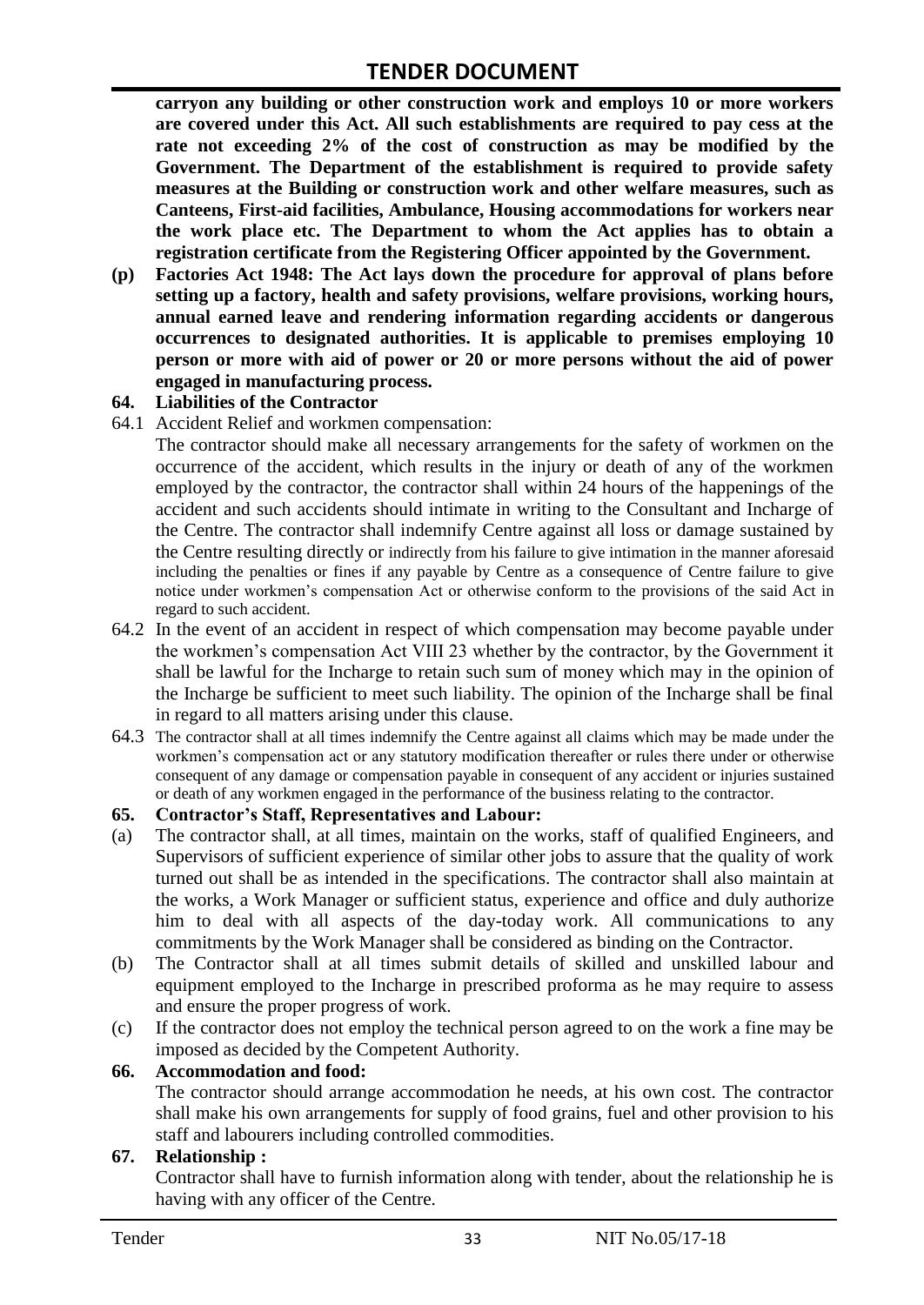#### **68. Protection of adjoining premises:**

The contractor shall protect adjoining sites against structural, decorative and other damages that could be caused by the execution of these works and make good at his cost any such damages.

#### **69. Work during night or on Sundays and holidays:**

The works can be allowed to be carried out during night, Sundays or authorised holidays in order to enable him to meet the schedule targets and the work shall require almost round the clock working keeping in view:

- (i) The provisions of relevant labour laws being adhered to:
- (ii) Adequate lighting, supervision and safety measures are established to the satisfaction of the and
- (iii) The construction programme given by the Contractor and agreed upon by the envisages such night working or working during Sundays or authorised holidays

#### **70. Layout of materials stacks:**

The contractor shall deposit materials for the purpose of the work on such parts only of the ground as may be approved by the Incharge before starting work. A detailed survey, clearly indicating position and areas where materials shall be stacked and sheds built is to be conducted by the contractor at his own cost and only after obtaining necessary approval of the plan for use of sites by the Incharge, the Contractor can use the sites accordingly.

#### **71. Use of blasting materials:**

Procurement of blasting materials and its storage is the responsibility of the contractor. The contractor shall engage licensed blaster for blasting operation. The contractor is to act in accordance with Indian Explosive Act and other rules prevailing, during the execution of work. It is the responsibility of the contractor to see, that works by other agencies in the vicinity are not hampered, in such cases if any claim is made by other agencies that should be borne by the contractor. Carriage of blasting materials, from the magazine to the work site, is the responsibility of the contractor.

#### **72. Plant and Equipment:**

- 72.1 The contractor shall have sufficient plant, equipment and labour and shall work such hours and shifts as may be necessary to maintain the progress on the work as per the approval progress schedule. The working and shifts hours shall comply with the Govt. Regulations in force.
- 72.2 It is to expressly and clearly understood that contractor shall make his own arrangements to equip himself with all machinery and special tools and plant for the speedy and proper execution of the work and the department does not undertake responsibility towards their supply.
- 72.3 The department shall supply such of the machinery that may be available on hire basis but their supply cannot be demanded as matter of right and no delay in progress can be attributed to such non-supply of the plant by the department and the department cannot be made liable for any damage to the contractor. The Contractor shall be responsible for safe custody of the departmental machinery supplied to him (which will be delivered to contractor at the machinery yard at site of work) and he has to make good all damages and losses if any other than fire, wear and tear to bring it to the conditions that existed at the time of issue to the contractor before handing over the same to the department. The hire charges for the machinery handed over to the contractor will be recovered at the rate prevalent at the time of supply. The contractor will have to execute supplemental agreement with at the time of supply of the machinery.
- 72.4 The acceptance of departmental machinery on hire is optional to the contractor.

#### **73. Steel forms:**

Steel forms should be used for all items involving and use of centering and shuttering shall be single plane without any dents and undulations.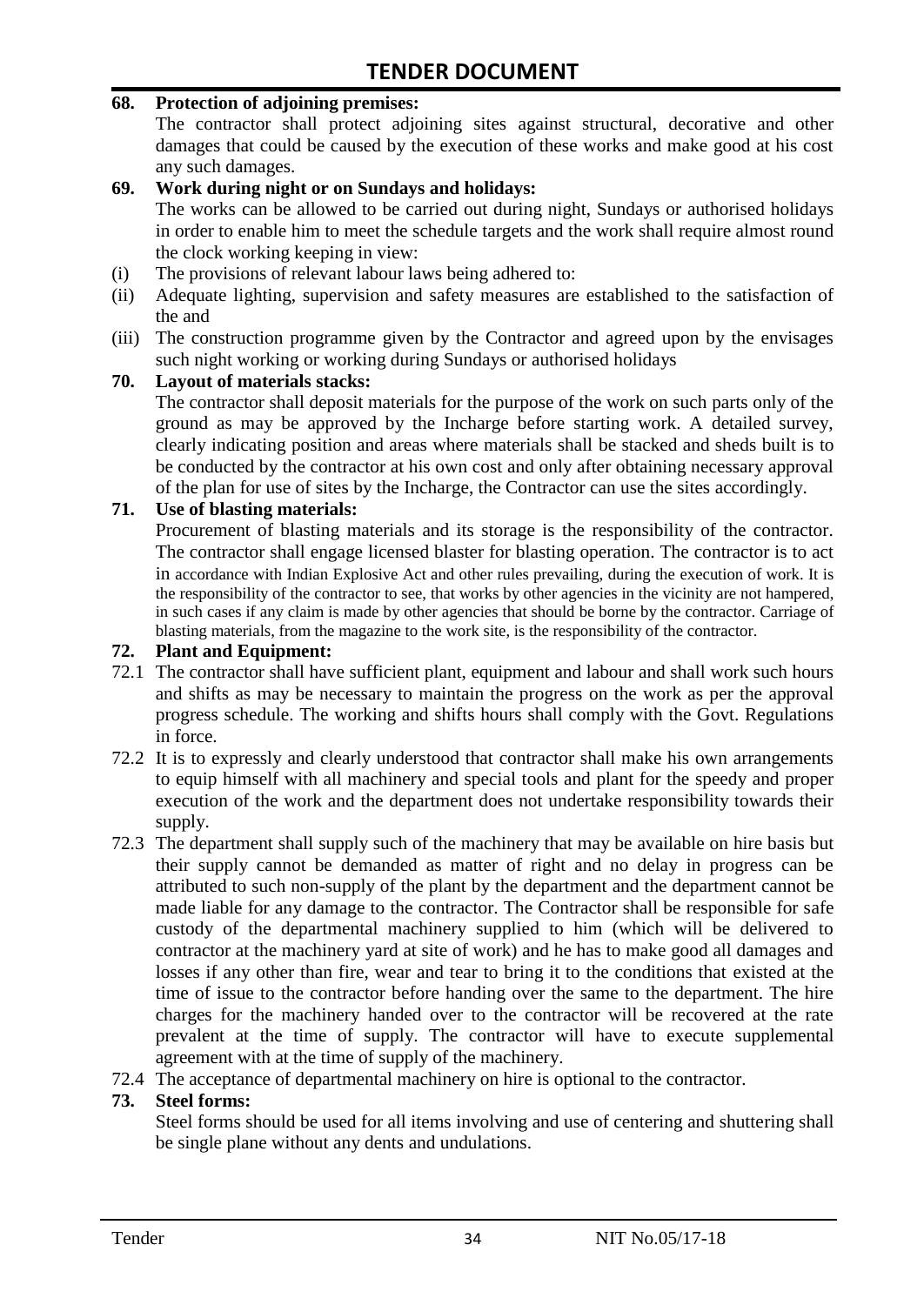#### **74. Inconvenience to public:**

The contractor shall not deposit materials at any site, which will cause inconvenience to public. The Incharge may direct the contractor to remove such materials or may undertake the job at the cost of the contractor.

**75. Conflict of interest:**

**Any bribe, commission, gift or advantage given, promised or offered by on behalf of contractor or his partner, agent or servant or any one on his behalf to any officer, servant, representatives, agents of Incharge or any persons on their behalf, in relation to the obtaining or to execution of this, or any other contract with Incharge shall in addition to any criminal liability, which it may occur, subject to the cancellation of this or all other contracts and also to payment of any loss or damage resulting from any such cancellation. Incharge shall then be entitled to deduct the amount, so payable from any money, otherwise due to the contractor under this or any other contract.**

#### **76. Contract documents and materials to be treated as confidential:**

All documents, correspondences, decisions and orders, concerning the contract shall be considered as confidential and/or restricted in nature by the contractor and he shall not divulge or allow access to them by any unauthorized person

#### **77. General obligations of Contractor:**

- 77.1 The contractor shall, subject to the provision of the contract and with due care and diligence, execute and maintain the works in accordance with specifications and drawings.
- 77.2 The contractor shall promptly inform the Department and the Incharge of any error, omission, fault and such defect in the design of or specifications for the works which are discovered when reviewing the contract documents or in the process of execution of the works.
- 77.3 If Contractor believes that a decision taken by the Incharge was either outside the authority given to the Incharge by the Contract or that the decision was wrongly taken, the decision shall be referred to the technical expert within 14 days of the notification of the Incharge's decisions.
- 77.4 Pending finalisation of disputes, the contractor shall proceed with execution of work with all due diligence

#### **78. Security measures:**

- a) Security requirements for the work shall be in accordance with the Government's general requirements including provisions of this clause and the Contractor shall conform to such requirements and shall be held responsible for the actions of all his staff, employees and the staff and employees of his sub-contractors
- b) All contractors' employees, representatives and sub-contractor's employees shall wear identifications badges provided by the contractor. Badges shall identify the contractor, showing and employee's number and shall be worn at all times while at the site. Individual labour will not be required to wear identification badges.
- c) All vehicles used by the contractor shall be clearly marked with contractor's name.
- d) The contractor shall be responsible for the security of the works for the duration of the contract and shall provide and maintain continuously adequate security personnel to fulfil these obligations. The requirements of security measures shall include, but not limited to maintenance of order on the site, provision of all lighting, fencing, guard flagmen and all other measures necessary for the protection of the works within the colonies, camps and elsewhere on the site, all materials delivered to the site, all persons employed in connection with the works continuously throughout working and non working period including nights, Sundays and holidays for duration of the contract.
- e) Other contractors working on the site concurrently with the contractor will provide security for their own plant and materials. However, their security provisions shall in no way relieve the contractor of his responsibilities in this respect.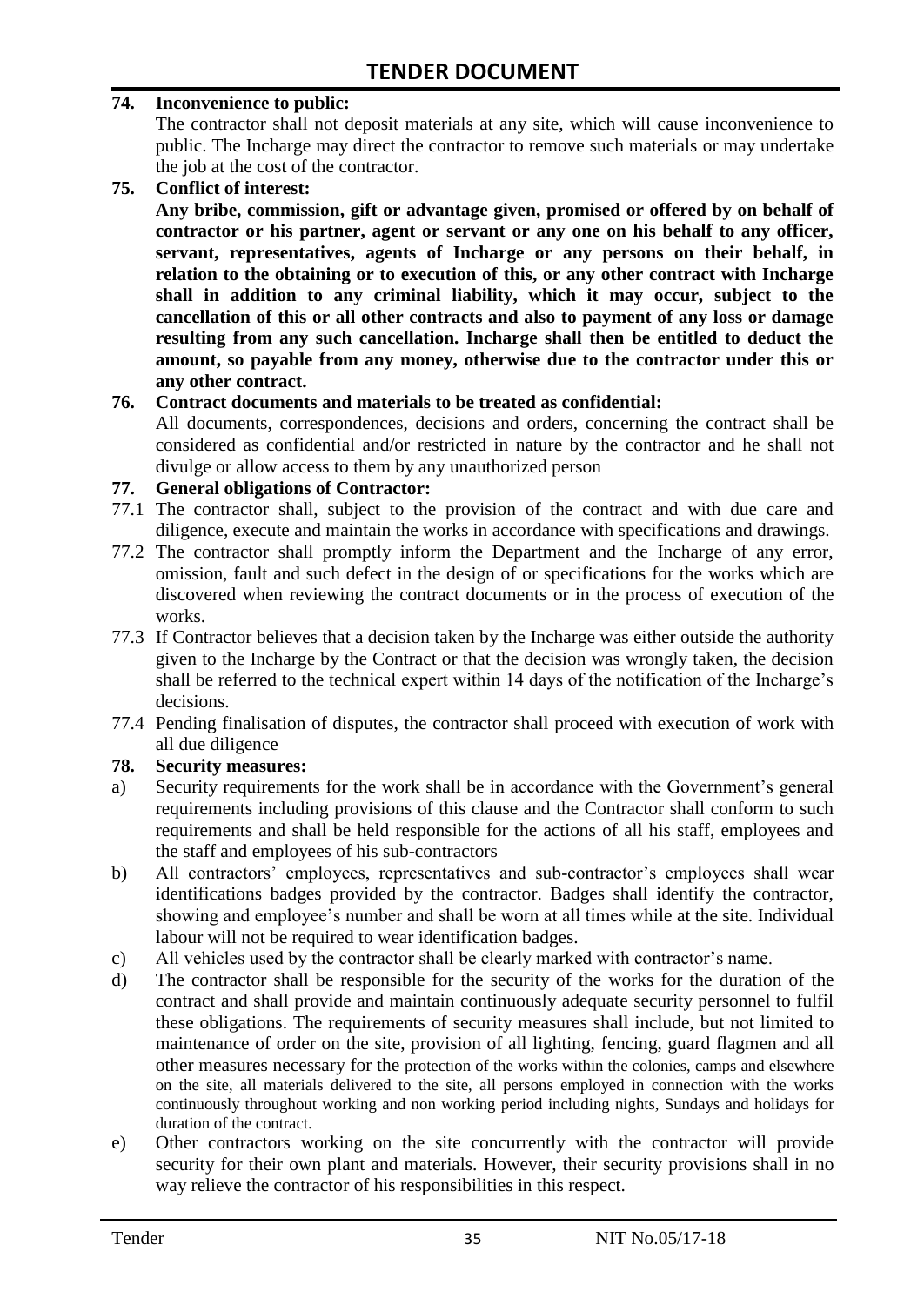f) Separate payment will not be made for provision of security services.

#### **79. Fire fighting measures:**

- a) The contractor shall provide and maintain adequate fire fighting equipment and take adequate fire precaution measures for the safety of all personnel and temporary and permanent works and shall take action to prevent damage to destruction by fire of trees shrubs and grasses.
- b) Separate payment will not be made for the provision of fire prevention measures.

#### **80. Sanitation:**

The contractor shall implement the sanitary and watch and ward rules and regulations for all forces employed under this contract and if the Contractor fails to enforce these rules, the Incharge may enforce them at the expenses of the Contractor.

#### **81. Training of personnel:**

The contractor, shall, if and as directed by the Incharge provide free of any charge adequate facilities, for vocational training of Government Officers, students, Engineers, supervisors, foremen, skilled workmen etc. not exceeding six in number at any one time on the contractor's work. Their salaries, allowances etc. will be borne by the Government and the training schemes will be drawn up by the Incharge in consultation with the contractor.

#### **82. Ecological balance:**

- a) The contractor shall maintain ecological balance by preventing de-forestation, water pollution and defacing of natural landscape. The contractor shall so conduct his construction operation as to prevent any unnecessary destruction, scarring, or defacing of the natural surrounding in the vicinity of the work. In respect of the ecological balance, Contractor shall observe the following instructions.
- i) Where unnecessary destruction, scarring, damage or defacing may occur, as result of the operation, the same shall be repaired replanted or otherwise corrected at the contractor's expense. The contractor shall adopt precautions when using explosives, which will prevent scattering of rocks or other debris outside the work area. All work area including borrow areas shall be smoothened and graded in a manner to conform to the natural appearances of the landscape as directed by the Incharge.
- ii) All trees and shrubbery which are not specifically required to be cleared or removed for construction purposes shall be preserved and shall be protected from any damage that may be caused by the contractor's construction operation and equipment. The removal of trees and shrubs will be permitted only after prior approval by the Incharge. Special care shall be exercised where trees or shrubs are exposed to injuries by construction equipment, blasting, excavating, dumping, chemical damage or other operation and the contractor shall adequately protect such trees by use of protective barriers or other methods approval by the Incharge. Trees shall not be used for anchorages. The contractor shall be responsible for injuries to trees and shrubs cause by his operations. The term "injury" shall include, without limitation bruising, scarring, tearing and breaking of roots, trunks or branches. All injured trees and shrubs be restored as nearly as practicable without delay to their original condition at the contractor's expense.
- (iii) The contractor's construction activities shall be performed by methods that will present entrance or accidental spillage of solid matter contaminants, debris and other objectionable pollutants and wastage into river. Such pollutant and waste include earth and earth products, garbage, cement concrete, sewage effluent, industrial wastes, radio-active substances, mercury, oil and other petroleum products, aggregate processing, mineral salts and thermal pollution. Pollutants and wastes shall be disposed off in a manner and at sites approved by the Incharge.
- (iv) In conduct of construction activities and operation of equipments the contractor shall utilize such practicable methods and devices as are reasonably available to control, prevent and otherwise minimize the air pollution. The excessive omission of dust in to the atmosphere will not be permitted during the manufacture, handling and storage of concrete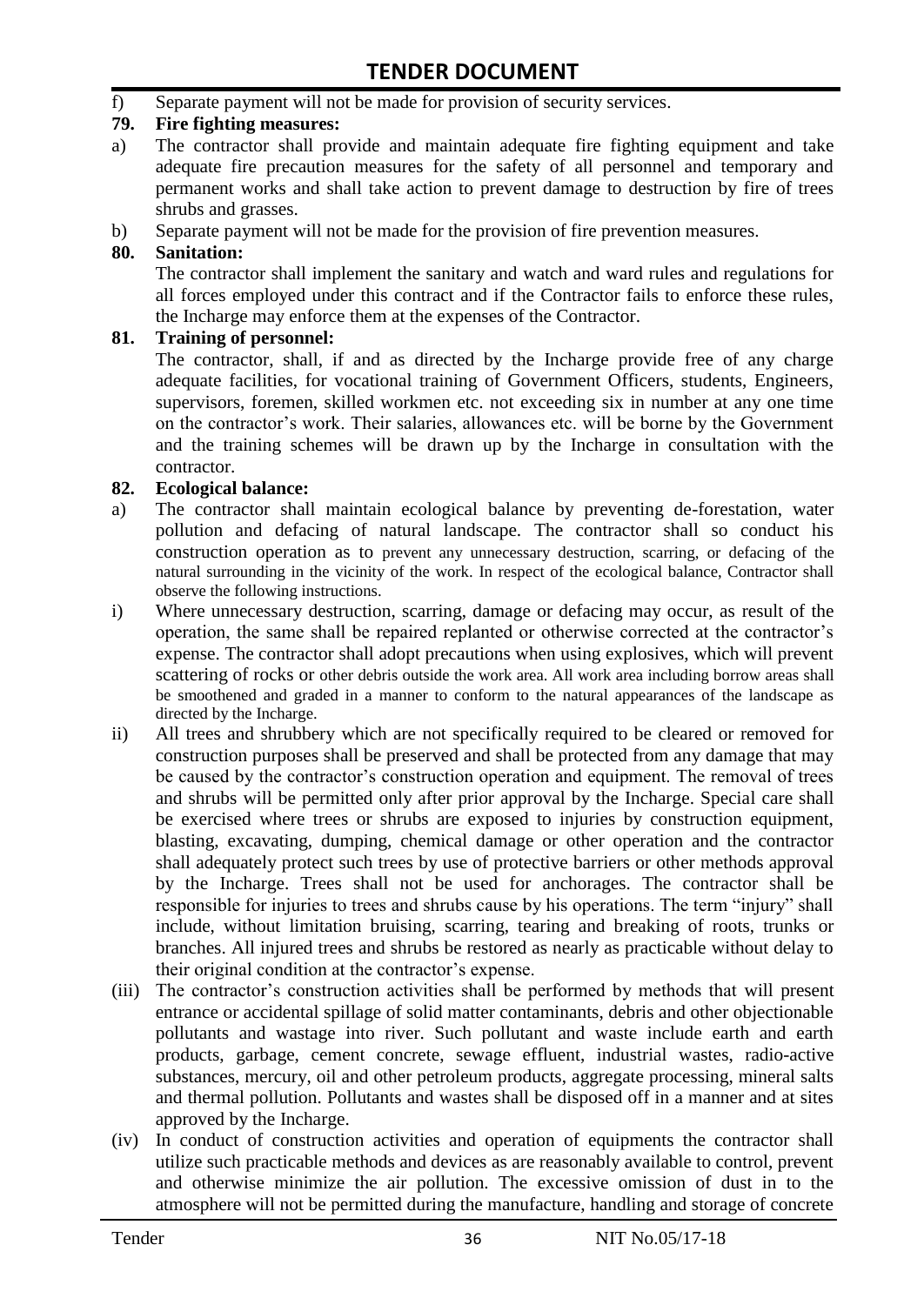aggregates and the contractor shall use such methods and equipment as a necessary for collection and disposal or prevention of dust during these operation. The contractor's methods of storing and handling cement shall also include means of eliminating atmospheric discharges of dust, equipment and vehicles that give objectionable omission of exhaust gases shall not be operated. Burning of materials resulting from clearing of trees, bushes, combustible construction materials and rubbish may be permitted only when atmospheric conditions for burning are considered favourable.

b) Separate payment will not be made for complying with the provisions of this clause and all cost shall be deemed to have been included in the unit rates and prices included in the contract if any provision is not complied with within a reasonable time even after issue of a notice in this respect, the necessary operations would be carried out by the Incharge at the cost of the Contractor, Orders of the Incharge in this respect would be final and binding on the contractor.

#### **83. Preservation of existing vegetation:**

- a) The contractor will preserve and protect all existing vegetation such as trees, on or adjacent to the site which do not unreasonably interfere with the construction as may be determined by the Incharge. The contractor will be held responsible for all unauthorized cutting or damage of trees, including damage due to careless operation of equipment, stockpiling of materials or tracking of grass areas by equipment. Care shall be taken by the Contractor in felling tress authorised for removal to avoid any unnecessary damages to vegetation and tress that are to remain in place and to structures under construction or in existence and to workmen.
- b) All the produce from such cutting of trees by the contractor shall remain the property of Government and shall be properly stacked at site, approved by the Incharge. No payment whatsoever, shall be made for such cutting and its stacking by the Contractor. If an produce from such cutting is not handed over to the Government by the contractor, he shall be charged for the same at the rates to be decided by the Incharge. The recovery of this amount shall be made in full from the intermediate bill that follows.
- c) The contractor shall also make arrangements of fuel deposits for supply of required fuel for the labourer to be employed for cooking purpose at his own cost in order to prevent destruction of vegetation growth in the surrounding area of the work site.

#### **84. Possession prior to completion:**

The Incharge shall have the right to take possession of or use any completed part of work or works or any part there of under construction either temporarily or permanently. Such possession or use shall not be deemed as an acceptance of any work either completed or not completed in accordance with the contract, except where expressly otherwise specified by the Incharge.

#### **85. Payment upon termination:**

If the contract is terminated because of a fundamental breach of contract by the contractor, the Incharge shall issue a certificate for the value of the work done less advance payment received upon the date of the issue of the certificate and less the rate to apply to the work not completed as indicated in the contract data. Additional liquidated damages shall not apply. If the total amount due to the Department exceeds any payment due to the contractor the difference shall be a debt payable to the Department. In case of default for payment within 28 days from the date of issue of notice to the above effect, the contractor shall be liable to pay interest at 12% per annum for the period of delay.

#### **86. Access to the contractor's books:**

Whenever it is considered necessary by the Incharge to ascertain the actual cost of execution of any particular extra item of work or supply of the plant or material on which advance is to be made or of extra items or claims, he shall direct the contractor to produce the relevant documents such as payrolls, records of personnel, invoices of materials and any or all data relevant to the item or necessary to determine its cost etc. and the contractor shall when so required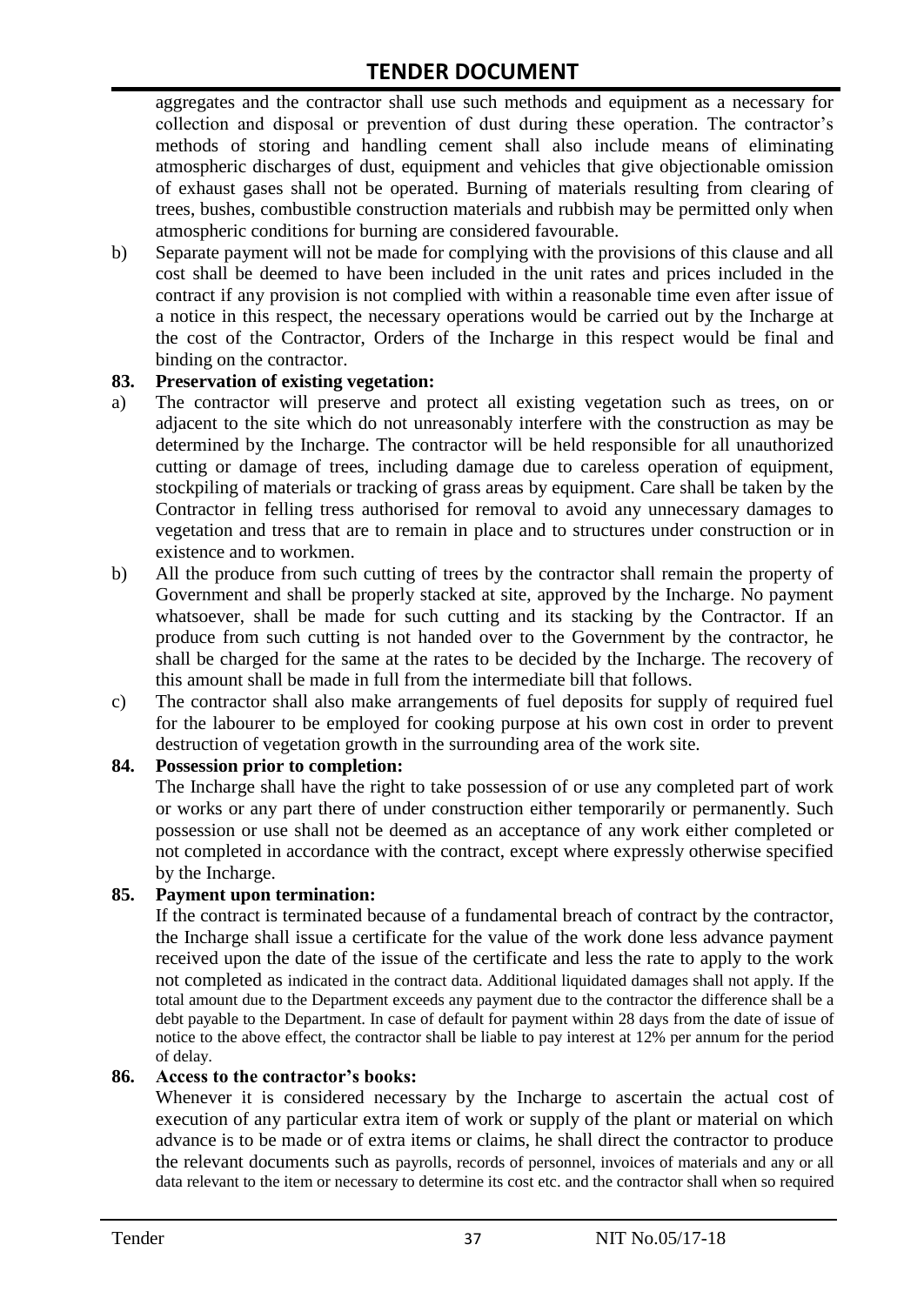furnish all information pertaining to the aforesaid items in the mode and manner that may be specified by the Incharge.

#### **87. Drawing to be kept at site:**

One copy of the drawings furnished to the contractor shall be kept by the contractor on the site and the same shall at all reasonable time be available for inspection and use by the Incharge and the Incharge's representative and by any other persons authorized by the Incharge in writing.

#### **88. B.I.S. [I.S.I.] books to be kept at site:**

A complete set of Indian Standard specification referred to in "Technical Specifications" shall be kept at site for reference.

#### **89. Site Order Book:**

An order book shall be kept at the site of the work. As far as possible, all orders regarding the work are to be entered in this book. All entries shall be signed and dated by the Department Officer in direct charge of the work and by the contractor or by his representative. In important cases, the Incharge will countersign the entries, which have been made. The order book shall not be removed from the work, except with the written permission of the Incharge.

#### **90. Variations by way of modification, omissions or additions:**

For all modifications, omissions from or additions to the drawings and specifications, the will issue revised plans, or written instructions, or both and no modification, omission or addition shall be made unless so authorised and directed by the Incharge in writing. The shall have the privilege of ordering modifications, omission or additions at any time before the completion of the work and such orders shall not operate to annual those portions of the specifications with which said changes do not conflict. 's Decision:

It shall be accepted as in separable part of the contract that in matters regarding materials, workmanship, removal of improper work, interpretation of the contract drawings and contract specification, mode of the procedure and the carrying out o the work, the decision of the Incharge, which shall be given in writing shall be binding on the contractor.

- **91. Income tax**
- **a) During the currency of the contract deduction of income tax at 1 or 2 % shall be made from the gross value of each bill of the contract, the contract value of which is in excess of Rs. 10,000/- for deduction of tax at rates lower than 1 or 2 % procedure stipulated under section 194-C(4) of Income Tax Act, 1961 shall be followed.**
- **b) Income Tax clearance certificate should be furnished before the payment of final bill.**
- **c) The contractor's staff, personnel and labour will be liable to pay personnel income taxes in respect of their salaries and wages as are chargeable under the laws and regulations for the time being in force, and the contractor shall perform such duties in regard to such deductions thereof as may be imposed on him by such laws and regulations.**
- **92. Value Added Tax (VAT):**
- **92.1. The Contractor has to pay the Sales Tax/ VAT wherever payable.**
- **92.2. The contractor should produce a valid Value Added Tax Clearance Certificate before the payment of the final bill, otherwise payment to the contractor will be withheld.**

#### **93. Supply of construction materials:**

- i) The contractor has to make his own arrangements for procurements, supply and use of construction materials.
- ii) All materials so procured should confirm to the relevant specifications indicated in the bidding documents.
- iii) The contractor shall follow all regulations of the Department/Government of India in respect of import licenses etc., of the procurement of the materials is through imports and he shall be responsible for the payment of applicable duties and taxes, port clearances, inland transportation etc.
- iv) The contractor shall make his own arrangements for adequate storage of the materials.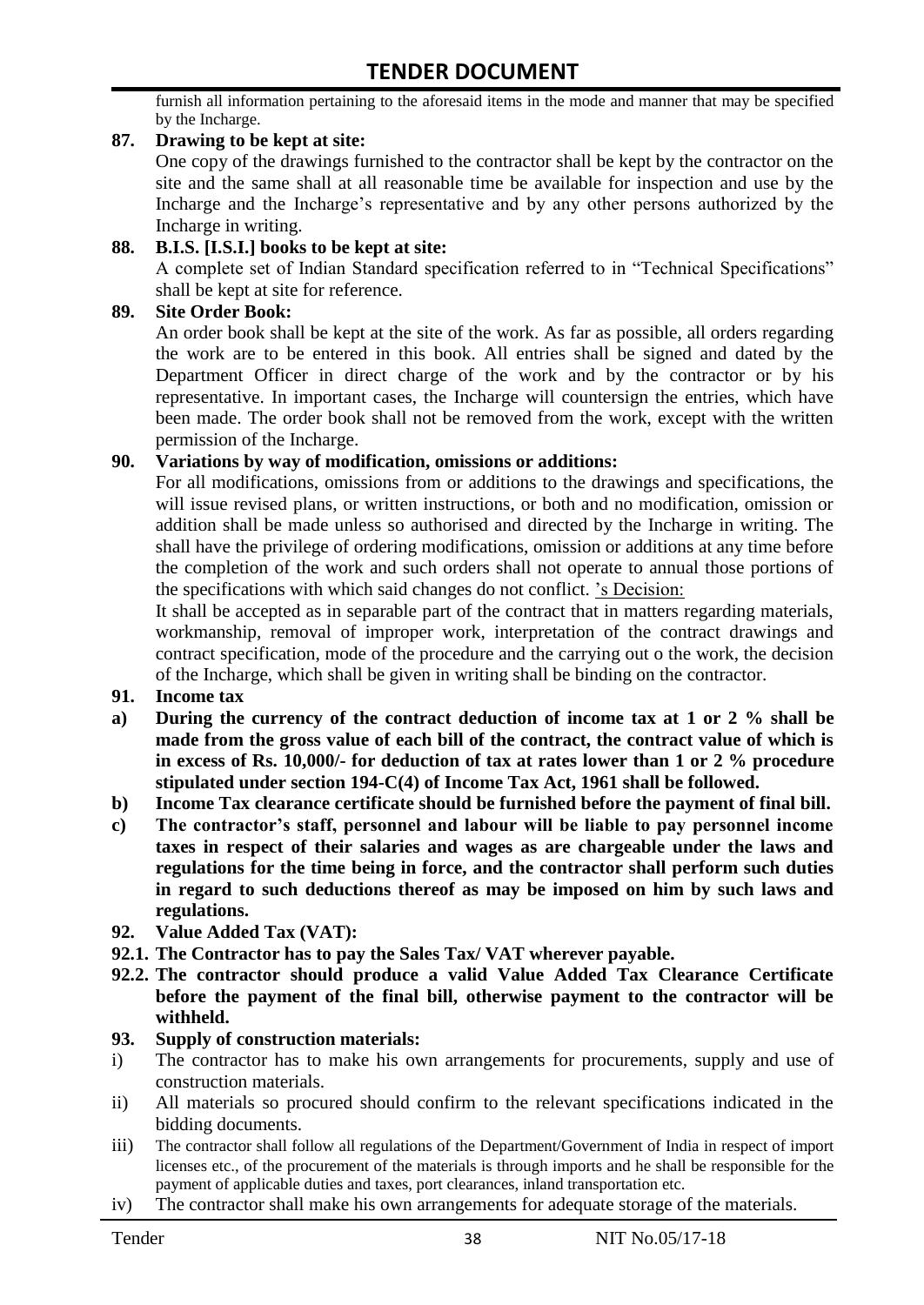#### **ADDITIONAL CONDITIONS TO TENDER NOTICE**

A Statement giving brief particulars of equipment and resources that will be put at the disposal of the work under the following classification should accompany the tender

- 1. a. Equipment transport for material viz. Lorrie / Carts, Crushers etc.,
	- b. Organization: 1.Technical 2. Unskilled
	- c. Methods that will be adopted to speed up the work to ensure completion within the prescribed time.
- 2. The contractor shall make his own arrangements for all the tools and plants required for the execution of the work. The equipment if any, available with the Department may be hired to the contractor at rates and conditions prescribed by the Department.
- 3. National Savings Certificates and other Government Bonds will not be accepted towards the Earnest Money Deposit.
- 4. A Separate tender must be submitted to each work as mentioned in the list of works enclosed. Tenders submitted for more than one work in one cover will be rejected. Only one tender should be enclosed in the cover.
- 5. All rejected materials shall be removed from the site, within 24 hours after written instructions of rejecting and materials and ordering their removal have been issued in case of default, on the part of the contractor to carryout such order, the materials will be got removed through other agency at the contractor's risk and cost.
- 6. All materials rejected or obstructing traffic shall be removed by the Contractor, with the least possible delay, within the time specified, failing which it is open to the Department to remove them at the contractor's risk, through other agency. All labour in testing and measuring during measurements and check measurements should be borne by the contractor.
- 7. The contractor shall with his own expenses, make all the arrangements and take all possible steps and precautionary measures, for the safety of the public, during the execution of the electrical works. The rates offered by the contractor should be inclusive of such incidental charges.
- 8. Fully accepted agreement rates will be paid only after all the items of work are completed. The agreement executing authority will decide the exact items, the rates of which are considered to be high, for the purpose of this clause and his decision of the Incharge shall be final and binding on the contractor.
- **9. As per new section 104 – C of the Income Tax 1961, deduction at the rate of 1 of 2 % on the gross amounts of payments, will be made towards Income Tax should the value of the contract exceeds Rs. 10,000/- (Vide Government of India Reference F. N. 275 / 100/ 72 –1 – TJI – dated 29-5-72).**
- 10. Where the value of the contract exceeds the sum of Rs. 10,000/- the contractor has to produce a valid income tax clearance certificate along with the tender, atleast at the time of payment of final bill of the work. In case the final bill is withheld, the bill will be paid only after production of the certificate.
- 11. Once a contractor buys a tender schedule he shall not be permitted to return the schedule.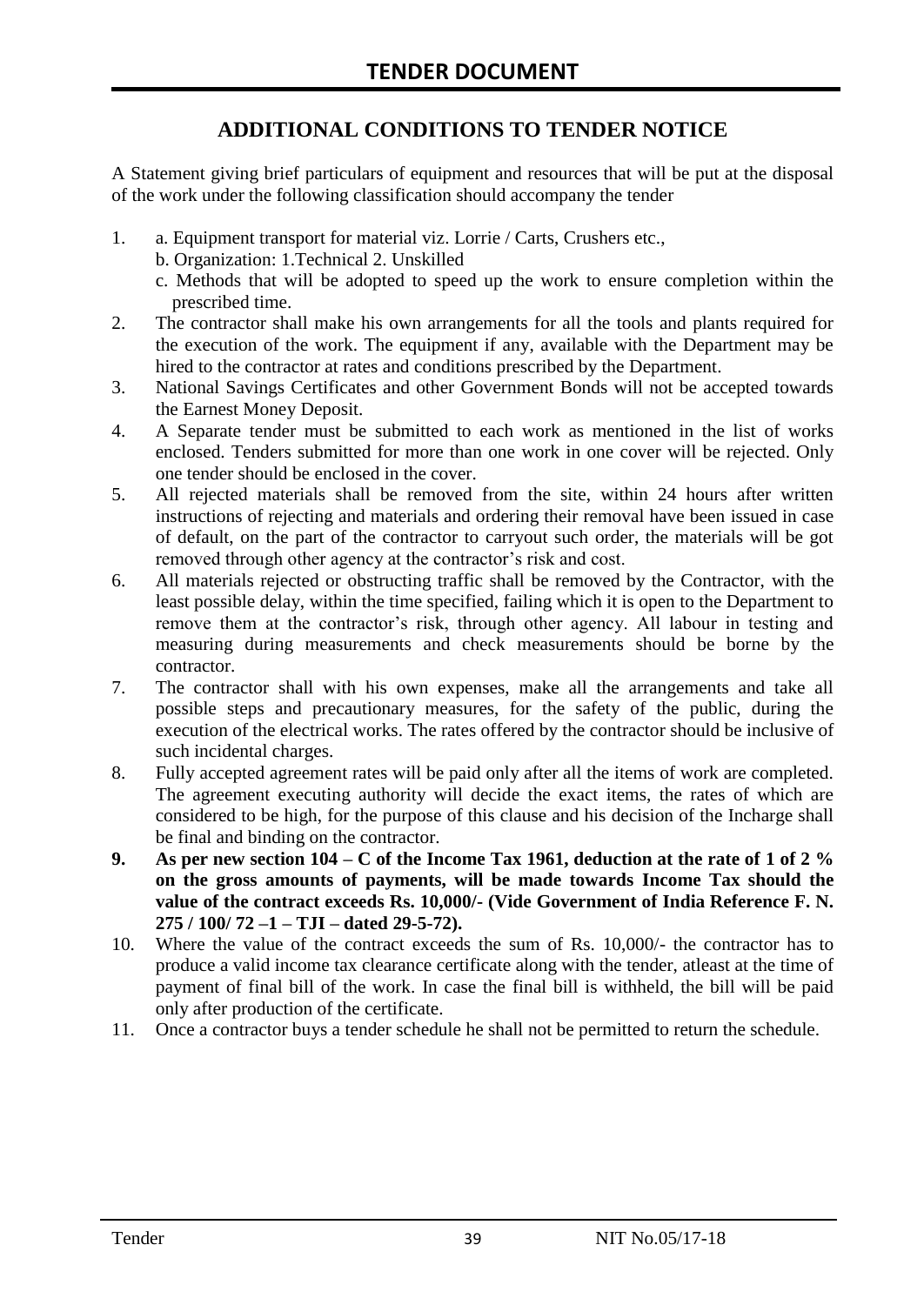# **GENERAL SPECIFICATIONS**

#### **1. General Specifications for (Name of the work)**

#### **2. General Specifications and Instructions for Electrical Work**

- 1. I.E. RULES 1956: The installation shall generally be carried out in conformity with the Indian Electricity rule 1956 as amended from time to time and National Electrical code which contains specific regulations to be adhered to in the supply and use of electricity energy in the interest of safety.
- 2. PRESSURE AND FREQUENCY OF SUPPLY: All current consuming devices shall be suitable for the pressure and frequency of supply stated in the special conditions of contract
- 3. SYSTEM OF WIRING: The wiring shall be carried out on such a system as may be specified in the conditions of contract. "Power wiring shall be kept separate and distinct from lighting wiring. All conductors shall be run as far as possible along the walls and ceiling, so as to be easily accessible for inspection. The balancing of circuits in 3 phase

#### **a) General Conditions for Electrical Works**

- 1. The make of material mentioned in the Schedule A, should be used on the work in variably and the Department reserves the right to insist upon using any of the make of the material mentioned in the Schedule – A from their choice.
- 2. The work shall be carried out strictly in conformity with (i) code of practice for Electrical wiring and fittings in Government Building (ii) The Indian Standard Specification (iii) The Department specification, if the work carried out does not comply with the code of practice and Departmental specifications and if the work man ship is unsatisfactory it will be binding of the contractor to redo the job without any extra cost and pay penalty as decided by the department towards inconvenience caused , if any.
- 3. The work should be carried out under the direct supervision of persons holding a certificate of competency for the type of work involved.
- 4. After completion of work a plan of building should be furnished indicating the location of various main and sub- boards and all the fittings together with a circuit diagram duly numbered ( in the diagram)
- 5. The contractor will be responsible for any defect noticed during either improper workmanship or defective materials supplied by him for two calendar years from the date of final completion of work.
- 6. Lugs should be provided for all earth connections.
- 7. The contractor himself should arrange for the transportation of men and material to their work spot.
- 8. All Civil works and patch works indicated for providing electrical installations should be well finished to the satisfaction of the authorities. A certificate from them should be obtained to the effect that the Civil and patch work done is to the satisfaction of authorities. It will be the responsibility of the electrical contractor to obtain such certificate from the Engineer. Unless such certificate is produced this office will have right to with held the bill.
- 9. Concreting to the pole and providing independent earthing should be done in presence of departmental staff.
- 10. The distribution boards with Switch controls shall be separate in each floor for normal supply and essential supply.
- 11. The lighting circuits shall be provided with separate conductor to enable to connect the normal lighting and essential lighting without linking to any of the above systems to ensure to switch over to essential supply in order to have minimum lighting to avoid inconvenience to the staff working.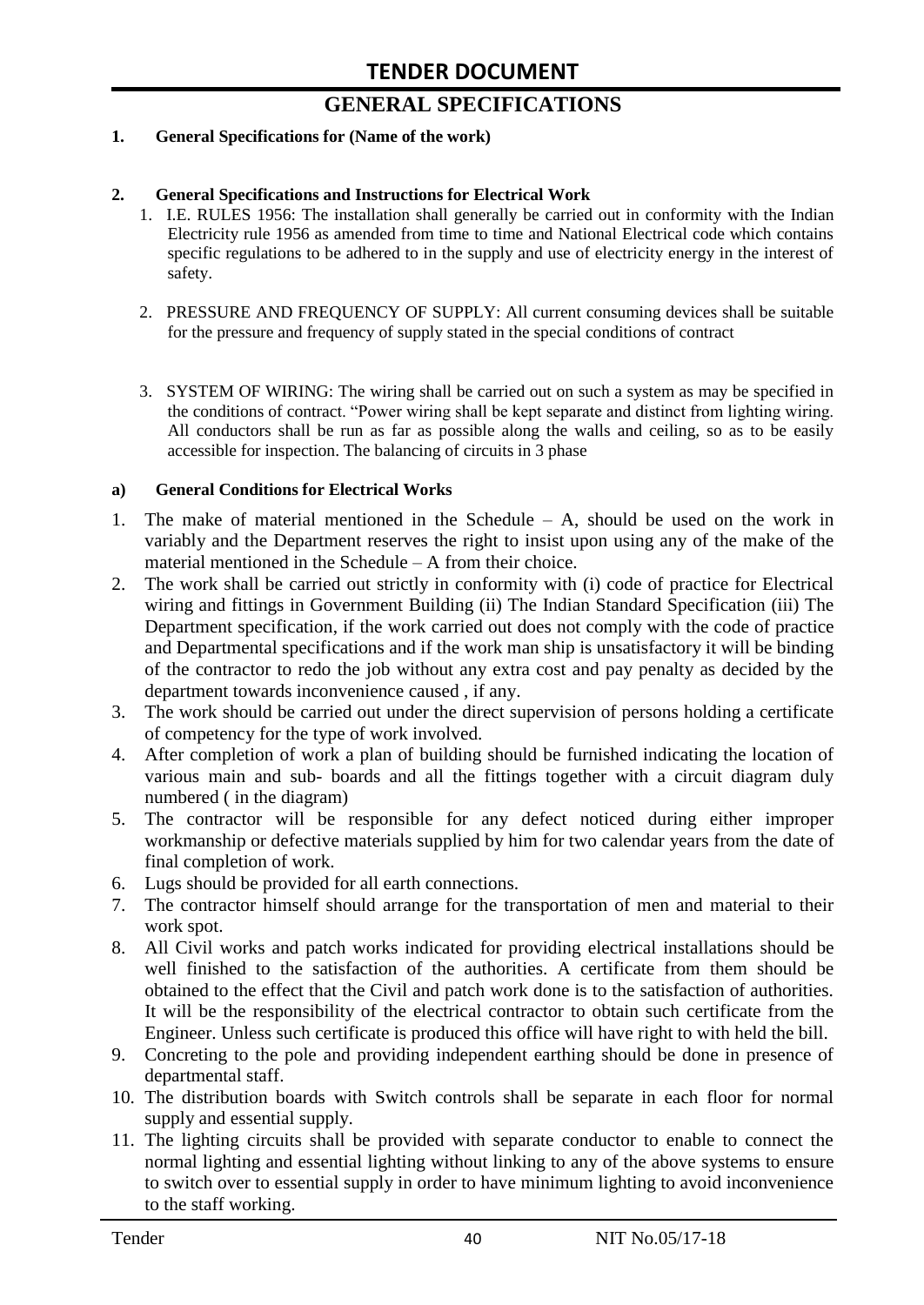- 12. The control for the luminaire to be provided in the hall for both to be connected to the normal supply and essential supply shall be separate and away from the each system.
- 13. For the points to be connected to essential supply, a separate conduit system is to be laid as enumerated in the above conditions includes circuit main of any system.
- 14. The locations for the D. B's and Switch controls for essential supply will be decided during the course of execution where the circuit conduit way have to be terminated.
- 15. The tenderer / agency is bound to supply the materials prescribed in Schedule A and no change of specification and make will be entertained. The tenderer has to survey the market regarding availability of the materials for specified item brand / specified make in schedule – A of the tender schedules before tendering for the work. In case of Discrepancy Final Decision will be taken by the tender accepting authority.
- 16. The tenderer has to furnish the copy of the relevant test certificates /delivery challan against the materials supplied in support of genuine electrical materials.
- 17. Tenderer has to furnish compliance report comprising the details of the testing of the installation duly indicating IR values and fitness before the Energisation as per IE rules and he is solely responsible after Energisation of the installation during the defect liability.
- 18. It is bounded duty of the tenderer to see that the site is taken over after issue of the work order or after signing the agreement and should commence the work without delay. Any failure in this regard will be viewed seriously and necessary penalty will be levied as per agreement conditions.
- 19. The tenderer has to keep the necessary test equipment at site at his own cost for the convenience of the inspecting officers till the work is completed.

#### **Drawings**

#### **1. Discrepancies**

- 1.1 In case of discrepancies between documents the following order of procedure shall apply:-
- 1.1.1 Between the written description of written dimensions in the drawings and the corresponding one in the specifications, the latter shall apply.
- 1.1.2 Figured dimensions shall supersede scaled dimensions. The drawings on a larger scale shall take precedence over those on a smaller scale.
- 1.1.3 Drawings issued as construction drawings from time to time shall supersede tender drawings and also the correspondence drawings previously issued.
- Note: The contractor should not execute any component of work without obtaining the working drawings. Any work done without drawings shall be at the contractor's responsibility only. Acceptance for such work will be at the discretion of the Incharge.

#### **2.0 SECRECY CLAUSE**

The drawings and specifications made available to the tenderer shall exclusively be used on the work and they are retained from passing on each plan to any unauthorized hand either in parts or in full under the provisions of Section-3 and 5 of the official secrets Act 1923. Any violation in this regard will entail suitable action under appropriate clause or official secret Act 1923.

- 3. The Drawings enclosed to the tender are as follows:
	- a. Site plan and Building Plan **(as per page No.).**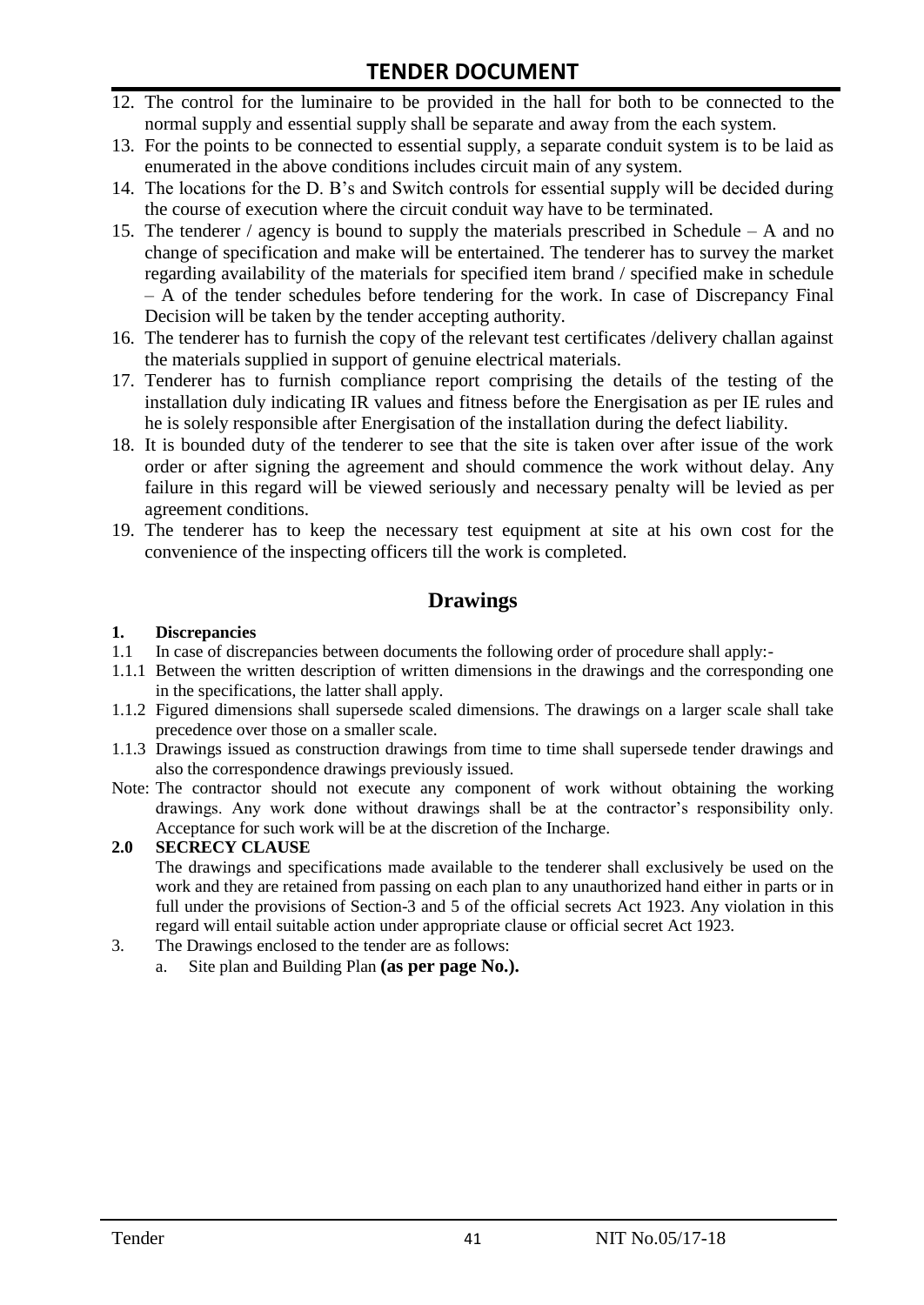#### **BILL OF QUANTITIES**

#### **Name of work: Repairing of old store building (15.2 m x 9 m) at Farm 1, Plandu PREAMBLE**

- 1. The Bill of Quantities shall be read in conjunction with the instructions to Tenderers, General and Special conditions of Contract Technical Specifications and Drawings.
- 2. The quantities given in the Bill of Quantities are estimated and provisional and are given to provide common basis for tendering. The quantities here given are those upon which the lumpsum tender cost of the work is based but they are subject to alterations, omissions, deductions or additions as provided for in the conditions of this contract and do not necessarily show the actual quantities of work to be done. The basis of payment will be actual quantities of work ordered and carried out as measured by the Contractor and verified by the Engineer and valued at the estimate rate plus or Bill of Quantities where applicable, and otherwise at such rates and prices as the Incharge may fix within the terms of Contract.
- 3. The estimate rates in the Bill of Quantities shall, except in so-far as it is otherwise provided under the Contract include cost of all constructional material, labour, machinery, transportation, erection, maintenance, profit, taxes and duties together with all general risks, liabilities and obligations set out or implied in the Contract.
- 4. The plans enclosed with the tender are liable to be altered during execution of work as per necessity of site conditions. The Tender rate quoted by the tenderer shall hold good for execution of work even with altered plans.
- 5. The whole cost of complying with the provisions of the Contract shall be included in the estimated rates for items provided in the Bill of Quantities and where no items are provided in the Bill of Quantities, their cost shall be deemed to be distributed among the estimate rates entered for the related items of work.
- 6. General directions and descriptions of work and materials are not necessarily repeated nor summarised in the Bill of Quantities. References to the relevant sections of the Contract documentation shall be made before entering estimate rate against each item in the Bill of Quantities.
- 7. The method of measurements of completed work for payment shall be in accordance with the relevant B.I.S. Codes.
- 8. All items of work are to be executed as per the drawings / specifications supplied with the contract documents. If there is any contradiction between the drawings and the text of the specifications, the

later shall prevail. 9. The Tenderer should inspect and select the quarries of his choice before he quotes the

- tender rate in the Schedule of Bill of Quantities and satisfy himself about the availability of required quantum of materials.
- 10. Diversion drains should be excavated before completion of the embankments and the useful soils should be used in the nearby embankments.
- 11. The actual mix proportion by weight to be adopted during execution will be got designed in the laboratories to suit the grade of concrete and mortar to be used. It will be the responsibility of the contractor to manufacture concrete and mortar of required strength.
- 12. The quantum of measurement for all items of earthwork involving conveyance manually or by machinery shall be as assessed by level measurement. The measurements for the embankment will be for the consolidated banks only.
- 13. Wherever bailing out of water is involved either for excavation or for foundations or for constructions, the rate quoted shall take into account the dewatering charges necessary. No separate payment will be made for dewatering.
- 14. Wherever embankment work is involved, useful soils approved by the Incharge from the cutting reaches and diversion drains shall be taken and used for forming nearby embankments soils used for constructions will be at free of cost.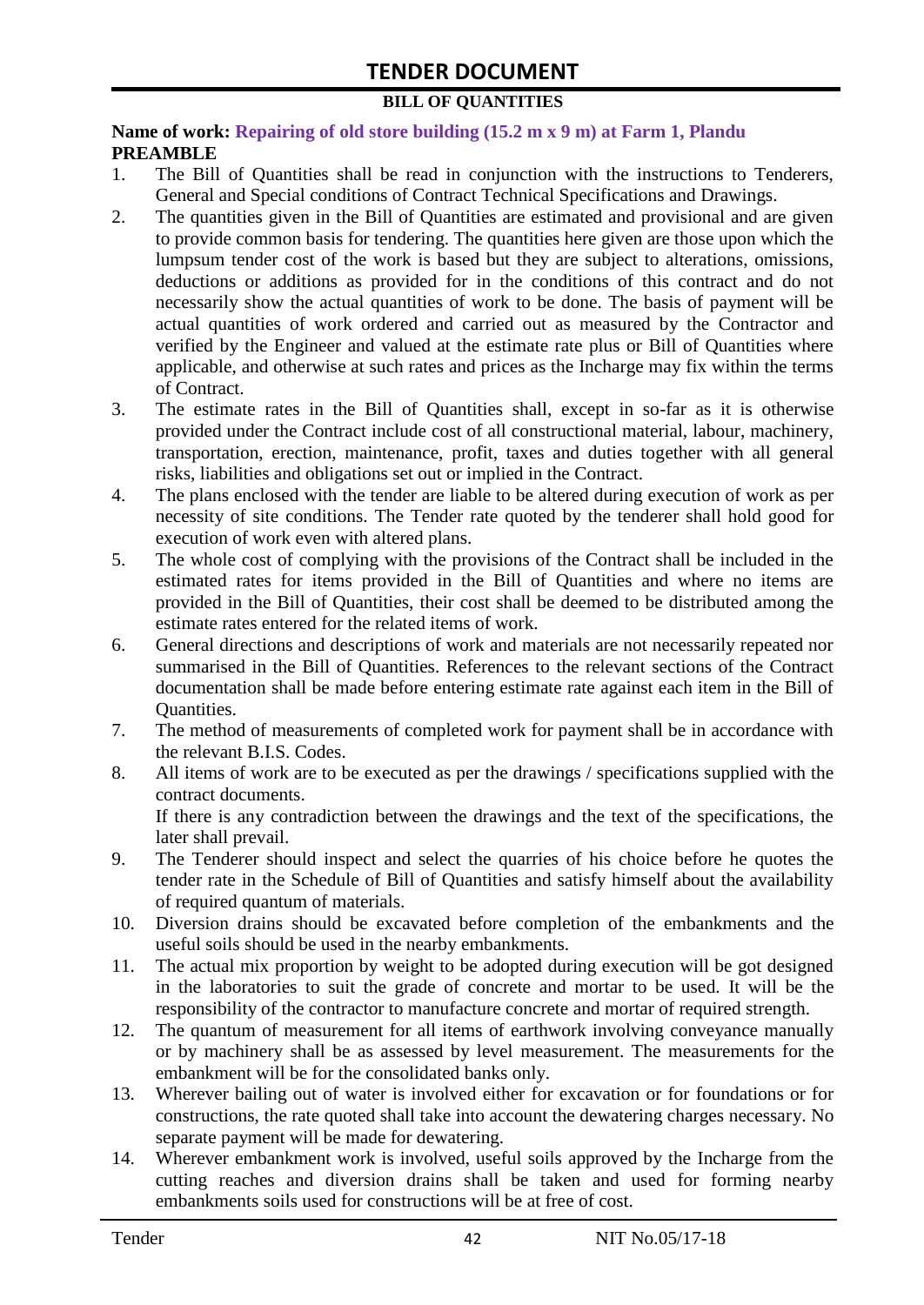- 15. The quoted tender rates shall also include the work of any kind necessary for the due and satisfactory construction, completion and maintenance of the works according to the drawings and these specifications and further drawings and orders that may be issued by the Incharge from time to time. The quoted tender rate shall include compliance by the Contractor with all the general conditions of contract, whether specifically mentioned or not in the various clauses of these specifications, all materials, machinery, plant, equipment, tools, fuel, water, strutting, timbering, transport, offices, stores, workshop staff, labour and the provision of proper and sufficient protective works, diversions, temporary fencing and lighting. It shall also include safety of workers, first aid equipments suitable accommodation for the staff and workmen, with adequate sanitary arrangements, the effecting and maintenance of all insurances, the payment of all wages, salaries, fees, royalties / Taxes, duties or other charges arising out of the execution of works and the regular clearance of rubbish, reinstatement and clearing-up of the site as may be required on completion of works safety of the public and protection of the works and adjoining land. The work of Building in quality control / assurance shall be deemed to be covered in the quoted rate.
- 16. The Contractor shall ensure that, the quoted tender r a t e shall cover all stages of work such as setting out, selection of materials, selection of construction methods, selection of equipment and plant, deployment of personnel and supervisory staff, quality control testing etc. The work quality assurance shall be deemed to be covered in the tender rate.
- 17. a) The special attention of the tenderer is drawn to the conditions in the tender notices and the Standard preliminary specifications containing therein. These preliminary specifications shall apply to the agreement to be entered into between the contractor and the ICAR-RCER and shall form an in-separable condition of the contract along with the estimate. All these documents taken together shall be deemed to form one contract and shall be complimentary to another.

b) The tenderer shall examine, closely the BIS also the standard preliminary specifications contained therein and sign the Incharge office copy of the BIS and its addenda volume in token of such study before submitting his overall tender rate which shall be for finished work in-situ. He shall also carefully study the drawings and additional specifications and all the documents, which form part of the agreement to be entered into by the successful tenderer.

- 18. The tenderers attention is directed to requirements for materials conforming to the Bureau of Indian Standards specifications etc., shall be used on the work and the tenderers shall quote his overall tender rate accordingly.
- 19. The tenderer has to do his own testing of materials and satisfy himself that they conform to the specifications of respective I.S.I. Codes before tendering.
- 20. The contractor shall himself procure the required construction materials of approved quality including the earth for formation of embankment and water from quarries / sources of his choice. All such quarries / sources of materials required for the work shall be got approved by the Incharge in writing well before their use of the work.
- 21. The contractor shall himself procure the steel, cement, Bitumen, Blasting materials, sand, metal, soils, etc., and such other materials required for the work well in advance. The contractor has to bear the cost of materials for conveyance. The department will not take any responsibility for fluctuations in market in cost of the materials, transportation and for loss of materials etc.
- 22. Inspection of site and quarries by the tenderer: Every tenderer is expected before quoting his overall tender rate, to inspect the site of proposed work. He should also inspect the quarries and satisfy himself about the quality, and availability of materials. The best class of materials to be obtained from quarries, or other sources shall be used on the work. In every case the materials must comply with the relevant standard specifications. Samples of materials as called for in the standard specifications or in this tender notice, or as required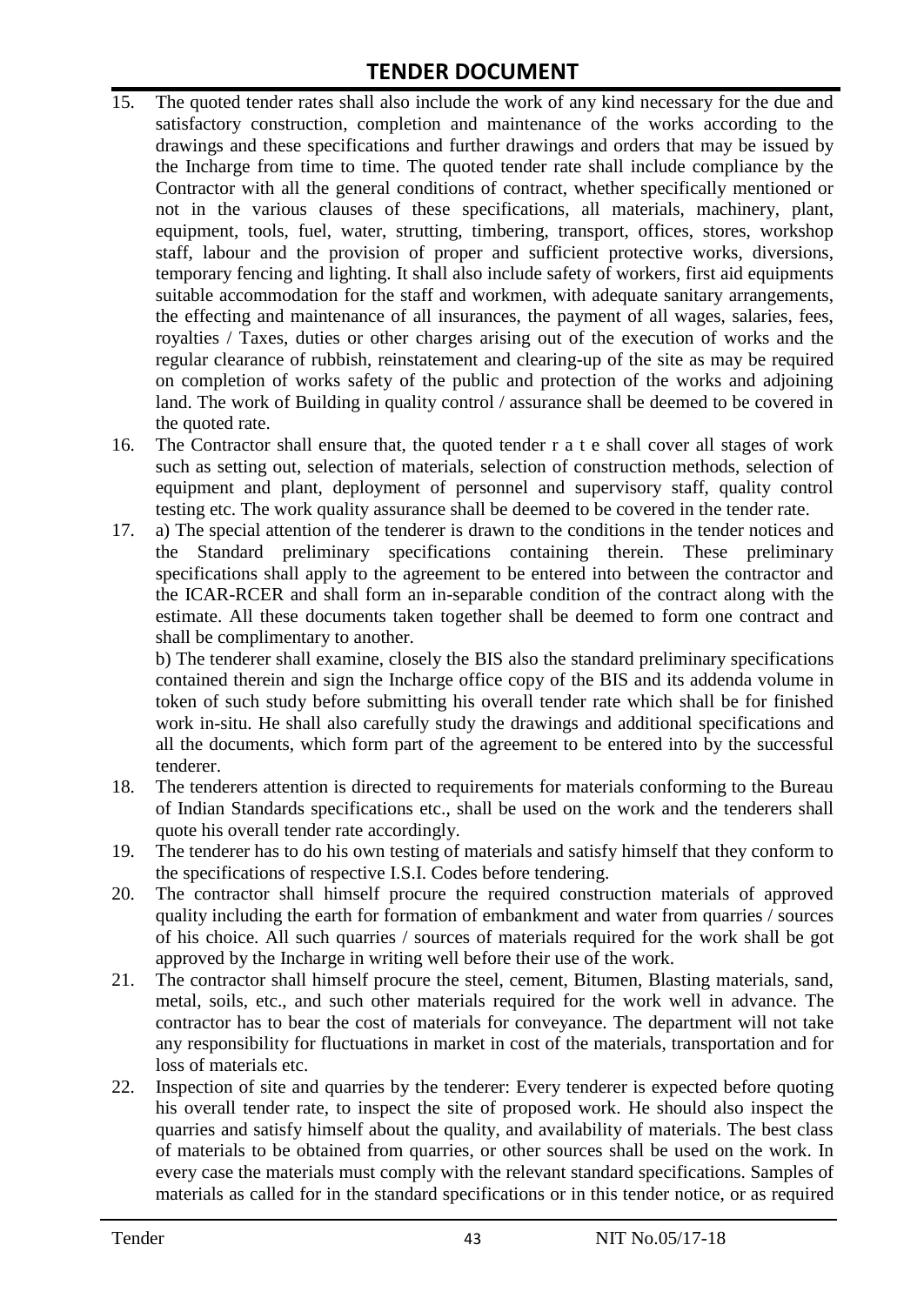by the, in any case, shall be submitted for the 's approval before the supply to site of work is begun.

- 23. The tenderer's particular attention is drawn to the sections and clauses in the BIS/CPWD specification dealing with
	- a) Test, inspection and rejection of defective materials and work.
	- b) Carriage
	- c) Construction plant
	- d) Water and lighting
	- e) Cleaning up during the progress and for delivery.
	- f) Accidents
	- g) Delays
	- h) Particulars of payments.

The contractor should closely peruse all the specification clauses, which govern the overall tender rate he is tendering.

- 24. The defect liability period of contract in terms of GO Ms No: 8, T(R&B)Dept.dated: 8.1.2003 is twenty four months.
- 25. The estimate rates for items shown in the Schedule "A" include all construction materials. No escalation in rates will be paid unless specified in the tender document. The tenderer has to quote an overall tender rate considering all the aspects of the tender to complete the finished item of work as per the B.I.S. specifications, the special specifications appended, Drawings etc.
- 26. If there is any contradiction between UE / and B.I.S. specifications, listed and detailed technical specifications, the latter shall prevail.
- 27. In case of a job for which specifications are not available with the Schedule or in B.I.S. code and are required to be prescribed, such work shall be carried out in accordance with the written instructions of the Incharge.
- 28. The contractor should use the excavated useful soils and stone for construction purpose. Soils used for construction either for homogeneous section in hearting or in casing zone based on the suitability will be at free of cost and the cost of stone used for construction purpose will be recovered from the contractor's bill.

The contractor should quote his tender rate keeping in view of the above aspects.

- 29. Additions and alternations by the Tenderer in the Schedule of quantities will disqualify the tender.
- 30. In the case of discrepancies between the written description of the item in the Schedule "A" and the detailed description in the specification of the same item, the latter shall be adopted.
- 31. The Unit rates noted below are those governing payment of extras or deductions for omissions according to the conditions or the contract as set-forth in the preliminary specifications of the Indian standard specifications and other conditions of specification of this contract.
- 32. It is to be expressly understood that the measured work is to be taken according to the actual quantities when in place and finished according to the drawings or as may be ordered from time to time by the and the cost calculated by measurement or weight at their respective rates without any additional charge for any necessary or contingent works connected works connected herewith. The rate quoted are for works in situ and complete in every respect.
- 33. For all items of work in excess of the quantities indicated the rates payable for such excess quantities will be tendered rates.
- 34. For all items of work, intermediate payment will be made provisionally as per relevant clause. Full-accepted agreement rates will be paid only after all the items of works are completed.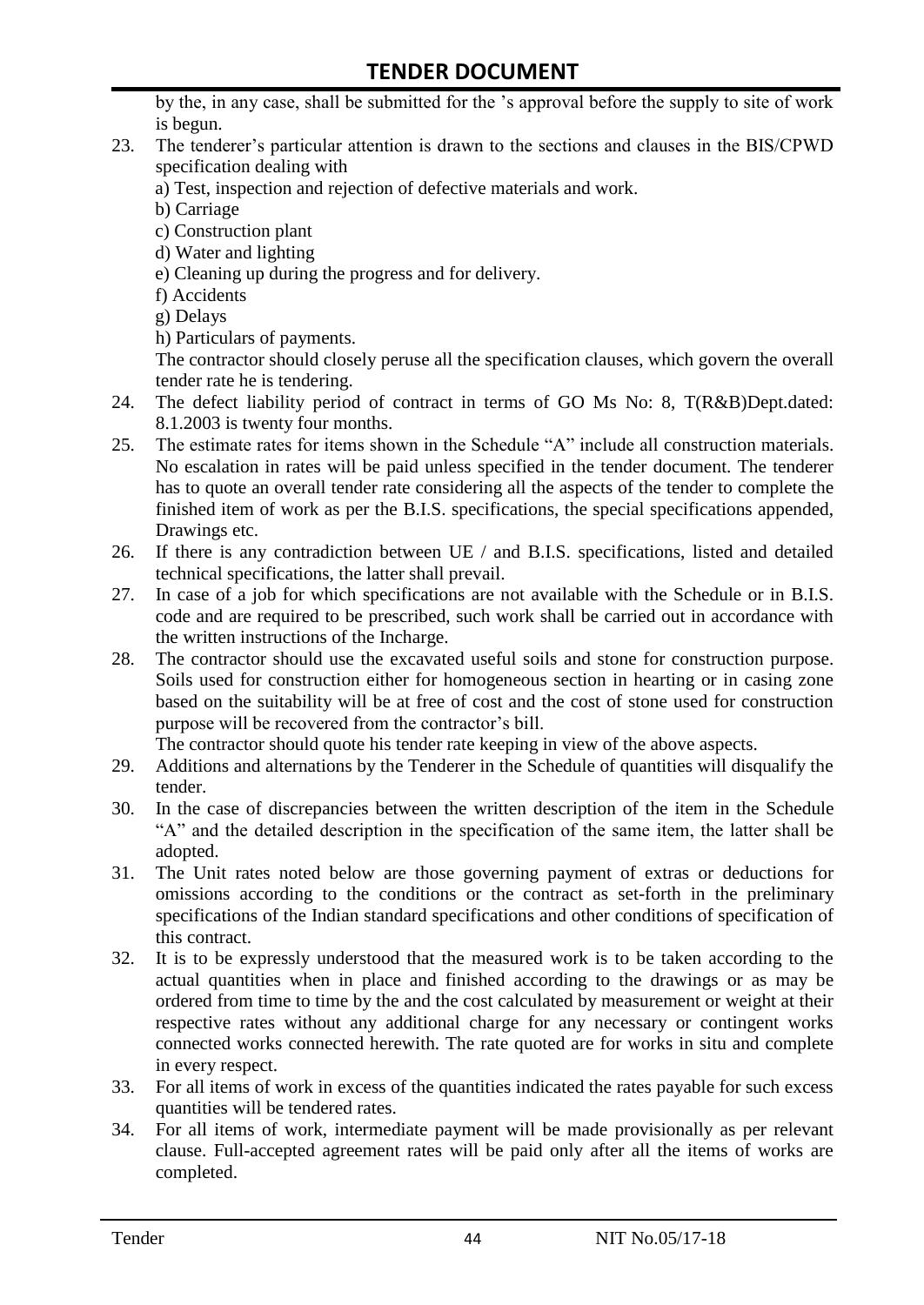- 35. The contractor is bound to execute all supplemental works that are found essential incidental and inevitable during execution of main work.
- 36. The payment of rates for supplement items of work will be regulated as under.

Supplemental items directly deductible from similar items in the original agreement.

The rates shall be derived by adding to or subtracting from the agreement rate of such similar item the cost of the difference in the quantity of materials labour between the new items and similar items in the agreement worked out with reference to the schedule of rates adopted in the sanctioned estimate with which the tenders are compared.

a) Similar items but the rates of which cannot be directly deducted from the original agreement.

b) Purely new items which do not correspond to any item in the agreement.

The rate of all such items shall be overall tender rate.

#### **37. ENTRUSTMENT OF ADDITIONAL ITEMS.**

- a) Where ever additional items not contingent on the main work and outside the scope of original agreement are to be entrusted to the original contractor dispensing with tenders and if the value of such items exceeds the limits upto which the officer is empowered to entrust works initially to contractor without calling for tenders approval of next higher authority shall be obtained. Entrustment of all such items on nomination shall be rates not exceeding the estimate rates.
- b) Entrustment of supplement items contingent on the main work will be authorised by the officers upto the monetary limits upto which they themselves are competent to accept items in the original agreement so long as the total amounts upto which they are competent to accept in an original agreement rates for such items shall be worked in accordance with the procedure prescribed by CPWD.
- c) Entrustment of either the additional supplemental items shall be further subject to the provisions under CPWD Code viz., the items shall not be ordered by an officer on his own responsibility if the revised estimate or deviation statement providing for the same requires the sanction of higher authority.
- Note:It may be noted that the term estimate rate used above means the rate in the sanctioned estimate with which the tender's compared or if no such rate is available in the estimate the rate derived will be with reference to the schedule of rates adopted in the sanctioned estimate with which tenders are compared.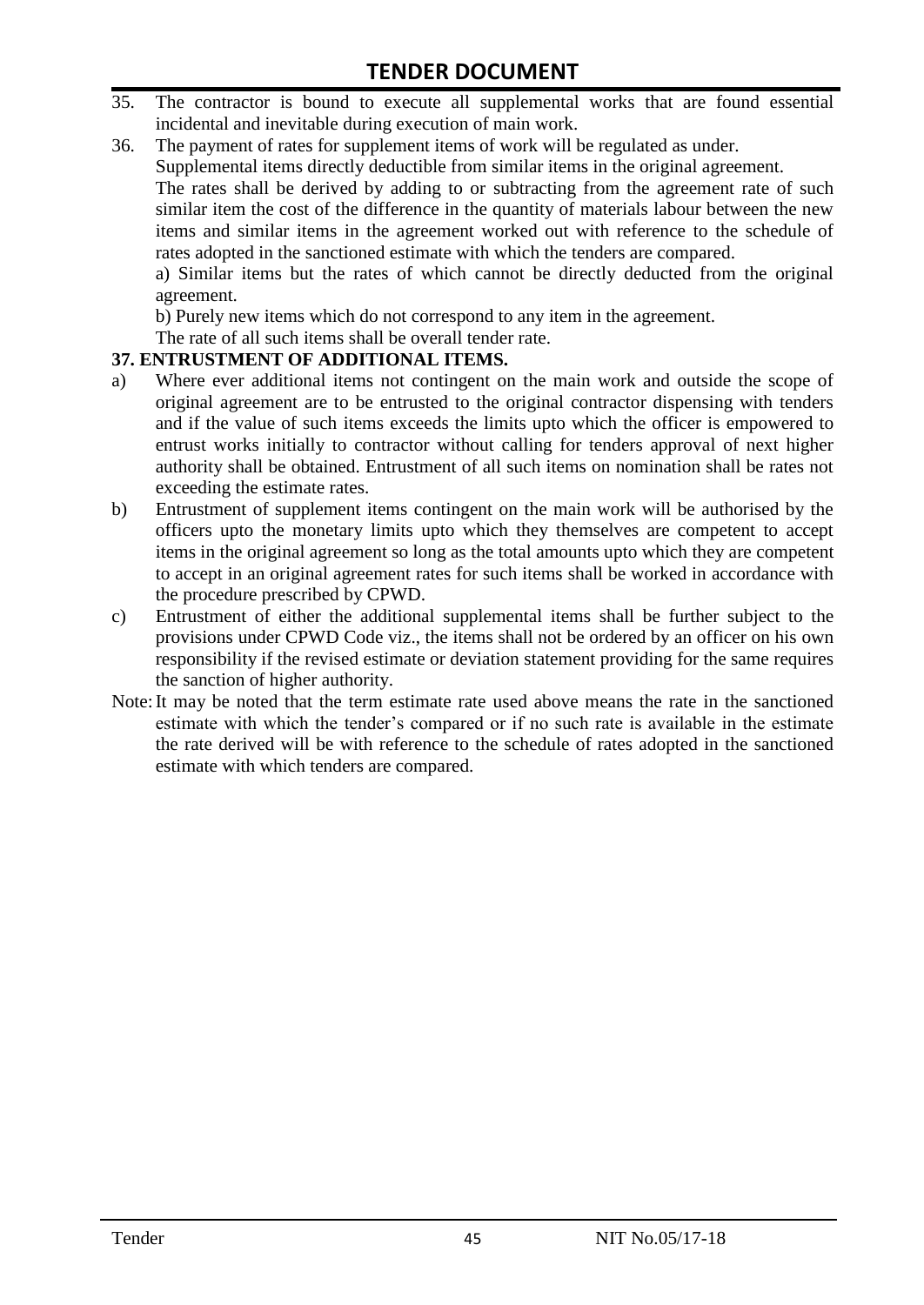# **Schedule - A Price Schedule & Bill of Quantities**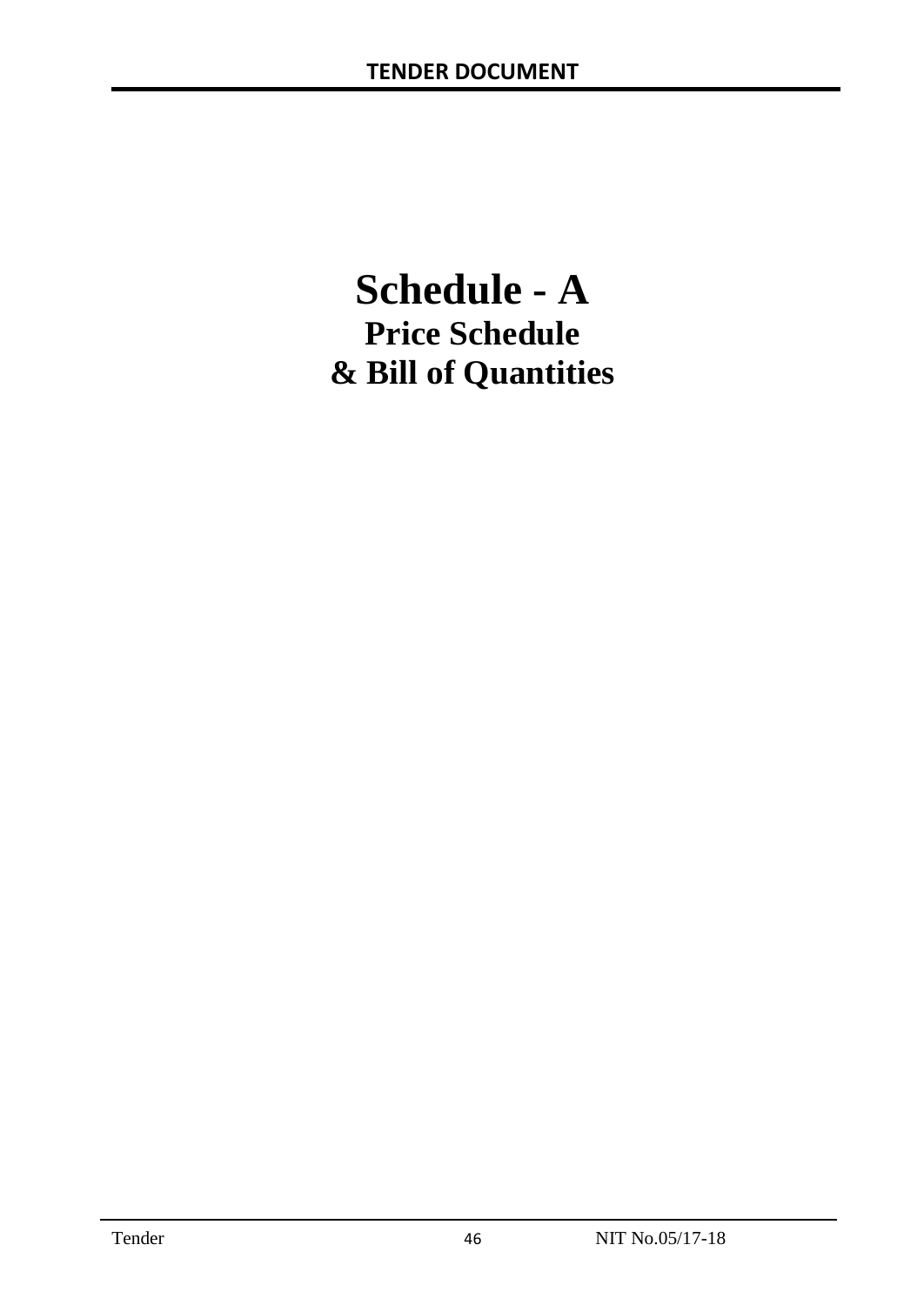#### **PRICE SCHEDULE OF CONTRACT**

Date : …………………

To, Director, ICAR-RCER, ICAR Parisar, Patna-14 Sir,

I/We do hereby tender and if this tender is accepted, undertake to execute the following work viz **Repairing old store building (15.2 m x 9 m) at farm -1, Plandu** as per the specifications, drawings and such other data furnished.

I/We have studied the scope of work, including item wise specifications, with unit rates and agree to execute the work, when the lump sum payment under the terms of the agreement is varied by payment on measurement quantities. I/We certify that I/We have inspected the site of the work before quoting my rate excess or less on ECV, I/We have satisfied about the quality, availability and transport facilities for all the materials.

I/We undertake to execute the work indicated in price schedules of this tender at the rates quoted below:

| Package   Description | Price    | Price      |
|-----------------------|----------|------------|
| of package            | (In Rs.) | (In Words) |
| Works                 |          |            |
|                       |          |            |

I/We hereby distinctly and expressly, declare that the rates quoted by us is inclusive of all taxes and duties, prevailing at the time of execution of work. Further, I/We declare that I/We will not claim any price escalation or extra compensation on this account.

I/We agreed to keep the offer in this tender valid for a period of 6 (Six) Months mentioned in Tender Notice and not to modify the whole or any part of it for any reason within above period. If the tender is withdrawn by me / us for any reasons whatsoever, the earnest money deposit (EMD) paid by me / us will be forfeited to the Government.

IF MY / OUR tender is not accepted the sum shall be returned to me/us on application when intimation is sent to me/us of rejection or at the expiration of three months from last date of receipt of this tender, whichever is earlier. If my/our tender is accepted the earnest money shall be retained by the Government as security for the due fulfilment of this contract. If upon written intimation to me/us by the Office, I/We fail to attend the said office on the date herein fixed or if upon intimation being given to me/us or acceptance of my/our tender, and if I/We fail to make the additional security deposit or to enter into the required agreement as defined in the tender notice, then I/We agree the forfeiture of the earnest money. Any notice required to be served on me/us here under shall be sufficiently served on me/us if delivered to me/us hereunder shall be sufficiently served on me/us if delivered to me/us personally or forwarded to me/us by post to (registered or ordinary) or left at my/our address given herein. Such notice shall if sent by post be deemed to have been served on me/us at the time when in due course of post it would be delivered at the address to which it is sent.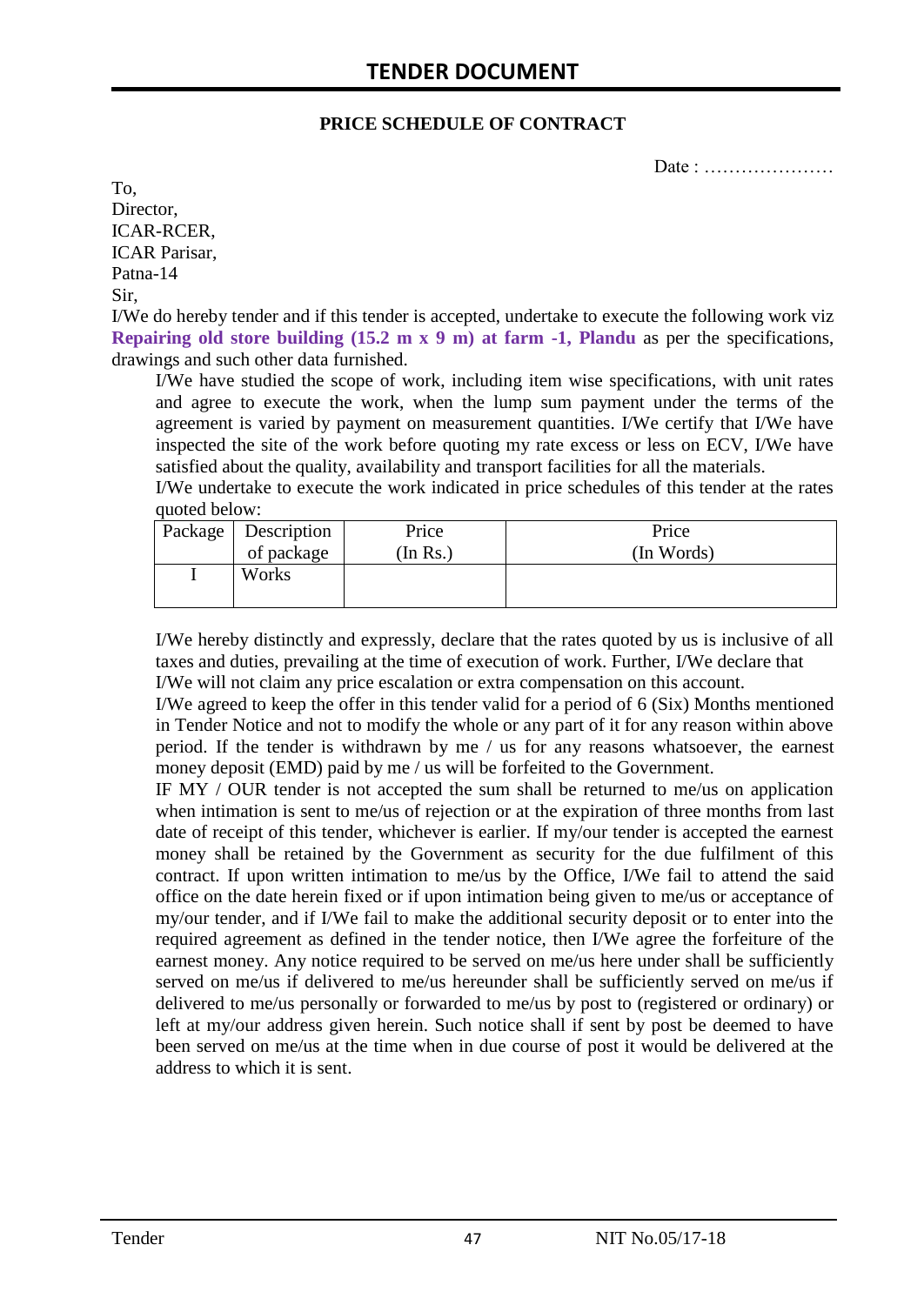I/WE fully understand that the written agreement to be entered into between me/us and Government shall be the foundation of the rights of the both the parties and the contract shall not be deemed to be complete until the agreement has first been signed by me/us and then by the proper officer authorised to enter into contract on behalf of Government. The bid form of the tender is duly signed by the authorized signatory of the Firm/company and sealed in presence of the following witness.

| Address of the Tenderer:                                                                               | (Signature of Tender). |
|--------------------------------------------------------------------------------------------------------|------------------------|
|                                                                                                        |                        |
|                                                                                                        |                        |
|                                                                                                        |                        |
| $(Fax No: \ldots \ldots \ldots \ldots \ldots \ldots \ldots \ldots \ldots \ldots \ldots \ldots \ldots)$ |                        |
|                                                                                                        |                        |

#### WITNESS:

| ◠ |  |
|---|--|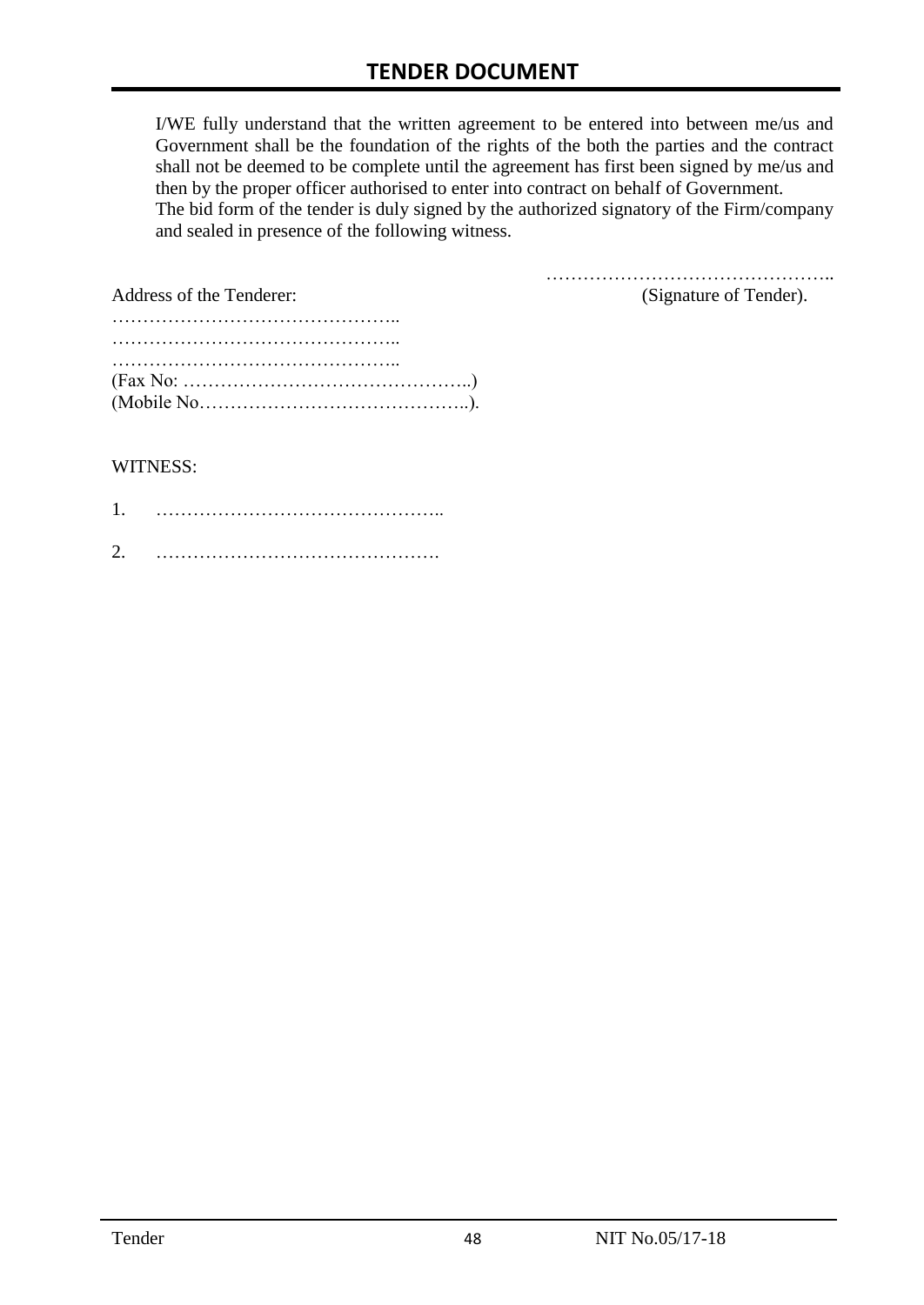#### **PRICE SUMMARY**

**Name of the work: Repairing of old store building (15.2 m x 9 m) at farm 1**

PACK-I : WORKS: AMOUNT. (Rs).

1 Works.

GRAND TOTAL FOR PROJECT (INCL.TAXES)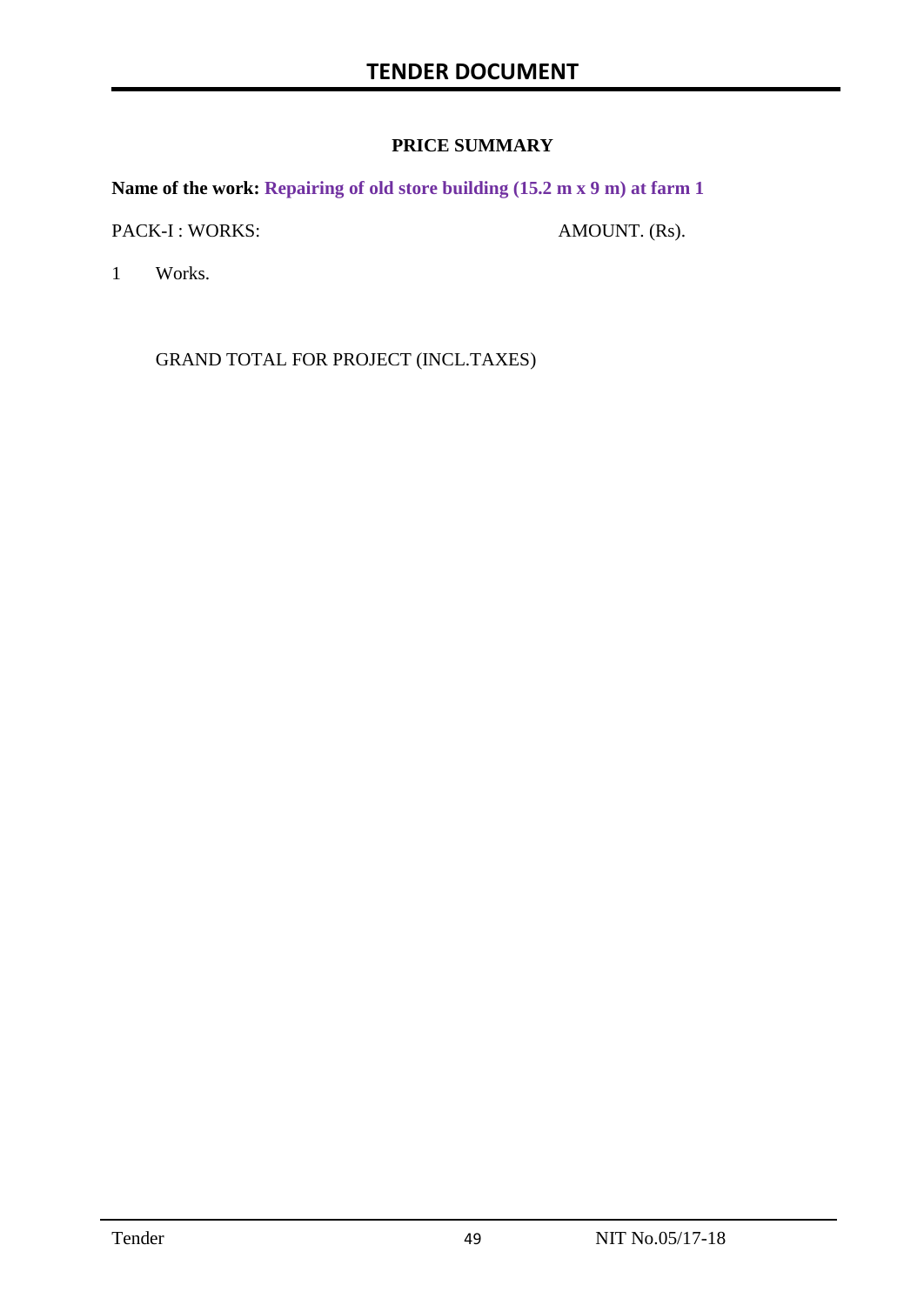**Price Schedule for: Repairing of old store building (15.2 m x 9 m) at Farm-1, Plandu** Name of Work:- **Repairing of old store building (15.2 m x 9 m) at Farm-1, Plandu**

| Sl.<br>N <sub>0</sub> | <b>Description of item</b>                                                                                           |          | Unit                    | Rate          | <b>Amount</b> |
|-----------------------|----------------------------------------------------------------------------------------------------------------------|----------|-------------------------|---------------|---------------|
| $\mathbf{1}$          | $\overline{2}$                                                                                                       | Qty<br>3 | $\overline{\mathbf{4}}$ | /perUnit<br>5 | (in Rs.)<br>6 |
| $\mathbf{1}$          | Cleaning grass & surface dressing of ground                                                                          |          |                         |               |               |
|                       | including removing vegetation $&$ in-equalities                                                                      | 136.     |                         |               |               |
|                       | water, mud, etc and disposal of rubbish with all                                                                     | 80       | sqm                     |               |               |
|                       | complete jobs.                                                                                                       |          |                         |               |               |
|                       | $15.2x9 = 136.80$ sqm                                                                                                |          |                         |               |               |
|                       | Dismantling roofing including ridges, hips, valleys                                                                  | 136.     | sqm                     |               |               |
|                       | and gutters etc., and stacking the material within 50                                                                | 80       |                         |               |               |
|                       | metres lead of: Asbestos sheet 136.80 sqm                                                                            |          |                         |               |               |
|                       | Dismantling steel work in built up sections in                                                                       | 350      | kg                      |               |               |
|                       | angles, tees, flats and channels including all gusset                                                                |          |                         |               |               |
|                       | plates, bolts, nuts, cutting rivets, welding etc.                                                                    |          |                         |               |               |
|                       | including dismembering and stacking within                                                                           |          |                         |               |               |
|                       | 50metres lead 350kg                                                                                                  |          |                         |               |               |
|                       | Supplying & filling sand in plinth or under floor                                                                    |          |                         |               |               |
|                       | including watering, ramming, consolidating and                                                                       | 82.0     | cum                     |               |               |
|                       | dressing with all complete                                                                                           | 8        |                         |               |               |
|                       | jobs.136.80xx0.60=82.08cum                                                                                           |          |                         |               |               |
|                       | Dry brick on edge flooring in required pattern with bricks                                                           |          |                         |               |               |
|                       | of class designation 7.5 on a bed of 12 mm mud mortar,                                                               |          |                         |               |               |
|                       | including filling joints with sand, with common burnt clay<br>non modular bricks.<br>136.8sqm                        | 136.     | sqm                     |               |               |
|                       |                                                                                                                      | 8        |                         |               |               |
|                       | Cement concrete flooring 1:2:4 finished with a floating                                                              |          |                         |               |               |
|                       | coat of neat cement, including cement slurry. complete.<br>136.8sqm                                                  | 136.     | sqm                     |               |               |
|                       |                                                                                                                      | 8        |                         |               |               |
|                       | 12 mm cement plaster of mix :1:6 (1 cement: 6 fine<br>sand)                                                          | 145      | sqm                     |               |               |
|                       | 1nside &out side<br>145 sqm                                                                                          |          |                         |               |               |
|                       | Steel work in built up tubular (round, square or                                                                     |          |                         |               |               |
|                       | rectangular hollow tubes etc.) trusses etc., including                                                               |          |                         |               |               |
|                       | cutting, hoisting, fixing in position and applying a priming                                                         |          |                         |               |               |
|                       | coat of approved steel primer, including welding and<br>bolted with special shaped washers etc. complete.            | 590      | kg                      |               |               |
|                       | pipe truss 2"160kg, 40mm 80kg 25mm 305kg                                                                             |          |                         |               |               |
|                       | 6mm th plate+nut bolts45kg =590kg                                                                                    |          |                         |               |               |
|                       | Providing corrugated G.S. sheet roofing including                                                                    | 159.     | sqm                     |               |               |
|                       | vertical / curved surface fixed with polymer coated J or L<br>hooks, bolts and nuts 8 mm diameter with bitumen and   | 39       |                         |               |               |
|                       | G.I. limpet washers or with G.I. limpet washers filled with                                                          |          |                         |               |               |
|                       | white lead, including a coat of approved steel primer and                                                            |          |                         |               |               |
|                       | two coats of approved paint on overlapping of sheets                                                                 |          |                         |               |               |
|                       | complete (up to any pitch in horizontal/ vertical or curved<br>surfaces), excluding the cost of purlins, rafters and |          |                         |               |               |
|                       | trusses and including cutting to size and shape                                                                      |          |                         |               |               |
|                       | wherever required<br>16.1x9.9=159.39sqm                                                                              |          |                         |               |               |
|                       | Providing and fixing 1mm thick M.S. sheet door with                                                                  |          |                         |               |               |
|                       | frame of 40x40x6 mm angle iron and 3 mm M.S. gusset<br>plates at the junctions and corners, all necessary fittings   | 3.15     | sqm                     |               |               |
|                       | complete, including applying a priming coat of approved                                                              |          |                         |               |               |
|                       | steel primer. Using flats 30x6mm for diagonal braces                                                                 |          |                         |               |               |
|                       | and central cross piece                                                                                              |          |                         |               |               |
|                       | 2.1x1.5=3.15 sqm                                                                                                     |          |                         |               |               |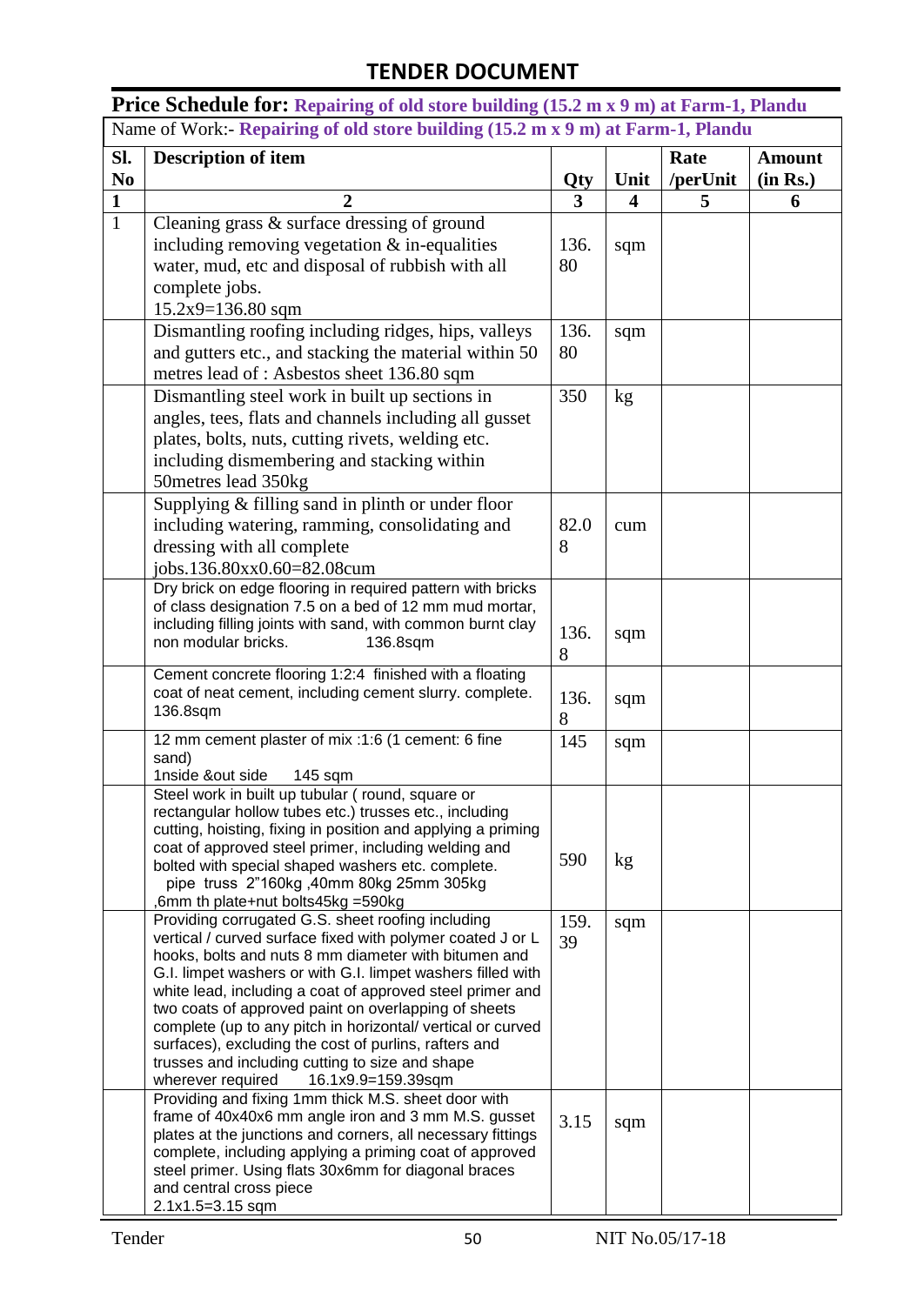| White washing with lime to give an even shade : (three or<br>more coats                                                                                                                                                                        | 145  | sqm |                          |  |
|------------------------------------------------------------------------------------------------------------------------------------------------------------------------------------------------------------------------------------------------|------|-----|--------------------------|--|
| 145sqm                                                                                                                                                                                                                                         |      |     |                          |  |
| Painting Steel work with Deluxe Multi Surface Paint to<br>give an even shade. Two or more coat applied @ 0.90<br>Itr/ 10 sqm over an under coat of primer applied @ 0.80<br>Itr/ 10 sqm of approved brand and manufacture<br>45+3.15x2=51.3sqm | 51.3 | sqm |                          |  |
|                                                                                                                                                                                                                                                |      |     | Total (Rs.)              |  |
|                                                                                                                                                                                                                                                |      |     | $GST$ (Rs.)              |  |
|                                                                                                                                                                                                                                                |      |     | <b>Grand Total (Rs.)</b> |  |

**(Signature of Contractor/Firm with seal and date)**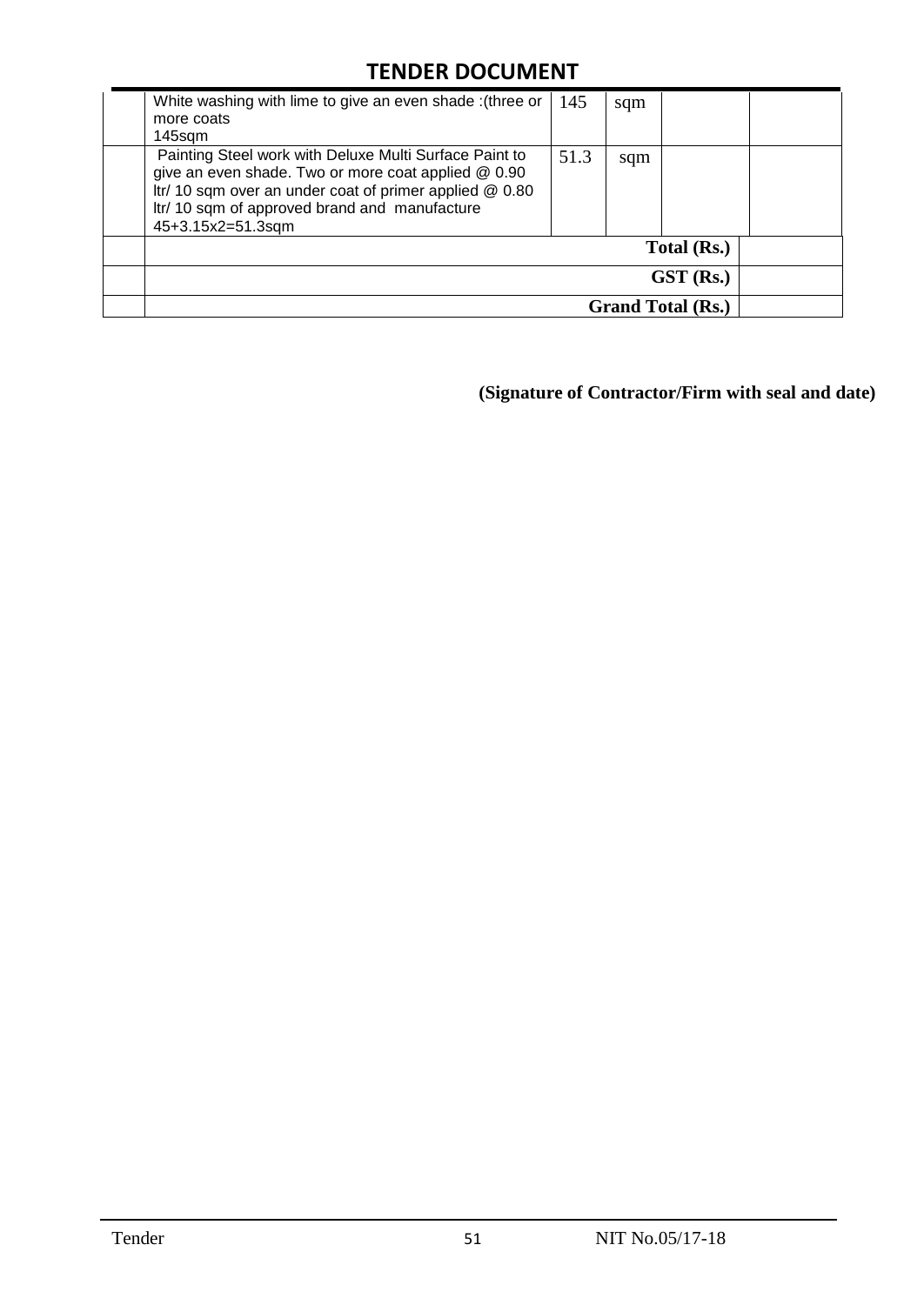#### **CONTRACT FORM**

This Contract made the day of  $\frac{1}{2}$ (Month), \_\_\_\_\_\_\_\_\_\_\_\_\_\_\_\_\_\_(Year) between the **Hon'ble President** of **Indian Council of Agricultural Research** acting through the **Director, ICAR Research Complex for Eastern Region** (Indian Council of Agricultural Research), **Patna – 800014** (Bihar) (name and address of Employer) (hereinafter called "the **Employer**)" and **………………………………………**. (name and address of contractor) (hereinafter called "the **Contractor**" of the other party).

WHEREAS the Employer is desirous that the Contractor executes the Work of:-

#### **1. Repairing of old store building (15.2 m x 9 m) at Farm-1, Plandu**

(Ref. No………………………………….) (name and identification number of contract) (hereinafter called "the **Works**") at ICAR-RCER, Patna -800014 (Bihar) and the **Employer** has accepted the Bid by the **Contractor** for the execution and completion of such works and the remedying of any defects therein, at a contract price of **Rs……………(Rupees …………………………………… only)**

NOW, THEREFORE, IT IS HEREBY AGREED BETWEEN THE PARTIES AS FOLLOWS:

- 1. In this Contract, words and expressions shall assume the same meanings as are respectively assigned to them in the conditions of Contract hereinafter referred to and they shall be deemed to form and be read and construed as part of this Agreement.
- 2. In consideration of the payments to be made by the Employer to the Contractor as hereinafter mentioned, the Contractor hereby covenants with the Employer to execute and complete the works and remedy the defects therein in conformity in all aspects with the provisions of the contract.
- 3. The Employer hereby covenants to pay the Contractor in consideration of the execution and completion of the works and in remedying the defects wherein the Contract Price or such other sum as may become payable under the provisions of the Contract at the times and in the manner prescribed by the Contract.
- 4. The following documents shall be deemed to form and be read and construed as part of this Contract, viz.:
	- i) Letter of Acceptance
	- ii) Notice to proceed with the works
	- iii) Contractor's Bid
	- iv) Bidding data
	- v) General conditions of contract (including special conditions of contract)
	- vi) Specifications
	- vii) Drawings
	- viii) Bill of quantities
	- ix) Any other documents listed in the contract data as forming part of the contract